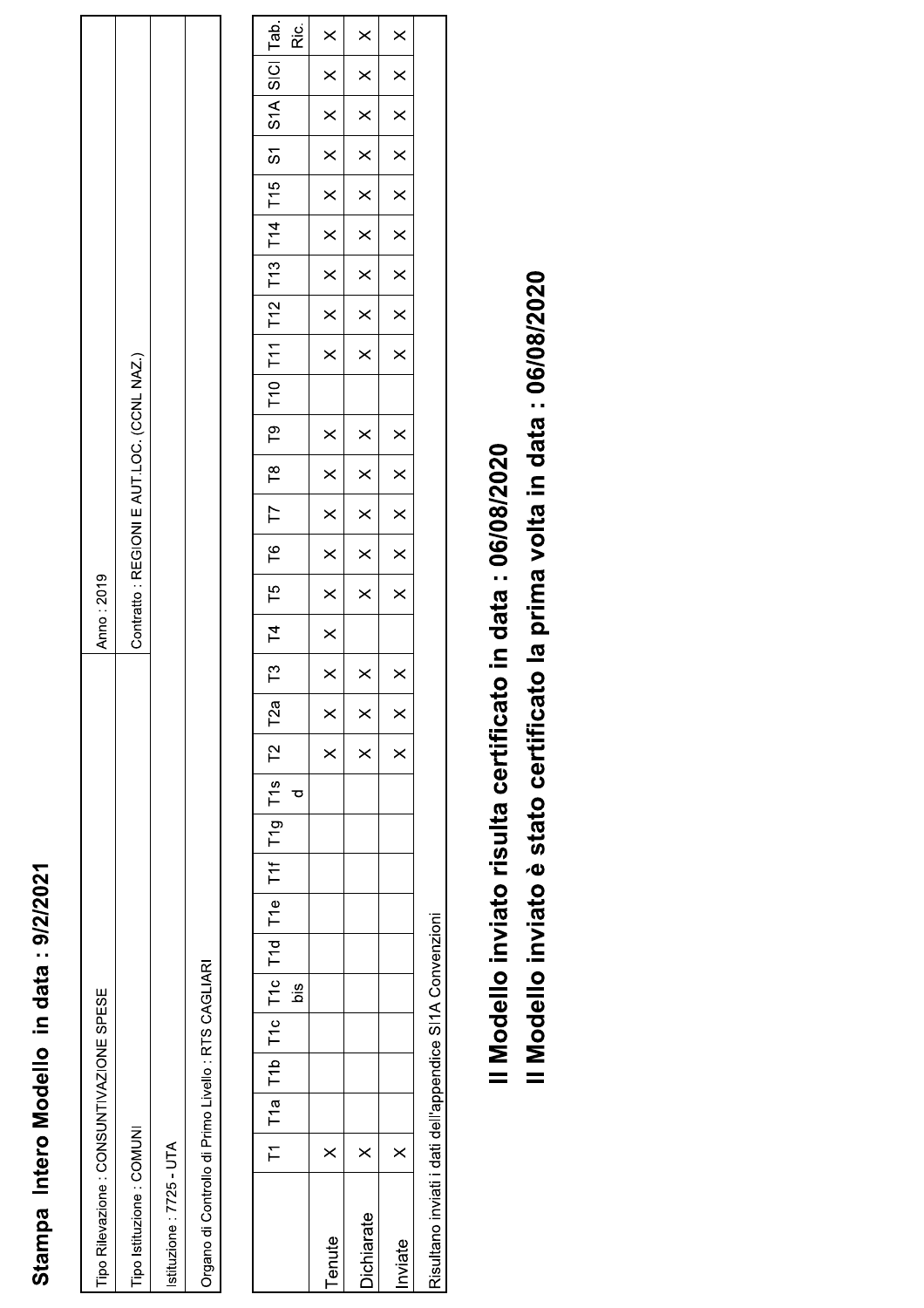## Riepilogo Anomalie

| SQ10                     | $\frac{0}{2}$                                 |  |
|--------------------------|-----------------------------------------------|--|
| SQ9                      | $\frac{\mathsf{O}}{\mathsf{Z}}$               |  |
| $\overline{\text{SO}}$ 8 | $\frac{0}{2}$                                 |  |
| SQ7                      | $\frac{\mathsf{O}}{\mathsf{Z}}$               |  |
| SQ6                      | $\frac{\mathsf{O}}{\mathsf{Z}}$               |  |
| SQ5                      | $\frac{0}{Z}$                                 |  |
| Ğ<br>S                   |                                               |  |
| SQ3                      | $\supsetneq$                                  |  |
| SQ2                      | $\mathrel{\mathop{\supset}_{\!\!\!\!\!\!}}\,$ |  |
| င္တြ                     | ò                                             |  |
| ပ္သည္                    |                                               |  |
|                          | Stato                                         |  |

| $\overline{\Sigma}$         | $\frac{0}{2}$                              |
|-----------------------------|--------------------------------------------|
| ©<br>N1                     | $\mathop{\supseteq}\limits_{{\mathbb{Z}}}$ |
| 5<br>N15                    | $\frac{0}{2}$                              |
| マ<br>N<br>N                 | $\frac{0}{2}$                              |
| IN13                        | $\mathsf{S}^{\mathsf{O}}$                  |
| IN 12                       | $\frac{0}{2}$                              |
| T<br>N1                     | $\frac{\mathsf{O}}{\mathsf{Z}}$            |
| $\overline{\mathsf{N}}$ 10  | $\supsetneq$                               |
| ဉာ                          | $\mathsf{S}^{\mathsf{O}}$                  |
| $\frac{\infty}{\mathbb{Z}}$ | O<br>7                                     |
| $\bar{z}$                   | $\mathsf{S}^{\mathsf{O}}$                  |
| $\frac{\infty}{\mathbb{Z}}$ | $\mathsf{Q}$                               |
| ر<br>N                      | $\mathsf{Q}$                               |
| $\frac{4}{5}$               | $\Im$                                      |
| $\frac{3}{2}$               | $\frac{1}{2}$                              |
| $\stackrel{\sim}{\simeq}$   | $\mathsf{Q}$                               |
|                             | $\stackrel{\circ}{\Rightarrow}$            |
|                             | Stato                                      |

Qualora presenti, il dettaglio delle anomalie e delle giustificazioni addotte dall'amministrazione alle incongruenze è riportato nel "PDF delle anomalie" che dovrà essere presentato all'Organo di controllo contestualmente al presente modello del Conto annuale

"Giustificazione presente" se lo stato ha valore GP;

"Accettata con riserva" se lo stato ha valore GR;

"Accettata" se lo stato ha valore GA;

"Non applicabile per il contratto corrente" se lo stato ha valore "-";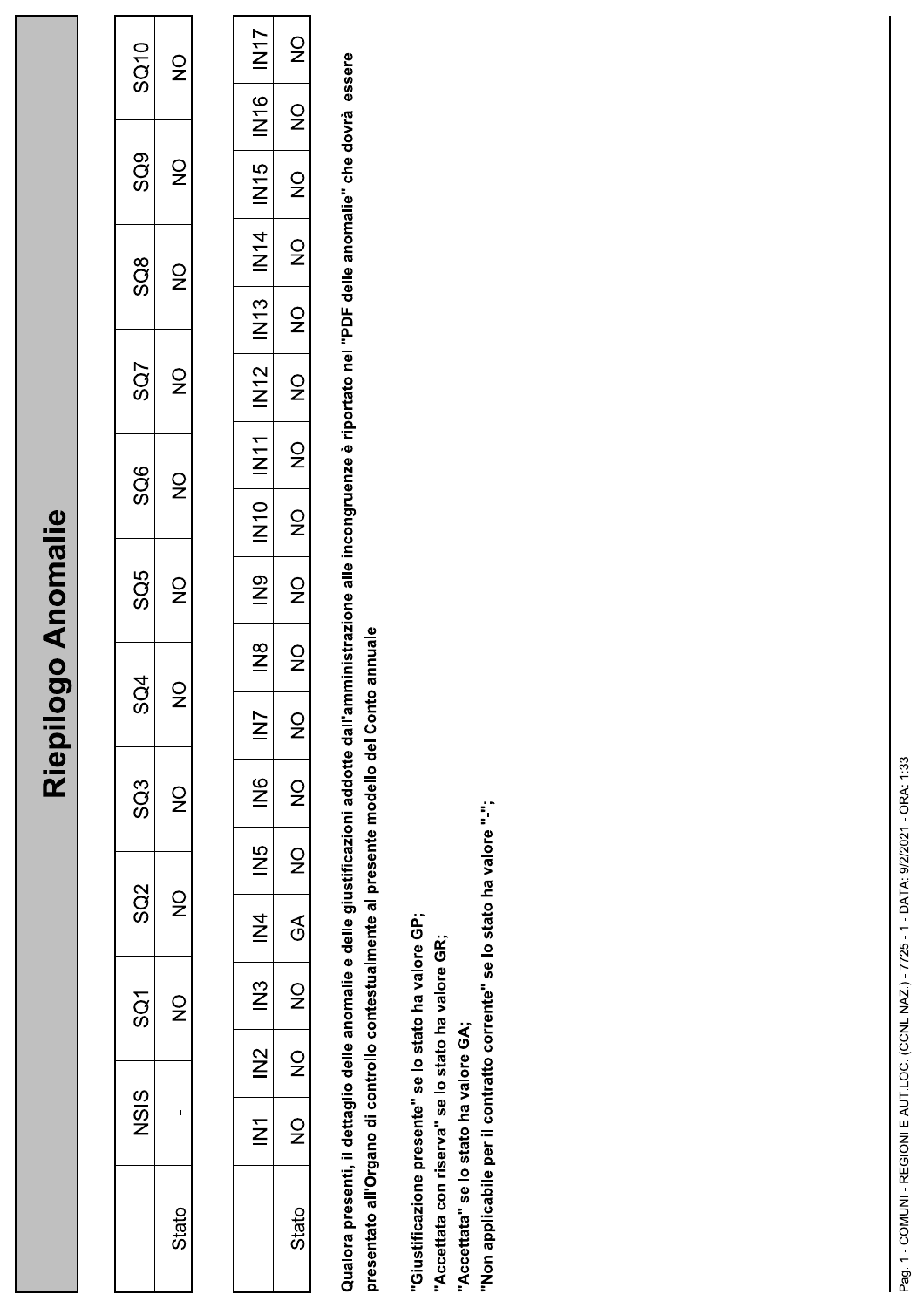| Personale a tempo indeterminato (Tab.1) - Dati riepilogativi dell'ultimo triennio              |         |                                                   |                                                                                                                  |         |                                         |         |         |                                           |                                                                                                               |         |                                               |         |
|------------------------------------------------------------------------------------------------|---------|---------------------------------------------------|------------------------------------------------------------------------------------------------------------------|---------|-----------------------------------------|---------|---------|-------------------------------------------|---------------------------------------------------------------------------------------------------------------|---------|-----------------------------------------------|---------|
| Gli aggiornamenti dei prospetti del riepilogo triennale saranno visibili dal giorno successivo |         |                                                   | aggiornamenti dei prospetti del riepilogo triennale vengono effettuati solo per gli ultimi 3 anni di rilevazione |         |                                         |         |         |                                           | a quello di salvataggio delle tabelle. Data ultimo aggiornamento dei valori calcolati: 08/02/2021 01:58:00Gli |         |                                               |         |
|                                                                                                |         | Personale a tempo indeterminato al 31.12 (Tab. 1) |                                                                                                                  |         | Numero Mensilità / 12 (Tab. 12)         |         |         | Spese per retribuzioni lorde (Tab. 12+13) |                                                                                                               |         | di cui arretrati anni precedenti (Tab. 12+13) |         |
|                                                                                                | 2017    | 2018                                              | 2019                                                                                                             | 2017    | 2018                                    | 2019    | 2017    | 2018                                      | 2019                                                                                                          | 2017    | 2018                                          | 2019    |
| SEGRETARI COMUNALI E PROVINCIALI                                                               | $\circ$ | $\circ$                                           | $\circ$                                                                                                          | 0,77    | $\circ$                                 | $\circ$ | 49.742  | 1.238                                     | $\circ$                                                                                                       | $\circ$ | $\circ$                                       | $\circ$ |
| <b>CATEGORIAD</b>                                                                              | ∞       | $\tilde{a}$                                       | $\tilde{c}$                                                                                                      | 9,65    | 8,3                                     | 10,94   | 301.125 | 258.004                                   | 368.999                                                                                                       | $\circ$ | 8.752                                         | 658     |
| CATEGORIA C                                                                                    |         | თ                                                 | ග                                                                                                                | 6,88    | 7,95                                    | 8,75    | 193.527 | 225.847                                   | 252.196                                                                                                       | $\circ$ | 6.007                                         | $\circ$ |
| CATEGORIA B                                                                                    | L       |                                                   |                                                                                                                  | N       | $\overline{ }$                          |         | 159.995 | 167.365                                   | 172.307                                                                                                       | $\circ$ | 4.984                                         | 0       |
| <b>CATEGORIA A</b>                                                                             | 6       | ю                                                 | ю                                                                                                                | $\circ$ | 5,08                                    | မာ      | 129.426 | 117.660                                   | 113.776                                                                                                       | $\circ$ | 1.942                                         | $\circ$ |
| Totale                                                                                         | 28      | 5                                                 | 33                                                                                                               | 30,29   | 28,32                                   | 31,69   | 833.815 | 770.114                                   | 907.278                                                                                                       | $\circ$ | 21.685                                        | 658     |
|                                                                                                |         |                                                   |                                                                                                                  |         | Tabella 14                              |         | 350,106 | 516.260                                   | 506.337                                                                                                       |         |                                               |         |
|                                                                                                |         |                                                   |                                                                                                                  | Total   | e costo annuo del lavoro(Tab. 12+13+14) |         | 1183921 | 1.286.374                                 | 1413.615                                                                                                      |         |                                               |         |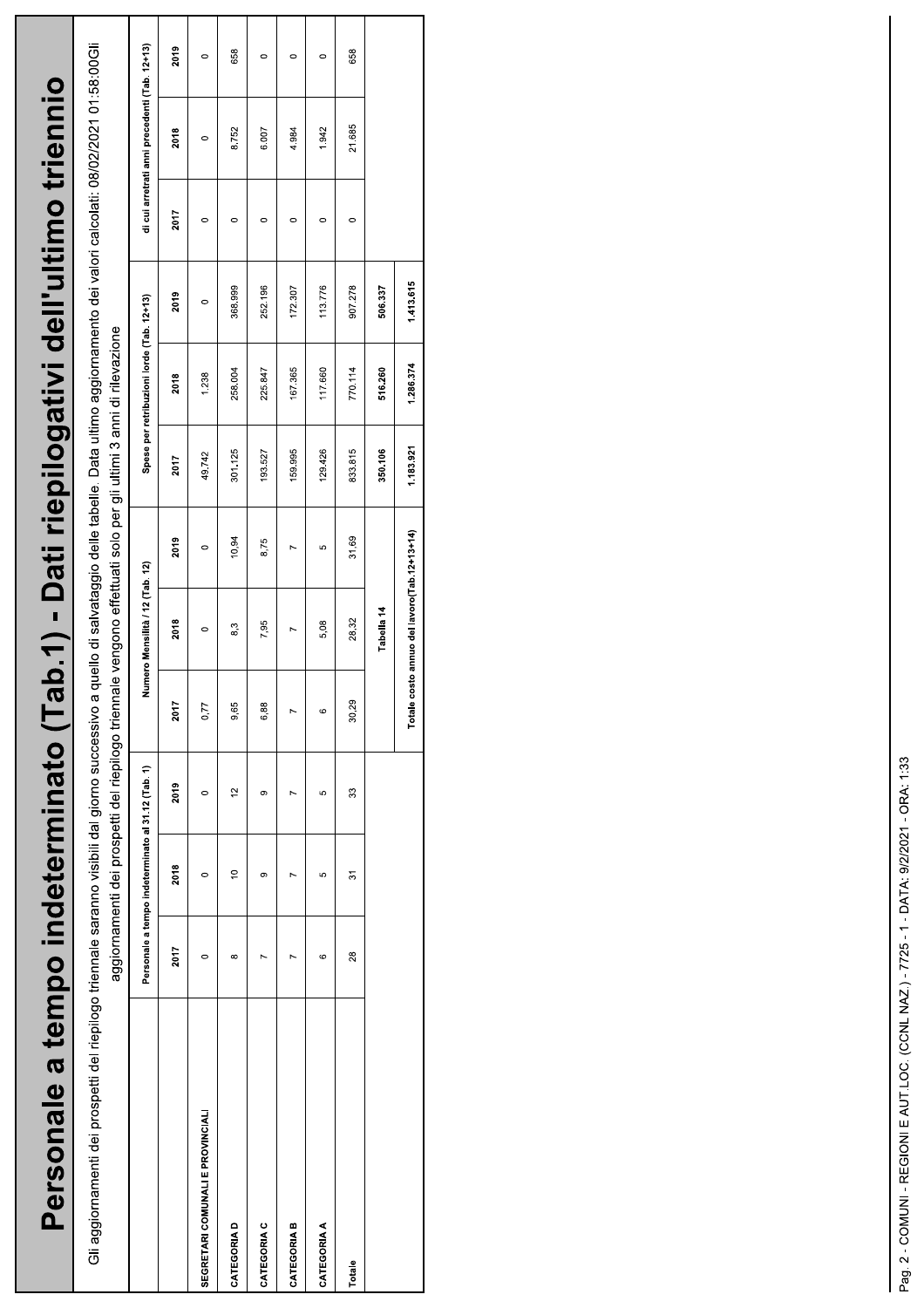|                                                                                                                                                                                                                                                                                                                                                                                                                                                                  |                | Personale a tempo indeterminato (Ta |                |        |                                                    |                                                                                                                  | u'lleb      |                                           | timo triennio  |        |                                                                             |         |           |                                              |         | b.1) - Spese medie pro-capite anne in euro                                                                    |                                             |         |
|------------------------------------------------------------------------------------------------------------------------------------------------------------------------------------------------------------------------------------------------------------------------------------------------------------------------------------------------------------------------------------------------------------------------------------------------------------------|----------------|-------------------------------------|----------------|--------|----------------------------------------------------|------------------------------------------------------------------------------------------------------------------|-------------|-------------------------------------------|----------------|--------|-----------------------------------------------------------------------------|---------|-----------|----------------------------------------------|---------|---------------------------------------------------------------------------------------------------------------|---------------------------------------------|---------|
| Gli aggiornamenti dei prospetti del riepilogo triennale saranno visibili dal giorno successivo                                                                                                                                                                                                                                                                                                                                                                   |                |                                     |                |        |                                                    | aggiornamenti dei prospetti del riepilogo triennale vengono effettuati solo per gli ultimi 3 anni di rilevazione |             |                                           |                |        |                                                                             |         |           |                                              |         | a quello di salvataggio delle tabelle. Data ultimo aggiornamento dei valori calcolati: 08/02/2021 01:58:00Gli |                                             |         |
|                                                                                                                                                                                                                                                                                                                                                                                                                                                                  |                | Mensilità/12                        |                |        | Spese medie escluso arretrati<br>a.p. (Tab. 12+13) |                                                                                                                  | Spese medie | fisse escluso arretrati a.p.<br>(Tab. 12) | per competenze |        | Spese medie per competenze<br>accessorie escluso arretrati<br>a.p. (Tab.13) |         |           | Valori medi per arretrati a.p. di<br>Tab. 12 |         |                                                                                                               | Valori medi per arretrati a.p. di<br>Tab.13 |         |
|                                                                                                                                                                                                                                                                                                                                                                                                                                                                  | 2017           | 2018                                | 2019           | 2017   | 2018                                               | 2019                                                                                                             | 2017        | 2018                                      | 2019           | 2017   | 2018                                                                        | 2019    | 2017      | 2018                                         | 2019    | 2017                                                                                                          | 2018                                        | 2019    |
| <b>COMUNALIE</b><br>PROVINCIALI<br><b>SEGRETARI</b>                                                                                                                                                                                                                                                                                                                                                                                                              | 0,77           | $\circ$                             | $\circ$        | 64.670 | Ω.                                                 | $\circ$                                                                                                          | 44.059      | n.c.                                      | $\circ$        | 20.611 | C.                                                                          | $\circ$ | $\circ$   | n.c.                                         | $\circ$ | $\circ$                                                                                                       | C.                                          | $\circ$ |
| CATEGORIA D                                                                                                                                                                                                                                                                                                                                                                                                                                                      | 9,65           | 8,3                                 | 10,94          | 31.218 | 30.048                                             | 33.656                                                                                                           | 24.442      | 25.716                                    | 26.059         | 6.776  | 4.332                                                                       | 7.598   | $\circ$   | 1.055                                        | 8       | $\circ$                                                                                                       | $\circ$                                     | $\circ$ |
| CATEGORIA C                                                                                                                                                                                                                                                                                                                                                                                                                                                      | 6,88           | 7,95                                | 8,75           | 28.149 | 27.667                                             | 28.828                                                                                                           | 22.387      | 23.222                                    | 23.415         | 5.763  | 4.446                                                                       | 5.413   | $\circ$   | 756                                          | $\circ$ | $\circ$                                                                                                       | $\circ$                                     | $\circ$ |
| CATEGORIA B                                                                                                                                                                                                                                                                                                                                                                                                                                                      | $\overline{ }$ | $\overline{ }$                      | $\overline{ }$ | 22.856 | 23.197                                             | 24.615                                                                                                           | 19.891      | 20.638                                    | 20.782         | 2.965  | 2.560                                                                       | 3.833   | $\circ$   | 712                                          | $\circ$ | $\circ$                                                                                                       | $\circ$                                     | $\circ$ |
| CATEGORIA A                                                                                                                                                                                                                                                                                                                                                                                                                                                      | $\circ$        | 5,08                                | Ю              | 21.571 | 22.764                                             | 22.755                                                                                                           | 18.365      | 19.062                                    | 19.202         | 3.206  | 3.702                                                                       | 3.553   | $\circ$   | 382                                          | $\circ$ | $\circ$                                                                                                       | $\circ$                                     | $\circ$ |
| Totale per Istituzione                                                                                                                                                                                                                                                                                                                                                                                                                                           | 30,29          | 28,32                               | 31,69          | 27.538 | 26.390                                             | 28.606                                                                                                           | 22226       | 2576                                      | 23.081         | 5.312  | 3.815                                                                       | 5.525   | $\bullet$ | 766                                          | 21      | 0                                                                                                             | 0                                           | 0       |
|                                                                                                                                                                                                                                                                                                                                                                                                                                                                  |                |                                     |                |        |                                                    |                                                                                                                  |             |                                           |                |        |                                                                             |         |           |                                              |         |                                                                                                               |                                             |         |
| 2. Le Spese medie annue per Istituzione sono calcolate come la sonma su tutte le categorie del prodotto di ciascun valore media "nensilia" a divisa per il totale delle mensilità" / 2 sommate su tutte le categorie dell'Isti<br>1. Le Spese medie annue per ciascuna Categoria sono calcolate dividendo il totale delle spese delle qualifiche appartenenti alla categoria per le unità di riferimento (mensilità della tabella 12/12) della stessa categoria. |                |                                     |                |        |                                                    |                                                                                                                  |             |                                           |                |        |                                                                             |         |           |                                              |         |                                                                                                               |                                             |         |
|                                                                                                                                                                                                                                                                                                                                                                                                                                                                  |                |                                     |                |        |                                                    |                                                                                                                  |             |                                           |                |        |                                                                             |         |           |                                              |         |                                                                                                               |                                             |         |

n.c: non calcolabile per mancanza di mensilità attribuite alla categoria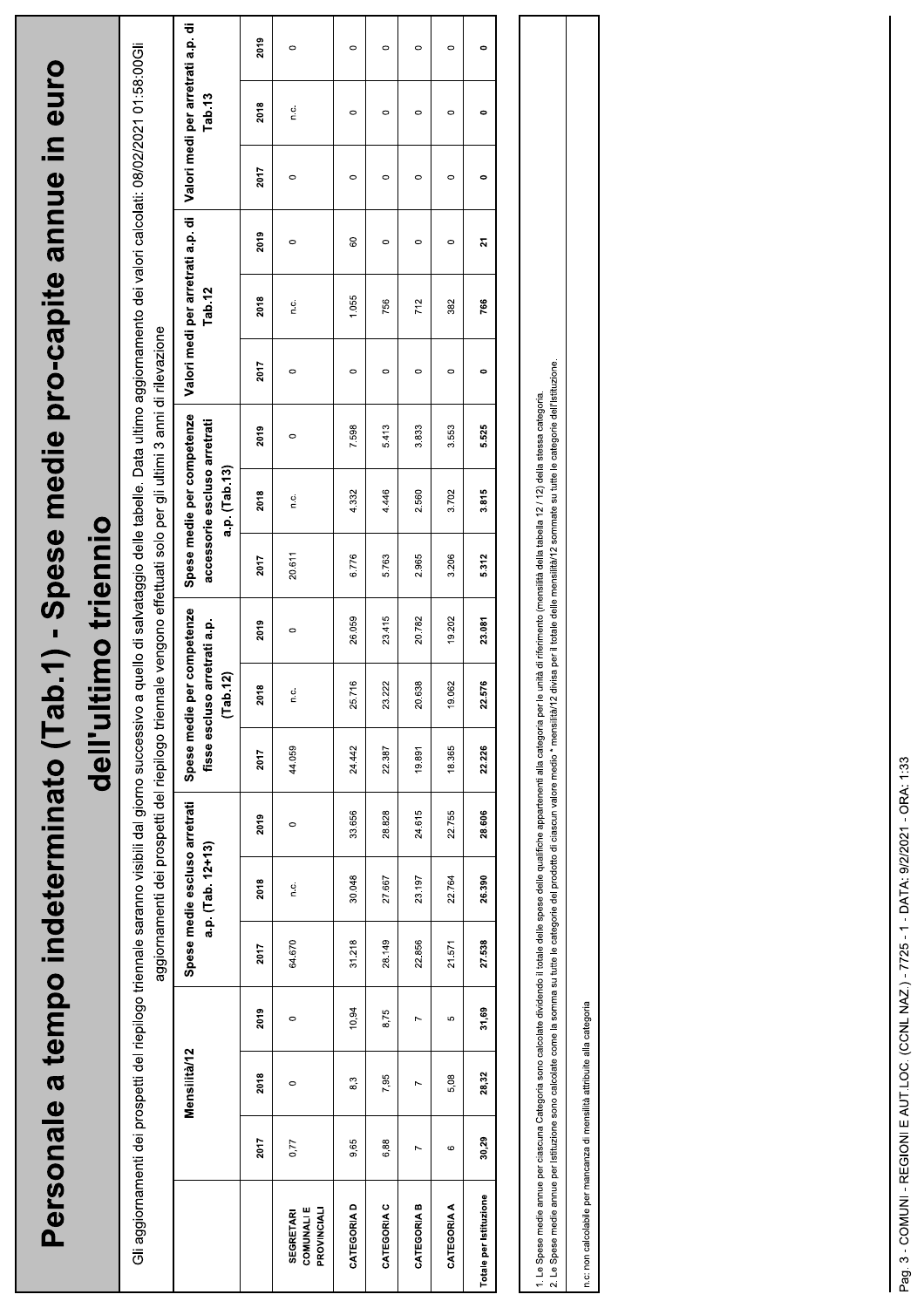| Giorni medi assenza - Da                                                                                                                                                                                     |         |          |                |       |                                                                                                                  |         |         |                             | ti riepilogativi dell'ultimo triennio |         |                                 |         |
|--------------------------------------------------------------------------------------------------------------------------------------------------------------------------------------------------------------|---------|----------|----------------|-------|------------------------------------------------------------------------------------------------------------------|---------|---------|-----------------------------|---------------------------------------|---------|---------------------------------|---------|
| Gli aggiornamenti dei prospetti del riepilogo triennale saranno visibili dal giorno successivo a quello di salvataggio delle tabelle. Data ultimo aggiornamento dei valori calcolati: 08/02/2021 01:58:00Gli |         |          |                |       | aggiornamenti dei prospetti del riepilogo triennale vengono effettuati solo per gli ultimi 3 anni di rilevazione |         |         |                             |                                       |         |                                 |         |
| PERSONALE                                                                                                                                                                                                    |         |          |                |       |                                                                                                                  |         |         | GIORNI ASSENZA MEDI ANNU    |                                       |         |                                 |         |
| Presenti di riferimento                                                                                                                                                                                      |         |          |                |       | Ferie                                                                                                            |         |         | Assenza malattia retribuita |                                       |         | Altre assenze (meno formazione) |         |
|                                                                                                                                                                                                              | 2017    | 2018     | 2019           | 2017  | 2018                                                                                                             | 2019    | 2017    | 2018                        | 2019                                  | 2017    | 2018                            | 2019    |
| SEGRETARI COMUNALI E PROVINCIALI                                                                                                                                                                             | $\circ$ |          | $\circ$        |       | $\circ$                                                                                                          | $\circ$ | $\circ$ | $\circ$                     | $\circ$                               | $\circ$ | $\circ$                         | $\circ$ |
| CATEGORIA D                                                                                                                                                                                                  | Z       | $\infty$ | $\overline{ }$ | 31,29 | 30                                                                                                               | 19,82   | 3,14    | 0,63                        | 1,82                                  | 15,29   | 4                               | 0,45    |
| CATEGORIA C                                                                                                                                                                                                  |         | $\sigma$ | თ              | 22,57 | 19, 11                                                                                                           | 20,67   | 3,29    | 6,78                        | 5,67                                  | 0,57    | 0,67                            | $\circ$ |
| CATEGORIA B                                                                                                                                                                                                  | L       | r        | Z              | 29,14 | 23,57                                                                                                            | 27,29   | 2,43    | 1,57                        | 2                                     | 18,71   | 4,43                            | 7,57    |
| <b>CATEGORIA A</b>                                                                                                                                                                                           | 6       | Ю        | ю              | က်    | 29                                                                                                               | 39      | 6,5     | 17,8                        | S                                     | 0,17    | $\circ$                         | $\circ$ |
| Totale personale a t. indeterminato al 31.12 (Tab. 1) o Valore<br>Medio (1)                                                                                                                                  | 27      | 30       | $\overline{3}$ | 28,41 | 24,07                                                                                                            | 24,69   | 3,74    | 5,53                        | 3,13                                  | ග       | 2,3                             | 1,81    |
|                                                                                                                                                                                                              |         |          |                |       |                                                                                                                  |         |         |                             |                                       |         |                                 |         |
|                                                                                                                                                                                                              |         |          |                |       |                                                                                                                  |         |         |                             |                                       |         |                                 |         |

(1) Presenti di riferimento per determinare i gg di assenza: personale presente a 1 - personale comandato/distaccato fuori ruolo, in esonero e in convenzione dell'amministrazione di tabella 3 + personale comandato/distacca

n.c: non calcolabile per mancanza di presenti di riferimento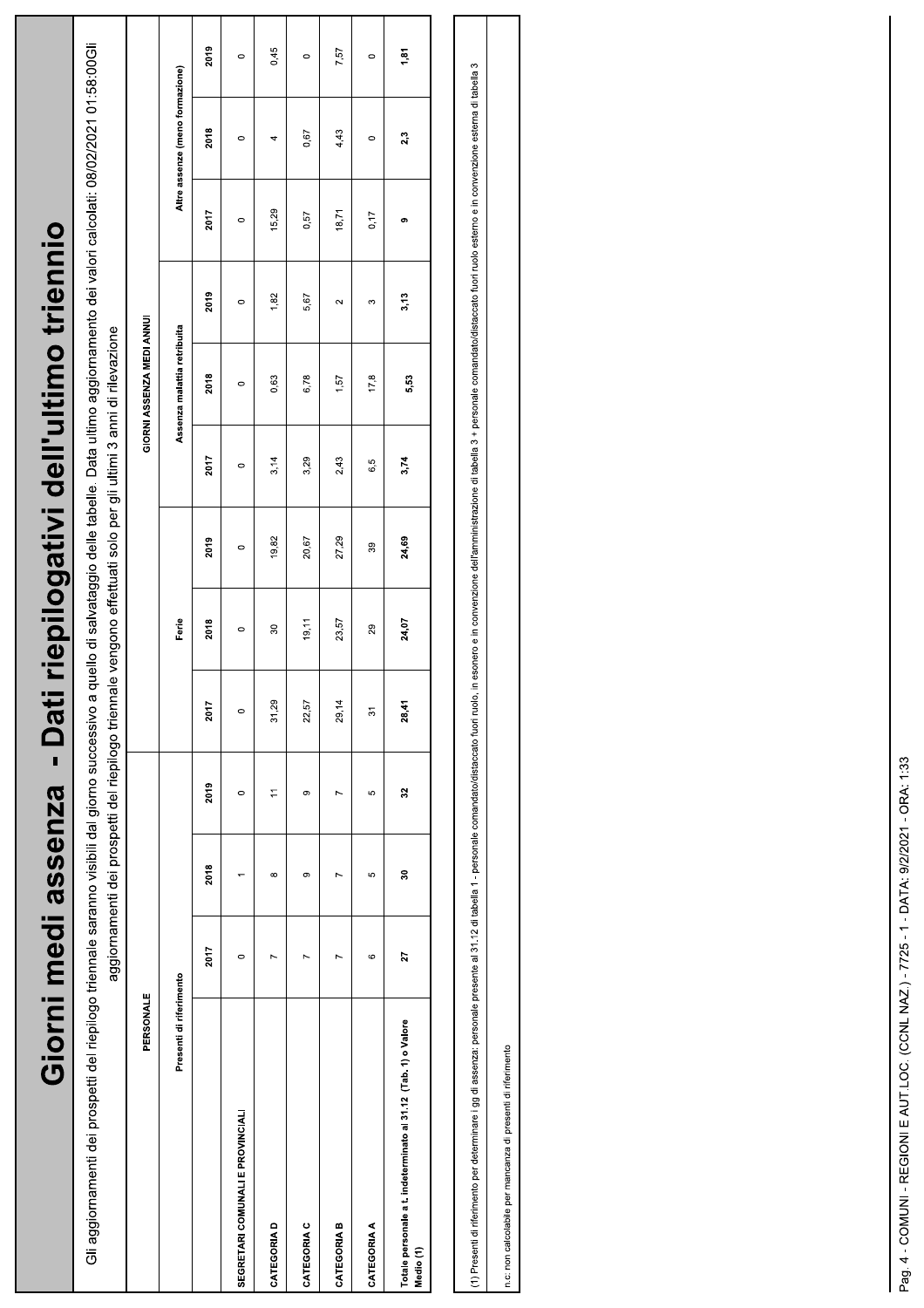| PERSONALE (Tab.2 e SI1)                                                                                                                       |                |                | Gli aggiornamenti dei prospetti del riepilogo triennale saranno visibili dal giorno successivo a quello di salvataggio delle tabelle. Data ultimo aggiornamento dei valori calcolati: 08/02/2021 01:58:00Gli |                                    |         |        | ) - Dati riepilogativi dell'ultimo triennio                         |                                      |        |        |
|-----------------------------------------------------------------------------------------------------------------------------------------------|----------------|----------------|--------------------------------------------------------------------------------------------------------------------------------------------------------------------------------------------------------------|------------------------------------|---------|--------|---------------------------------------------------------------------|--------------------------------------|--------|--------|
|                                                                                                                                               |                |                | aggiornamenti dei prospetti del riepilogo trienr                                                                                                                                                             |                                    |         |        | nale vengono effettuati solo per gli ultimi 3 anni di rilevazione   |                                      |        |        |
|                                                                                                                                               |                |                |                                                                                                                                                                                                              | Costo del lavoro (in euro)(Tab.14) |         |        |                                                                     | Spese/costi medi pro-capite(in euro) |        |        |
| 2017<br>Unità/n.contratti                                                                                                                     | 2018           | 2019           |                                                                                                                                                                                                              | 2017                               | 2018    | 2019   | valori annui lordi                                                  | 2017                                 | 2018   | 2019   |
| 0,82<br>Personale a tempo<br>determinato                                                                                                      | 2,79           | 1,71           | Retribuzioni, codice P015                                                                                                                                                                                    | 24.577                             | 92.882  | 74.545 | valore medio                                                        | 29.972                               | 33.291 | 43.594 |
| 0<br>.S.U.L.P.U.                                                                                                                              | 0              | $\circ$        | Retribuzioni, codice P065                                                                                                                                                                                    | $\circ$                            | $\circ$ | 0      | valore medio                                                        | f.                                   |        |        |
| 0<br>Lavoratori Interinali                                                                                                                    | 0              | 0              | Retribuzioni, codice<br>L105+P062                                                                                                                                                                            | $\circ$                            | 0       | 0      | valore medio                                                        |                                      |        |        |
| 0<br>Con Contratti formazione<br>lavoro                                                                                                       | 0              | 0              | Retribuzioni, codice P016                                                                                                                                                                                    | $\circ$                            | 0       | 0      | valore medio                                                        |                                      |        |        |
| $\circ$<br>N. contratti co.co.co (SI1)                                                                                                        | $\circ$        | $\circ$        | Oneri per co.co.co.<br>(codiced L108)                                                                                                                                                                        | $\circ$                            | 0       | 0      | contratti di cococo attivi<br>valore medio riferito ai<br>nell'anno |                                      |        |        |
| 0<br>studio/ricerca e di<br>consulenza (SI1)<br>N. incarichi di                                                                               | 0              | $\circ$        | consulenza (codice L109)<br>Oneri per incarichi di<br>studio/ricerca e di                                                                                                                                    | 0                                  | 0       | 0      | valore medio riferito agli<br>incarichi attivi nell'anno            |                                      |        |        |
| $\circ$<br>N. contratti per prestazioni<br>adempimenti obbligatori<br>professionali consistenti<br>nella resa di servizi o<br>per legge (SI1) | $\overline{2}$ | $\overline{4}$ | Oneri per contratti resa<br>servizi o adempimenti<br>obbligatori per legge<br>(codicel115)                                                                                                                   | $\circ$                            | 53.434  | 34.505 | valore medio riferito agli<br>incarichi attivi nell'anno            |                                      | 2.544  | 2.465  |

Valore medio pro-capite della spesa non calcolabile se il personale di riferimento/contratti è uguale a zero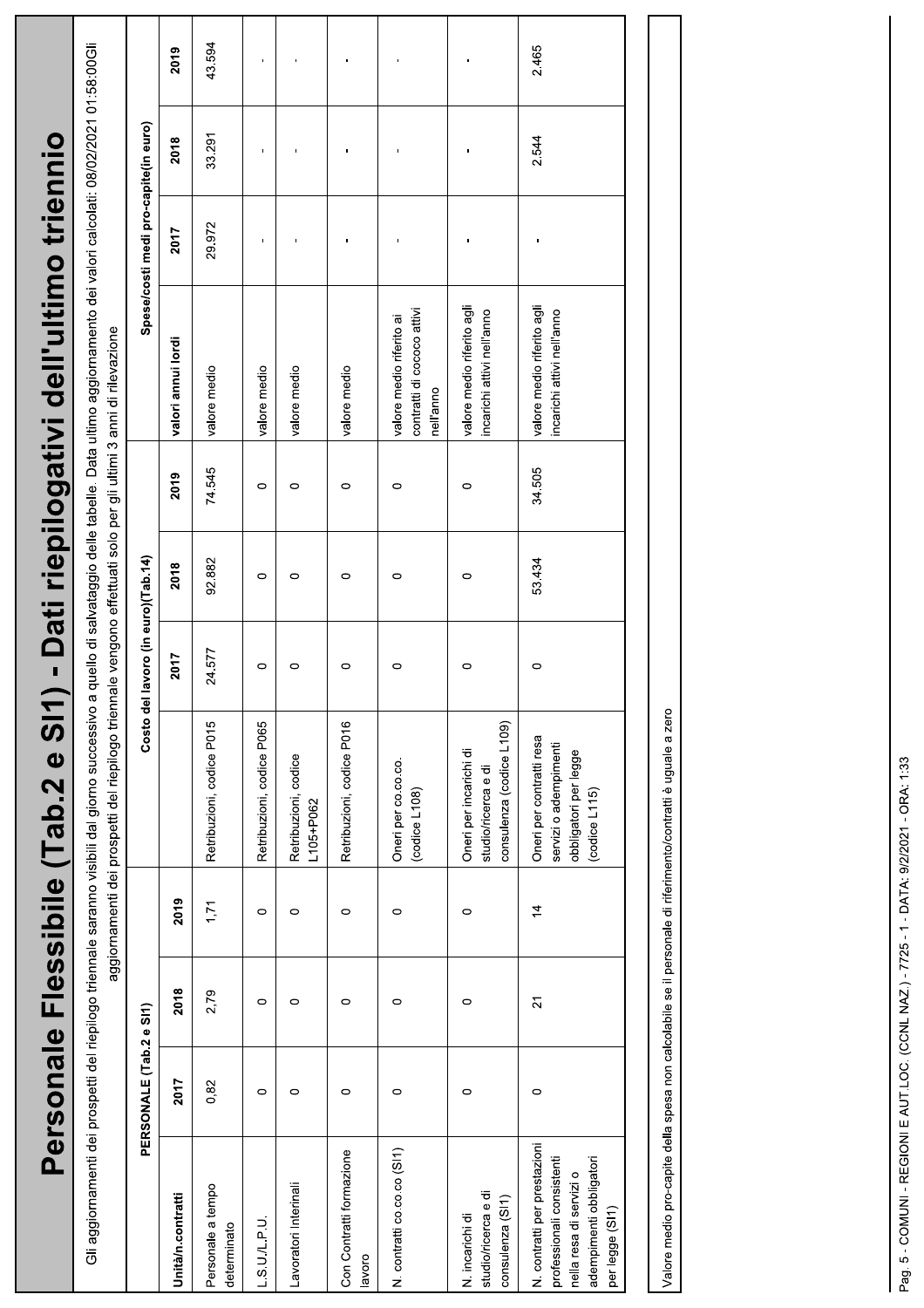| Voci di Spesa/Costo                                                | Importo Sico | Importo Siope | Importo Bilancio | Nota                                                                             |
|--------------------------------------------------------------------|--------------|---------------|------------------|----------------------------------------------------------------------------------|
| Totale T12                                                         | 732173       | 971672        | $\circ$          | comprende retribuzioni a T.D. per 31.448, esborsi a favore altri Enti per 20.353 |
| Totale T13                                                         | 175105       |               |                  |                                                                                  |
| Assegno T14                                                        | 7939         |               |                  |                                                                                  |
| <b>TOTALE PARZIALE</b>                                             | 915217       | $\circ$       | $\circ$          |                                                                                  |
| L011 - EROGAZIONE BUONI PASTO                                      | 5439         | 5439          | $\circ$          |                                                                                  |
| L108 - CONTRATTI DI COLLABORAZIONE COORDINATA E CONTINUATIVA       | $\circ$      | $\circ$       | $\circ$          |                                                                                  |
| L109 - INCARICHI LIBERO PROFESSIONALI/STUDIO/RICERCA/CONSULENZA    | $\circ$      | $\circ$       | $\circ$          |                                                                                  |
| P015 - RETRIBUZIONI PERSONALE A TEMPO DETERMINATO                  | 74545        | 43007         | $\circ$          | differenza voci rilevate in tab 12                                               |
| P035 - CONTRIBUTI A CARICO DELL'AMM. PER FONDI PREV. COMPLEMENTARE | 1273         | 1024          | $\circ$          |                                                                                  |
| P055 - CONTRIBUTI A CARICO DELL'AMM.NE SU COMP. FISSE E ACCESSORIE | 300373       | 299349        | $\circ$          |                                                                                  |
| P058 - QUOTE ANNUE ACCANTONAMENTO TFR O ALTRA IND. FINE SERVIZIO   | $\circ$      | $\circ$       | $\circ$          |                                                                                  |
| P061 - IRAP                                                        | 93043        | 100674        | $\circ$          | comprende 7.632 di Irap amministratori                                           |
|                                                                    |              |               |                  |                                                                                  |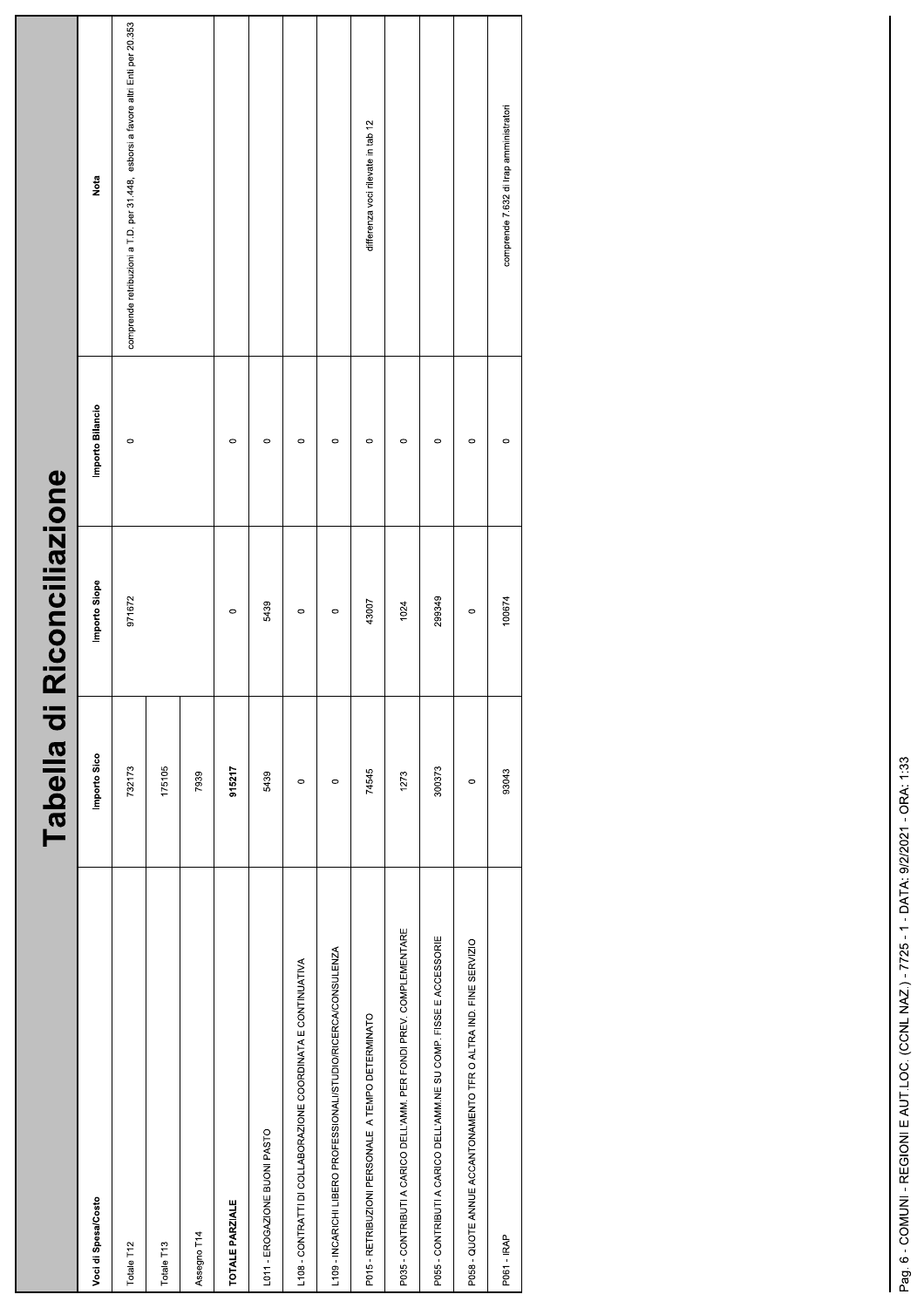| Voci di Spesa/Costo                                                                                                                      | Importo Sico | Importo Siope | Importo Bilancio | Nota                                                               |
|------------------------------------------------------------------------------------------------------------------------------------------|--------------|---------------|------------------|--------------------------------------------------------------------|
| P062 - ONERI PER I CONTRATTI DI SOMMINISTRAZIONE(INTERINALI)                                                                             |              |               |                  |                                                                    |
| P065 - COMPENSI PER PERSONALE LSU/LPU                                                                                                    |              | $\circ$       |                  |                                                                    |
| SOMME RIMBORSATE ALLE AMMINISTRAZIONI PER SPESE DI PERSONALE<br>(sommatoria dei diversi rimborsi presenti in tabella 14)                 | 27433        | c             |                  | voci rilevate in tab 12 e in parte su oneri e Irap                 |
| TOTALE GENERALE                                                                                                                          | 1417323      | 1421165       |                  |                                                                    |
| RIMBORSI RICEVUTI DALLE AMMINISTRAZIONI PER SPESE DI PERSONALE (a riduzione)<br>(sommatoria dei diversi rimborsi presenti in tabella 14) | 69304        | 42200         |                  | comprende 27.104 di rimborsi dai privati rilevati con altro codice |
| TOTALE GENERALE AL NETTO DEI RIMBORSI                                                                                                    | 1348019      | 1378965       |                  |                                                                    |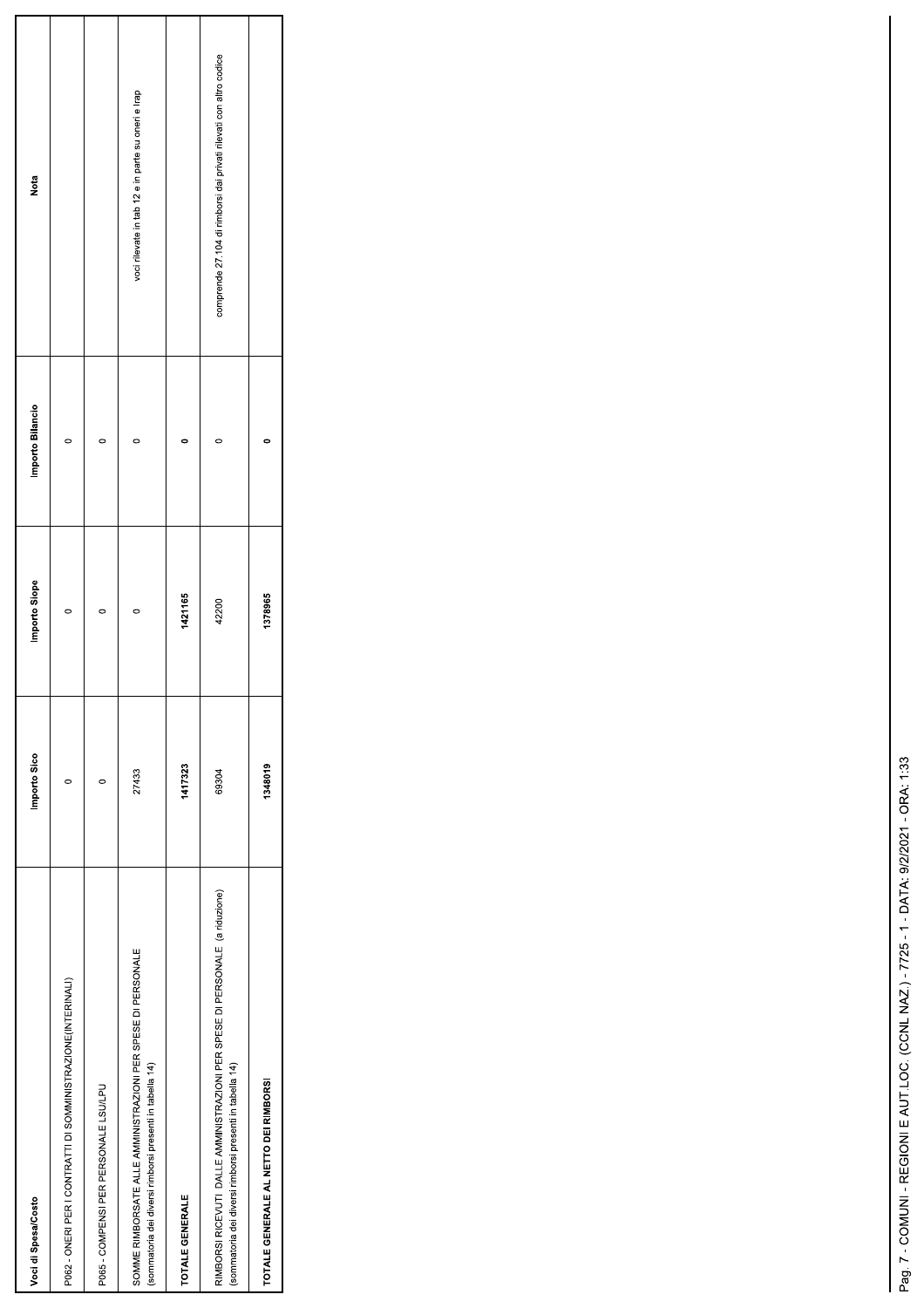## **Commenti Organi Di Controllo**

Nessun commento inserito degli organi di controllo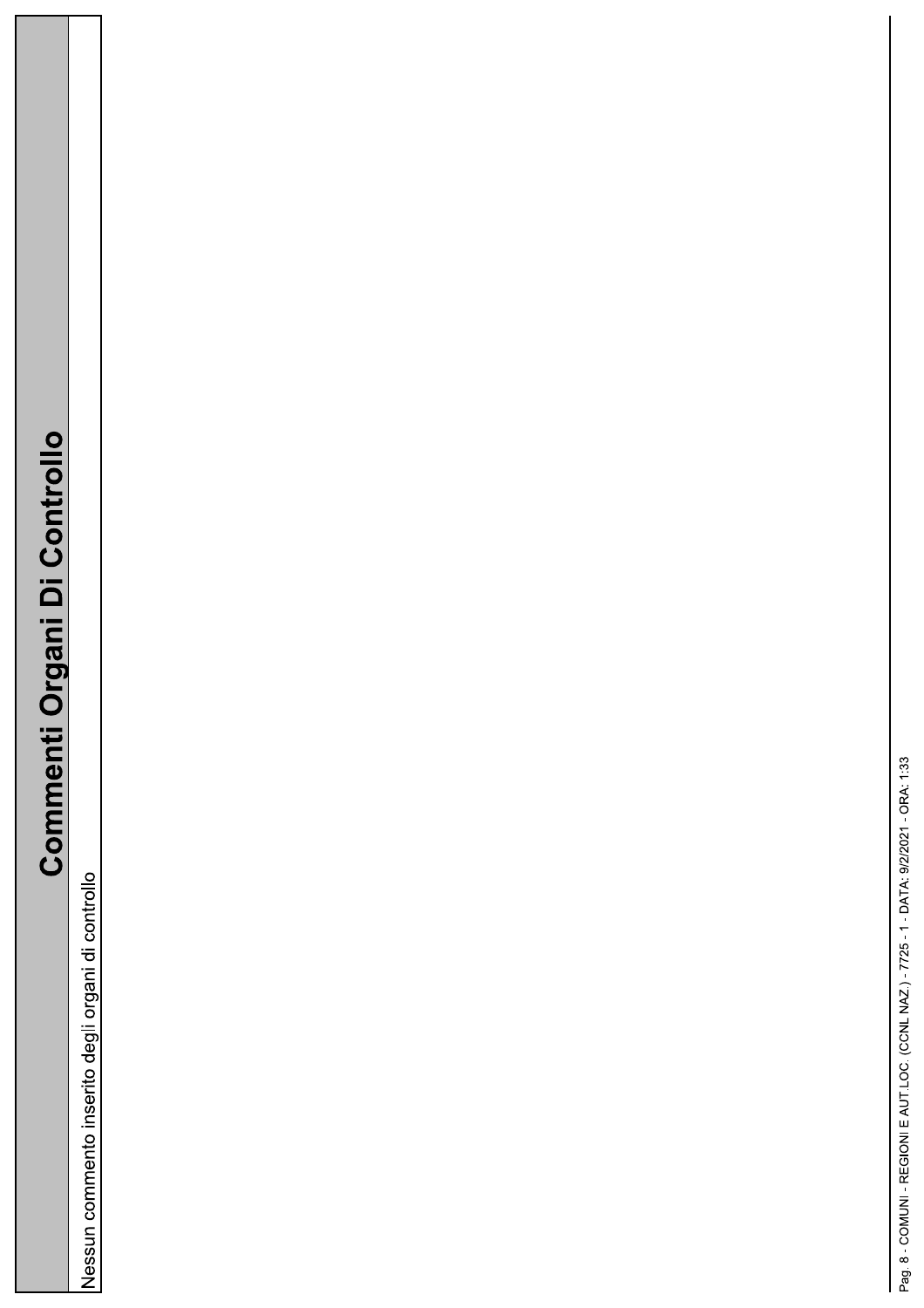| $\overline{190}$<br>Firma del Responsabile del procedimento amministrativo di cui alla L. n. 241 | Si attesta la conformità dei dati con le scritture amministrativo contabili e, ove previsto, con quanto dichiarato nelle specifiche informazioni<br>Si prende atto delle eventuali incongruenze segnalate dal sistema SICO e delle giustificazioni addotte dall'amministrazione.<br>sulla Contrattazione integrativa ex art. 40-bis del d.lgs.165/2001 (tabelle 15 e schede SICI). | Firma del Presidente del collegio dei revisori |  |
|--------------------------------------------------------------------------------------------------|------------------------------------------------------------------------------------------------------------------------------------------------------------------------------------------------------------------------------------------------------------------------------------------------------------------------------------------------------------------------------------|------------------------------------------------|--|
|                                                                                                  |                                                                                                                                                                                                                                                                                                                                                                                    |                                                |  |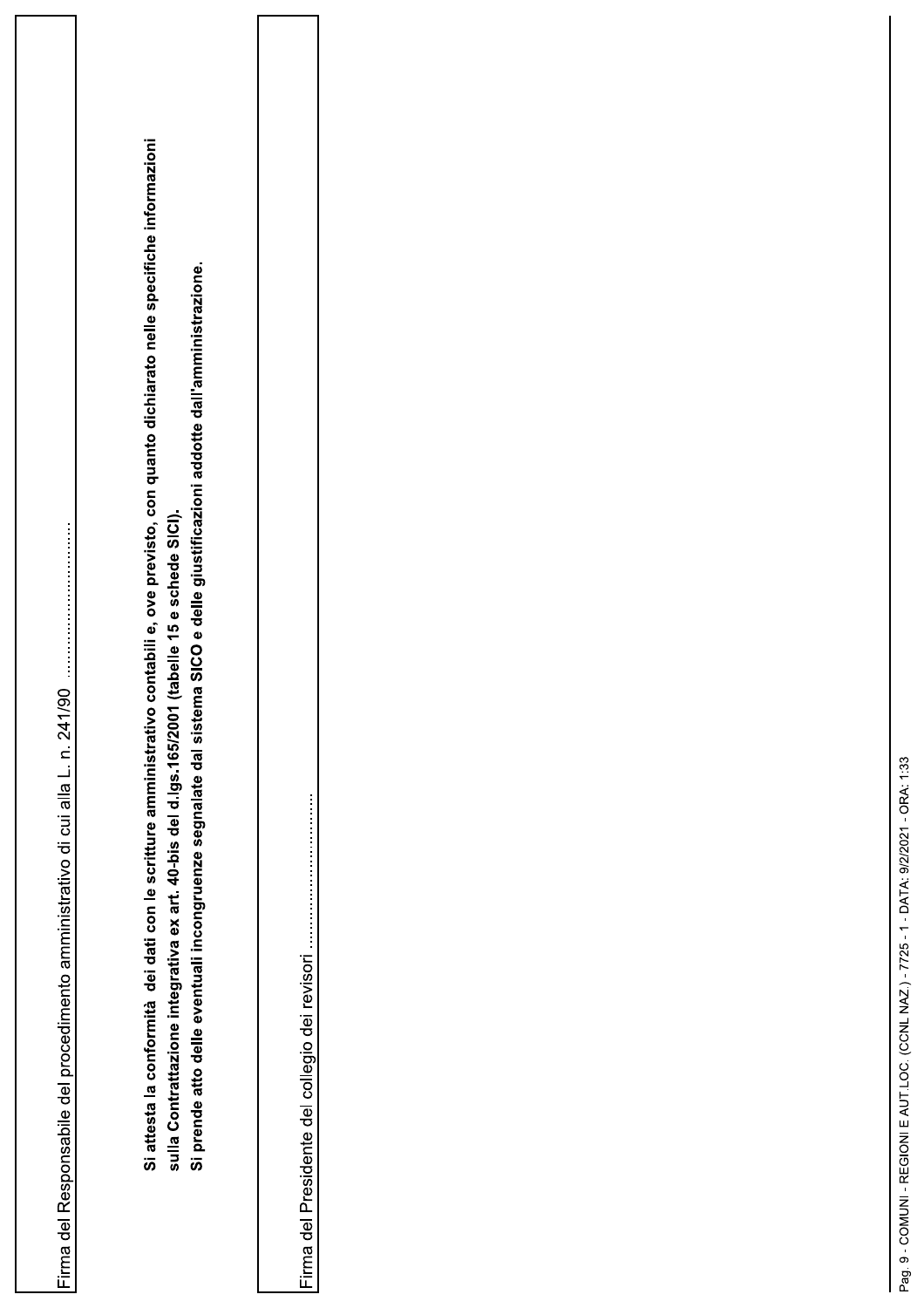|                                     |                                                                                      | Scheda Informativa 1   |     |                             |  |
|-------------------------------------|--------------------------------------------------------------------------------------|------------------------|-----|-----------------------------|--|
|                                     | Inform                                                                               | azioni Istituzione     |     |                             |  |
| Partita IVA: 01690170921            |                                                                                      |                        |     |                             |  |
| 80009610926<br>Codice Fiscale:      |                                                                                      |                        |     |                             |  |
| Telefono: 07096660201               |                                                                                      | Fax: 070 96660224      |     |                             |  |
| Email: finanziaria.uta@legalmail.it |                                                                                      |                        |     |                             |  |
| Via: VIA STAZIONE                   |                                                                                      |                        |     |                             |  |
| snc<br>Numero Civico:               |                                                                                      |                        |     |                             |  |
| C.A.P.: 09010                       |                                                                                      |                        |     |                             |  |
| Città : UTA                         |                                                                                      |                        |     |                             |  |
| Provincia: CA                       |                                                                                      | Codice Catastale: L521 |     |                             |  |
| 8727<br>Popolazione residente:      |                                                                                      |                        |     |                             |  |
| Superficie(Kmq): 134.71             |                                                                                      |                        |     |                             |  |
| Indirizzo pagina web dell'ente :    | www.comune.uta.ca.it                                                                 |                        |     |                             |  |
|                                     |                                                                                      |                        |     |                             |  |
|                                     | Responsabile del Procedimento Amministrativo di cui alla legge 7/8/90, N.241 Capo II |                        |     |                             |  |
|                                     | (in assenza di tale indicazione sarà considerato responsabile il direttore generale) |                        |     |                             |  |
| Cognome                             | Nome                                                                                 | Telefono               | Fax | EMail                       |  |
| <b>ALBA</b>                         | PAOLA                                                                                | 0709660222             |     | paola.alba@comune.uta.ca.it |  |
|                                     |                                                                                      |                        |     |                             |  |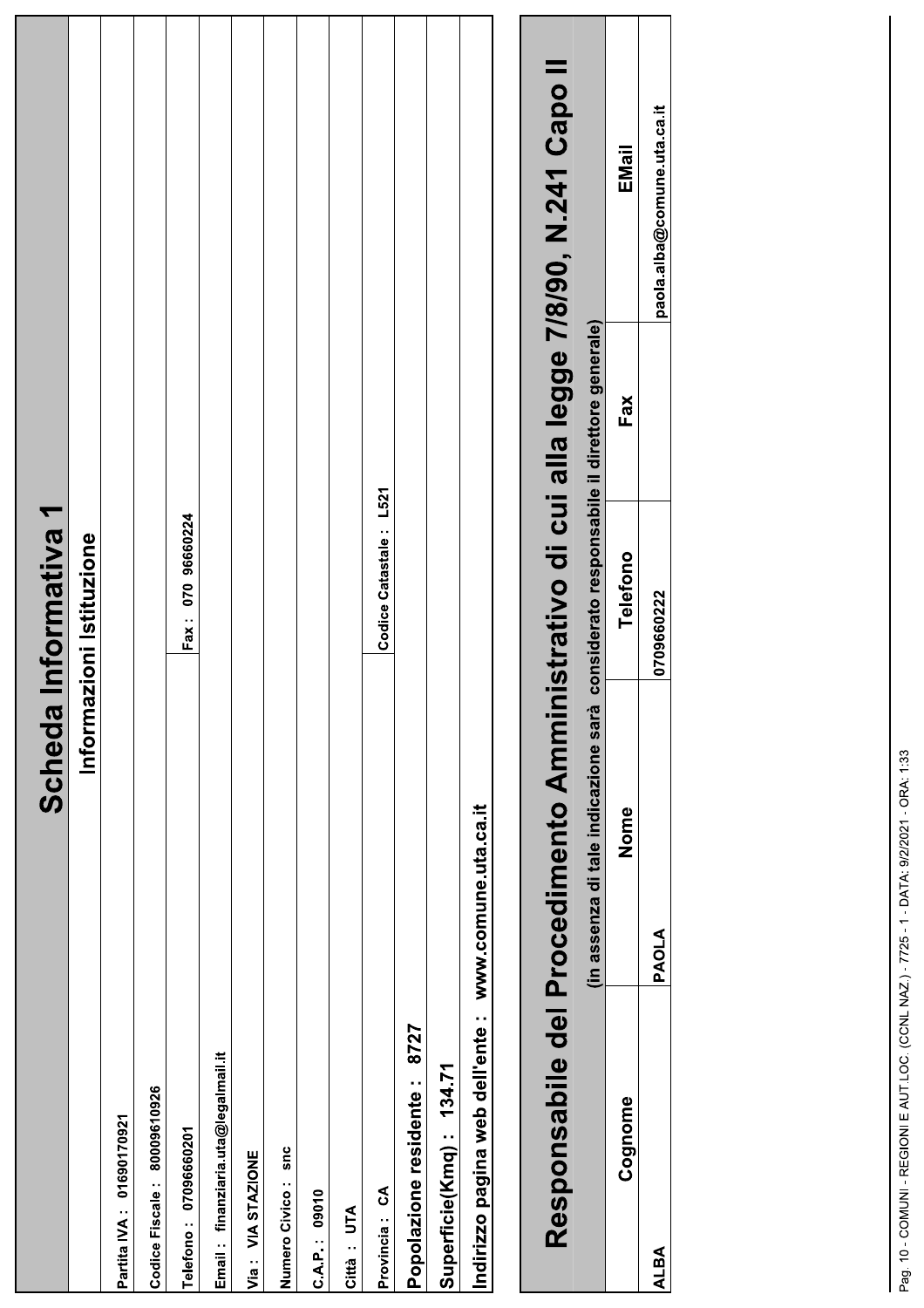|                                                                              |                                                                                                                                                                                                          | Contattare<br>Referente Da        |                                                                       |                              |               |
|------------------------------------------------------------------------------|----------------------------------------------------------------------------------------------------------------------------------------------------------------------------------------------------------|-----------------------------------|-----------------------------------------------------------------------|------------------------------|---------------|
| Cognome                                                                      | Nome                                                                                                                                                                                                     | lefono<br>$\overline{\mathsf{P}}$ | Fax                                                                   | EMail                        |               |
| DEDONI                                                                       | ANNALISA                                                                                                                                                                                                 | 07096660224                       |                                                                       | annalisa dedoni@comune.ca.it |               |
|                                                                              |                                                                                                                                                                                                          | Riepilogo Domande Presenti Nella  | <b>Circolare</b>                                                      |                              |               |
|                                                                              | I modelli debbono essere sottoscritti dai revisori dei conti                                                                                                                                             |                                   |                                                                       |                              |               |
| Domande presenti in circolare:                                               |                                                                                                                                                                                                          |                                   |                                                                       |                              |               |
|                                                                              | INDICARE IL NUMERO DI UNITÀ DI PERSONALE UTILIZZATO A QUALSIASI TITOLO (COMANDO O ALTRO) NELLE ATTIVITÀ ESTERNALIZZATE CON ESCLUSIONE DELLE UNITÀ EFFETTIVAMENTE CESSATE A SEGUITO DI ESTERNALIZZAZIONI. |                                   |                                                                       |                              | $\bullet$     |
| INDICARE IL NUMERO DEI CONTRATTI DI COLLABORAZIONE COORDINATA E CONTINUATIVA |                                                                                                                                                                                                          |                                   |                                                                       |                              | $\bullet$     |
|                                                                              | INDICARE IL NUMERO DEGLI INCARICHI LIBERO PROFESSIONALE, DI STUDIO, RICERCA E CONSULENZA                                                                                                                 |                                   |                                                                       |                              | $\bullet$     |
|                                                                              | INDICARE IL NUMERO DI CONTRATTI PER PRESTAZIONI PROFESSIONALI CONSISTENTI NELLA RESA DI SERVIZI O ADEMPIMENTI OBBLIGATORI PER LEGGE                                                                      |                                   |                                                                       |                              | $\frac{1}{4}$ |
|                                                                              | INDICARE IL TOTALE DELLE SOMME TRATTENUTE AI DIPENDENTI NELL'ANNO DI RILEVAZIONE PER LE ASSENZE PER MALATTIA IN APPLICAZIONE DELL'ART. 71 DEL D.L. N. 112 DEL 25/06/2008 CONVERTITO IN L. 133/2008       |                                   |                                                                       |                              | 277           |
|                                                                              | QUANTI SONO I DIPENDENTI AL 31.12 IN ASPETTATIVA PER DOTTORATO DI RICERCA CON RETRIBUZIONE A CARICO DELL'AMMINISTRAZIONE AI SENSI DELL'ARTICOLO 2 DELLA LEGGE 476/1984 E S.M.?                           |                                   |                                                                       |                              | $\bullet$     |
|                                                                              | QUANTE PERSONE SONO STATE IMPIEGATE NELL'ANNO (TEMPO DETER., CO.CO.CO., INCARICHI O ALTRI TIPI DI LAV. FLESSIBILE) IL CUI COSTO È TOTALMENTE SOSTENUTO CON FINANZIAMENTI ESTERNI DELL'U.E. O DI PRIVATI? |                                   |                                                                       |                              | $\bullet$     |
|                                                                              | INDICARE IL NUMERO DELLE UNITÀ RILEVATE IN TABELLA 1 TRA I "PRESENTI AL 31.12" CHE RISULTAVANO TITOLARI DI PERMESSI PER LEGGE N. 10492.                                                                  |                                   |                                                                       |                              | $\sim$        |
|                                                                              | INDICARE IL NUMERO DELLE UNITÀ RILEVATE IN TABELLA 1 TRA I "PRESENTI AL 31.12" CHE RISULTAVANO TITOLARI DI PERMESSI AI SENSI DELL'ART. 42, C.5 D.LGS.15/12001 E S.M                                      |                                   |                                                                       |                              | $\bullet$     |
|                                                                              | UNITÀ DI PERSONALE CON QUALIFICA DIRIGENZIALE ASSEGNATE AGLI UFFICI DI DIRETTA COLLABORAZIONE CON GLI ORGANI DI INDIRIZZO POLITICO                                                                       |                                   |                                                                       |                              | $\bullet$     |
|                                                                              | UNITÀ DI PERSONALE NON DIRIGENTE ASSEGNATE AGLI UFFICI DI DIRETTA COLLABORAZIONE CON GLI ORGANI DI INDIRIZZO POLITICO                                                                                    |                                   |                                                                       |                              | $\bullet$     |
|                                                                              | UNITÀ DI PERS. EST. ALL'ISTITUZIONE, IN POSIZIONE DI COMANDO, DISTACCO, FUORI RUOLO, ESPERTI, CONSULENTI O CO.CO.CO ASSEGNATE AGLI                                                                       |                                   | UFFICI DI DIRETTA COLLABORAZIONE CON GLI ORGANI DI INDIRIZZO POLITICO |                              | $\bullet$     |
|                                                                              | SPESA COMPLESSIVAMENTE SOSTENUTA PER IL PERSONALE CON QUALIFICA DIRIGENZIALE ASSEGNATO AGLI UFFICI DI DIRETTA COLLABORAZIONE CON GLI ORGANI DI INDIRIZZO POLITICO                                        |                                   |                                                                       |                              | $\bullet$     |
|                                                                              | SPESA COMPLESSIVAMENTE SOSTENUTA PER IL PERSONALE NON DIRIGENTE ASSEGNATO AGLI UFFICI DI DIRETTA COLLABORAZIONE CON GLI ORGANI DI INDIRIZZO POLITICO                                                     |                                   |                                                                       |                              | $\bullet$     |
|                                                                              | SPESA PER IL PERSONALE ESTERNO ALL'ISTITUZ, IN POSIZ, DI COMANDO/DISTACCO/FUORI RUOLO/ESPERTI/CONSULENTICO, ASSEGNATI AGLI UFFICI DI DIRETTA COLLABORAZIONE CON GLI ORGANI DI INDIRIZZO POLITICO         |                                   |                                                                       |                              | $\bullet$     |
|                                                                              | IMPORTO DEL LIMITE DI CUI ALL'ART .1, COMMA 557-QUATER O ART. 1, COMMA 562 DELLA LEGGE N. 296/2006 O DI ANALOGHE DISPOSIZIONI DELLE REGIONI E PROVINCE AUTONOME                                          |                                   |                                                                       |                              | 1257214       |
|                                                                              |                                                                                                                                                                                                          |                                   |                                                                       |                              |               |
|                                                                              | Pag. 11 - COMUNI - REGIONI E AUT.LOC. (CCNL NAZ.) - 7725 - 1 - DATA: 9/2/2021 - ORA: 1:33                                                                                                                |                                   |                                                                       |                              |               |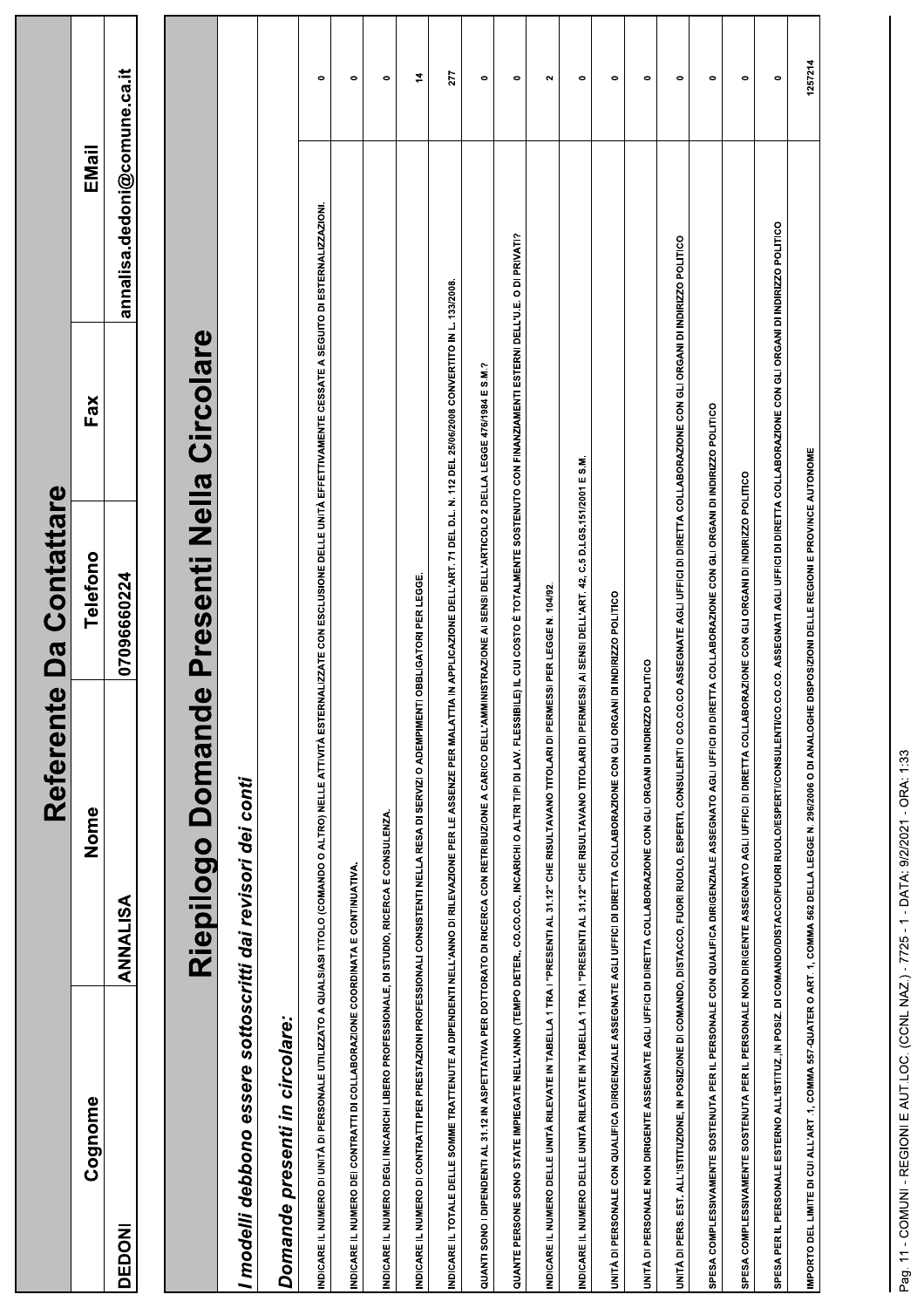| Componenti Collegio dei                 | Revisori (o Organo Equivalente) |                                                                             |
|-----------------------------------------|---------------------------------|-----------------------------------------------------------------------------|
| Cognome                                 | Nome                            | RAPPRESENTATO delle rilevazioni<br>EMail (sostituisce l'ENTE<br>precedenti) |
| VACCA                                   | MARIA LAURA                     | marialaura@pec.studiovaccalaura.it                                          |
| Note e chiarimenti alla<br>rilevazione: |                                 |                                                                             |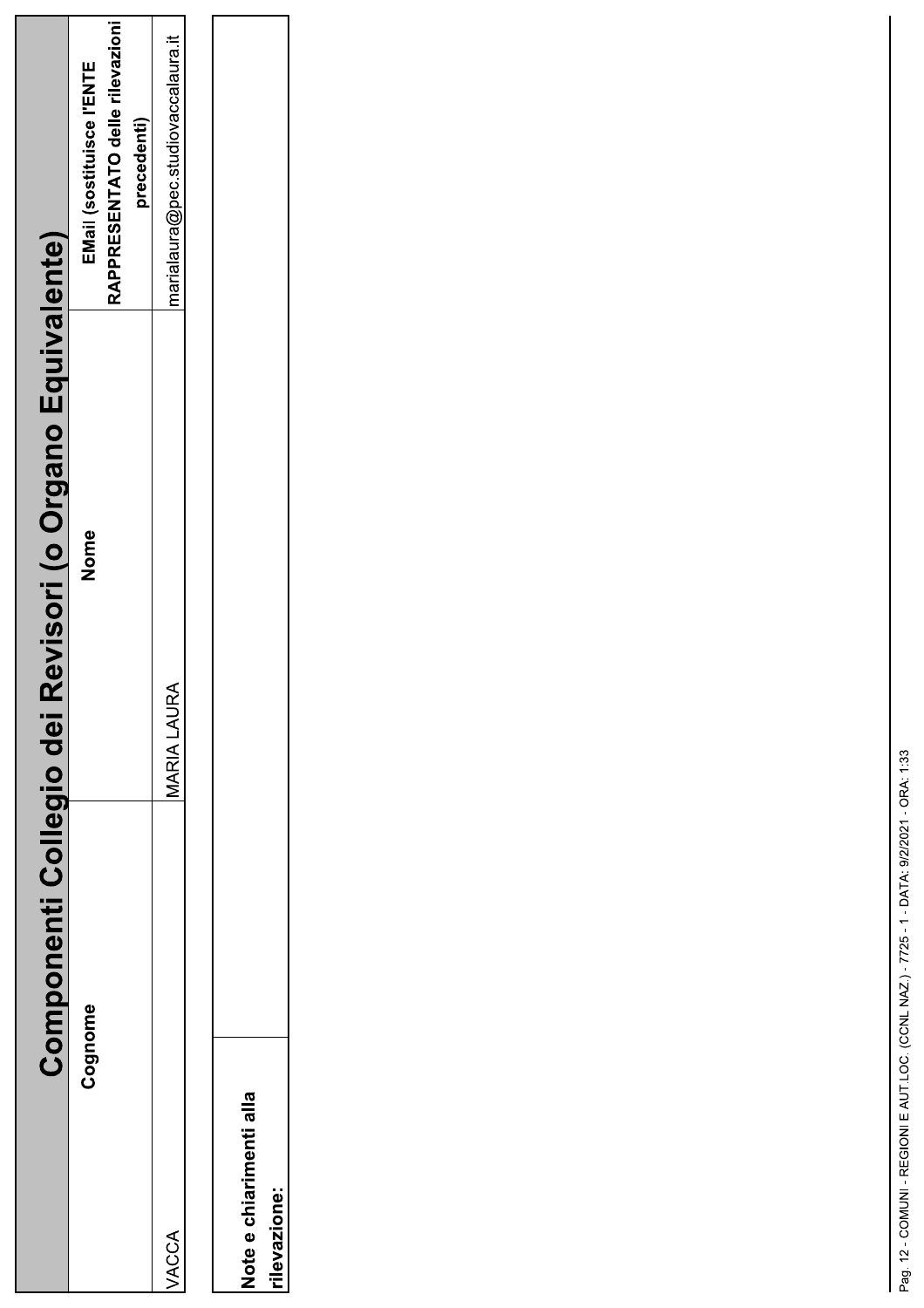| $\frac{1}{\sqrt{2}}$<br><b>RAI1PLUJOLUI</b><br>poeuse                                                                                                                                                   |                         |
|---------------------------------------------------------------------------------------------------------------------------------------------------------------------------------------------------------|-------------------------|
| L'Ente fa parte di una "Unione di Comuni", ai sensi dell'art. 32 del d.lgs 267/2000 o di analoghe disposizioni delle Regioni e Province Autonome?                                                       | $\overline{\mathbf{z}}$ |
| Nel caso in cui siano stati esternalizzati dei servizi, l'Ente ha adempiuto a quanto previsto dall'articolo 6-bis del d.lgs. 165/2001 come modificato dall'art. 4 c. 2 del d.lgs. 75/2017?              | $\overline{\mathbf{S}}$ |
| E' stato adottato il piano triennale dei fabbisogni di personale previsto dall'art.6, co 2, digs 165/2011 modificato dall'art.4 digs 75/2017 o analoghe disposizioni delle Regioni e Province Autonome? | ō,                      |
| E' stato adottato il piano annuale delle assunzioni previsto o di analoghe disposizioni delle Regioni e Province Autonome?                                                                              | g)                      |
| Al 31.12 le funzioni di Direttore Generale erano svolte da:                                                                                                                                             |                         |
| -Soggetto appositamente incaricato;                                                                                                                                                                     |                         |
| - Segretario comunale (art. 108 comma 4 d.lgs. 267/2000)                                                                                                                                                |                         |
| L'ente ha attive al 31/12 convenzioni con altri enti ai sensi dell'art. 30 del T.U.E.L. , o di analoghe disposizioni delle Regioni e Province Autonome?                                                 | ō                       |
| E' stato istituito un ufficio / servizio disciplinare?                                                                                                                                                  | g)                      |
| Valore in percentuale dell'incidenza della spesa del personale in rapporto alle spese correnti                                                                                                          | 18.97                   |
| Numero di unità di personale assunte come stagionali a progetto                                                                                                                                         |                         |
| Numero di persone in ingresso o uscita con mobilità fra pubblico e privato ex art. 23 bis comma 7 d.lgs.165/2001 o di analoghe disposizioni delle Regioni e Province Autonome                           |                         |
| L'Ente ha provveduto a reinternalizzare funzioni o servizi?                                                                                                                                             | $\frac{1}{2}$           |
| In caso di risposta affermativa si passa alla sottodomanda:                                                                                                                                             |                         |
| Ha riassorbito il personale già dipendente di amministrazioni pubbliche secondo quanto previsto dall'art. 19 c. 8 del digs. n. 175/2016 e dell <sub>-</sub> art. 1 c. 872 della L. 205/2017?            |                         |
| L'Ente ha proceduto alla revisione annuale delle partecipazioni societarie TUSP n. 175/2016?                                                                                                            | s.                      |
| Numero di dirigenti della polizia locale                                                                                                                                                                |                         |
| Numero appartenenti alla polizia locale di categoria D                                                                                                                                                  |                         |
| Numero appartenenti alla polizia locale di categoria C                                                                                                                                                  | 4                       |
| L'Ente gestisce funzioni fondamentali in forma associata ai sensi dell'art.14, c.28, L.122/2010 e s.m.?                                                                                                 | $\frac{1}{2}$           |
| Quante funzioni con convenzioni?                                                                                                                                                                        |                         |
| Quante funzioni con Unione di Comuni?                                                                                                                                                                   |                         |
| Quanti ex LSU/LPU/ASU sono stati stabilizzati (a tempo indeterminato) nell'anno di rilevazione?                                                                                                         |                         |
|                                                                                                                                                                                                         |                         |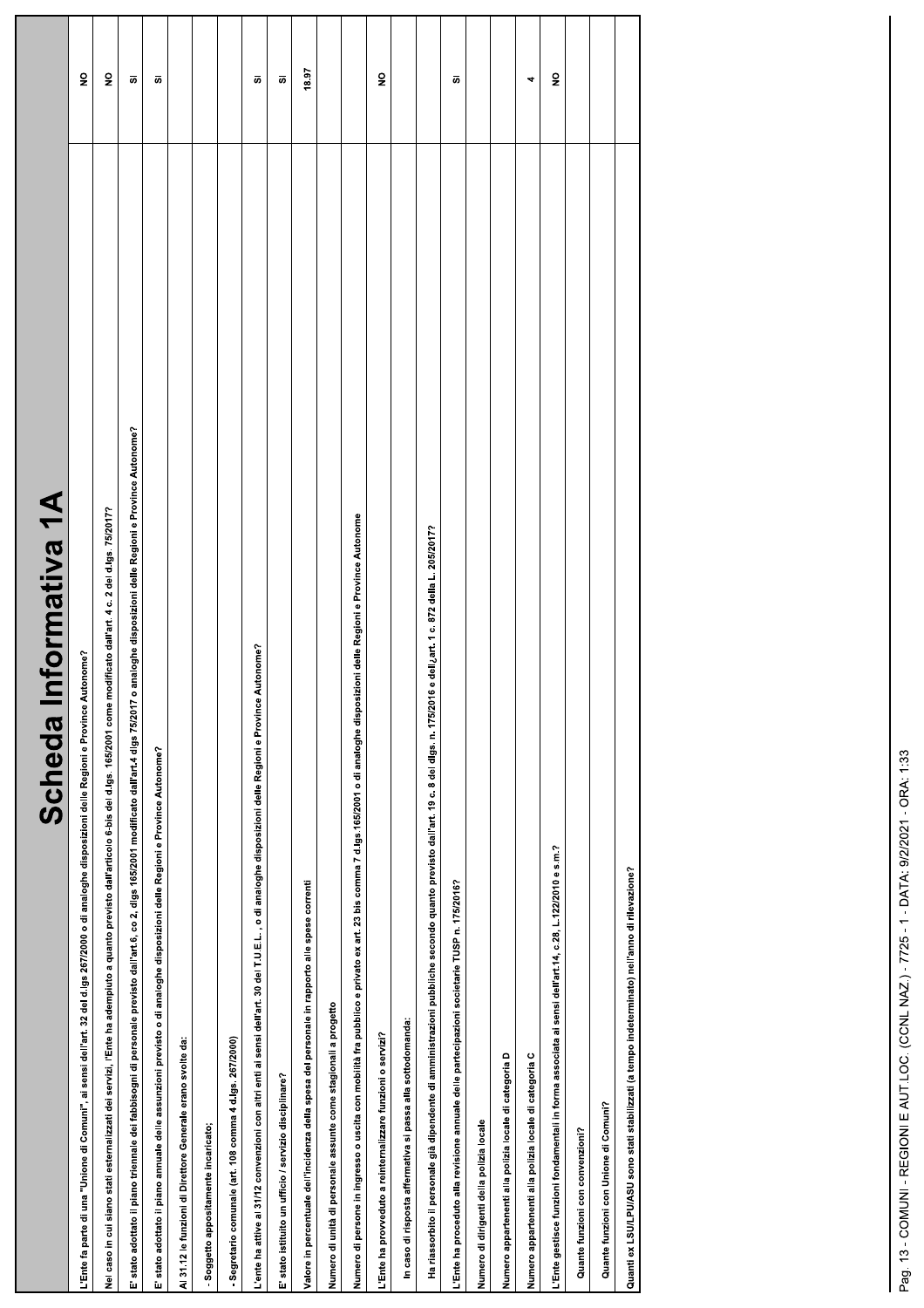| Quanti ex LSU/LPU/ASU sono stati contrattualizzati a tempo determinato nell'anno di rilevazione?                                                                                           |                         |
|--------------------------------------------------------------------------------------------------------------------------------------------------------------------------------------------|-------------------------|
| ) uanti ex LSU/LPU/ASU, già contrattualizzati a tempo determinato, hanno avuto proroga nell'anno di rilevazione?                                                                           |                         |
| 'ente ha rispettato l'equilibrio dei saldi di finanza pubblica?                                                                                                                            | ō,                      |
| ' stato rispettato l'art. 1 c. 557 e il comma 557-quater, l.f. per l'anno 2007 e o analoga disposizione delle Regioni e Province Autonome?                                                 | s.                      |
| er i Comuni sotto i 1.000 abitanti e per le Unioni è stato rispettato l'art. 1. per l'anno 2007 o l'art. 1, comma 229, l.s. 2016 o analoga disposizione delle Regioni e Province Autonome? | NON TENUTO              |
| ' stato adottato il piano triennale straordinario di assunzioni a tempo indeterminato di personale insegnante ed educativo?                                                                | $\overline{\mathbf{2}}$ |
| 'Amministrazione ha individuato un responsabile della formazione del personale dipendente?                                                                                                 | $\hat{\mathbf{z}}$      |
| : stato predisposto un piano di formazione?                                                                                                                                                | ş                       |
| 7) N. dipendenti che nell'anno di rilevazione hanno partecipato a corsi di formazione                                                                                                      |                         |
| AREA TEMATICA                                                                                                                                                                              |                         |
| Finanza, contabilita e tributi                                                                                                                                                             | $\bullet$               |
| Trasparenza e anticorruzione                                                                                                                                                               | 4                       |
| Sicurezza                                                                                                                                                                                  | $\bullet$               |
| Innovazione digitale                                                                                                                                                                       | $\mathbf{\tilde{z}}$    |
| Patrimonio, investimenti, finanziamenti                                                                                                                                                    |                         |
| Appalti e contratti                                                                                                                                                                        | $\sim$                  |
| Personale                                                                                                                                                                                  | ۳                       |
| Politiche sociali ed educative                                                                                                                                                             | $\sim$                  |
| Attività economiche produttive                                                                                                                                                             |                         |
| Soft skills (comunicazione, project management, informatica, lingue straniere,)                                                                                                            |                         |
| 9) I corsi di formazione ai quali hanno partecipato dipendenti nell'anno di rilevazione sono stati erogati da :                                                                            |                         |
| AREA TEMATICA                                                                                                                                                                              |                         |
| Docenti interni all'Amministrazione                                                                                                                                                        |                         |
|                                                                                                                                                                                            |                         |

L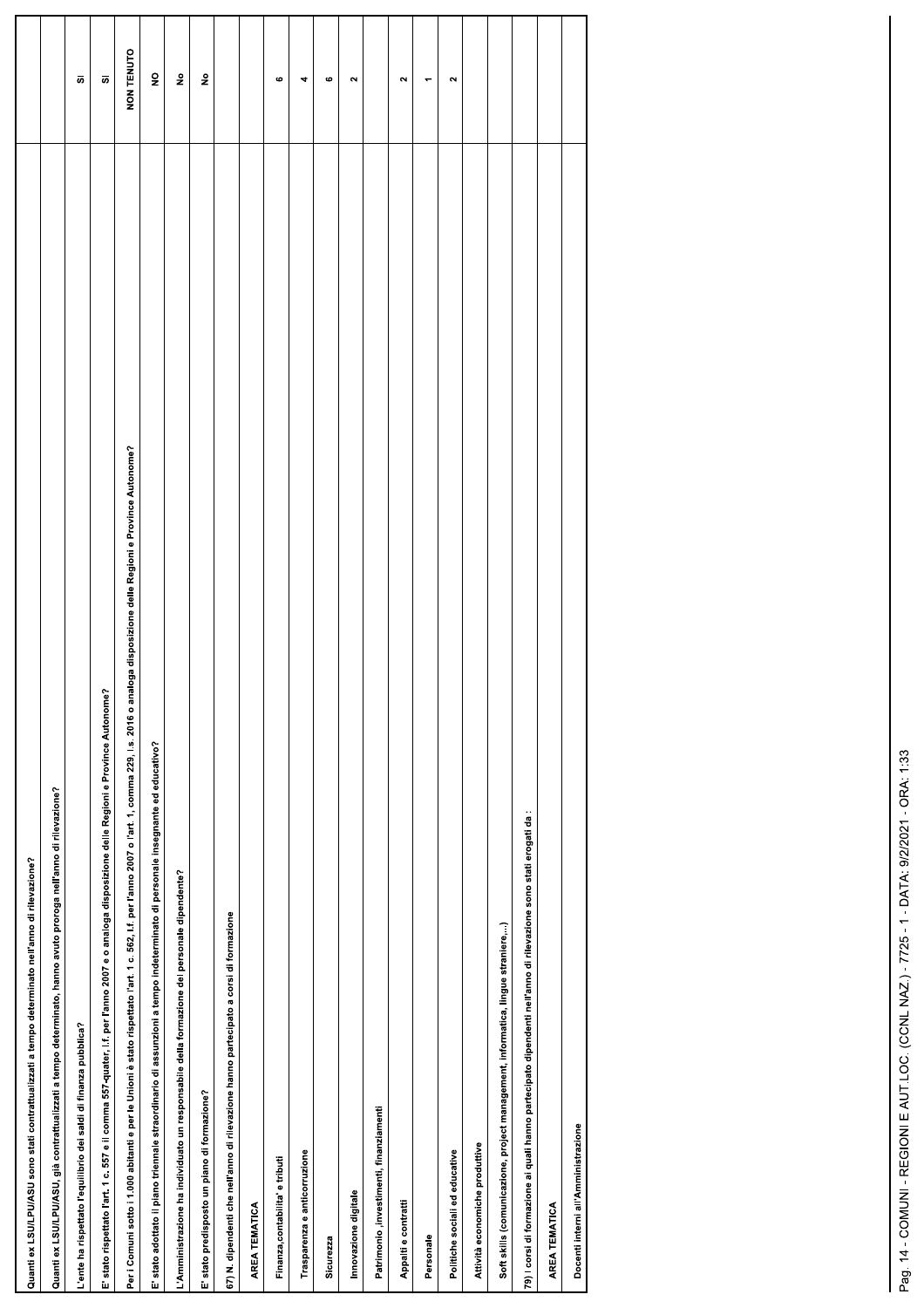|                                                                                     | 4  |
|-------------------------------------------------------------------------------------|----|
| Soggetti privati                                                                    |    |
| Università                                                                          |    |
| <b>SNA</b>                                                                          |    |
| FormezPA                                                                            |    |
| IFEL-Fondazione ANCI                                                                |    |
| Altri soggetti pubblici(regione, provincia, città metropolitana, ASL,)              | m  |
| Ordini professionali                                                                |    |
| Altro                                                                               |    |
| 90) Gli interventi formativi sono stati prevalentemente determinati sulla base di : |    |
| Indicazioni formulate dai responsabili di settore                                   | 5  |
| Un'analisi dei bisogni dell'organizzazione                                          |    |
| Un'analisi formalizzata delle competenze del personale                              |    |
| Richieste dei dipendenti di volta in volta valutata                                 | ö, |
| Altro                                                                               |    |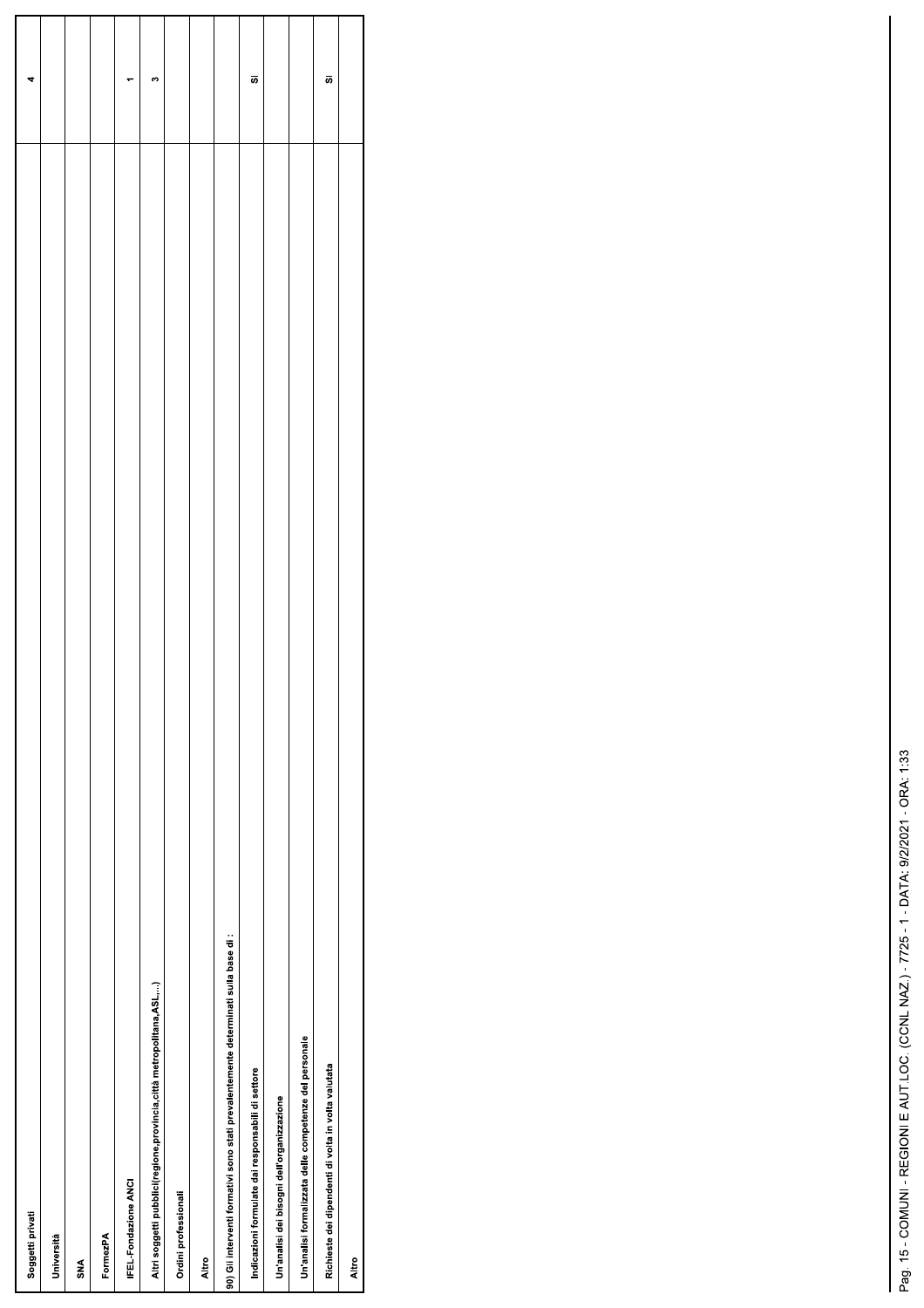| Scheda Informativa 1A Convenzioni                                                                                                                                                                         |               |
|-----------------------------------------------------------------------------------------------------------------------------------------------------------------------------------------------------------|---------------|
| <b>LU.E.L., o di analoghe disposizioni delle Regioni e Province Autonome?</b><br>30 del 1<br>Al 31.12 l'Ente è capofila di una convenzione stipulata ai sensi dell'art.                                   | $\frac{1}{2}$ |
| In caso di risposta negativa si richiede di indicare il codice dell'Ente capofila (file con i codici degli enti associato al kit excel)                                                                   | 1591          |
| In caso di risposta positiva si richiede di indicare quali sono i servizi oggetto della convenzione selezionandoli dall'elenco proposto                                                                   |               |
| Organizzazione generale dell'amministrazione, gestione finanziaria e contabile e controllo;                                                                                                               |               |
| e, ivi compresi i servizi di trasporto pubblico comunale;<br>Organizzazione dei servizi pubblici di interesse generale di ambito comunal                                                                  |               |
| Catasto, ad eccezione delle funzioni mantenute allo Stato dalla normativa vigente;                                                                                                                        |               |
| La pianificazione urbanistica ed edilizia di ambito comunale nonché la partecipazione alla pianificazione territoriale di livello sovracomunale;                                                          |               |
| Attività, in ambito comunale, di pianificazione di protezione civile e di coordinamento dei primi soccorsi;                                                                                               |               |
| recupero dei rifiuti urbani e la riscossione dei relativi tributi;<br>L'organizzazione e la gestione dei servizi di raccolta, avvio e smaltimento e                                                       |               |
| Progettazione e gestione del sistema locale dei servizi sociali ed erogazione delle relative prestazioni ai cittadini, secondo quanto previsto dall'articolo<br>118, quarto comma, della Costituzione;    |               |
| Edilizia scolastica (per la parte non attribuita alla competenza delle province), organizzazione e gestione dei servizi scolastici;                                                                       |               |
| Polizia municipale e polizia amministrativa locale;                                                                                                                                                       |               |
| Tenuta dei registri di stato civile e di popolaz e compiti in materia di servizi anagrafici nonché in materia di serv. elettorali e statistici, nell'esercizio delle<br>funzioni di competenza statale[1] |               |
| <b>Altro</b>                                                                                                                                                                                              |               |
| <b>1.U.E.L., o di analoghe disposizioni delle Regioni e Province Autonome?</b><br>г<br>Al 31.12 l'Ente è capofila di una convenzione stipulata ai sensi dell'art. 30 del                                  |               |
| caso di risposta negativa si richiede di indicare il codice dell'Ente capofila (file con i codici degli enti associato al kit excel)<br>$\mathbf{z}$                                                      |               |
| In caso di risposta positiva si richiede di indicare quali sono i servizi oggetto della convenzione selezionandoli dall'elenco proposto                                                                   |               |
| Organizzazione generale dell'amministrazione, gestione finanziaria e contabile e controllo;                                                                                                               |               |
| e, ivi compresi i servizi di trasporto pubblico comunale;<br>Organizzazione dei servizi pubblici di interesse generale di ambito comunal                                                                  |               |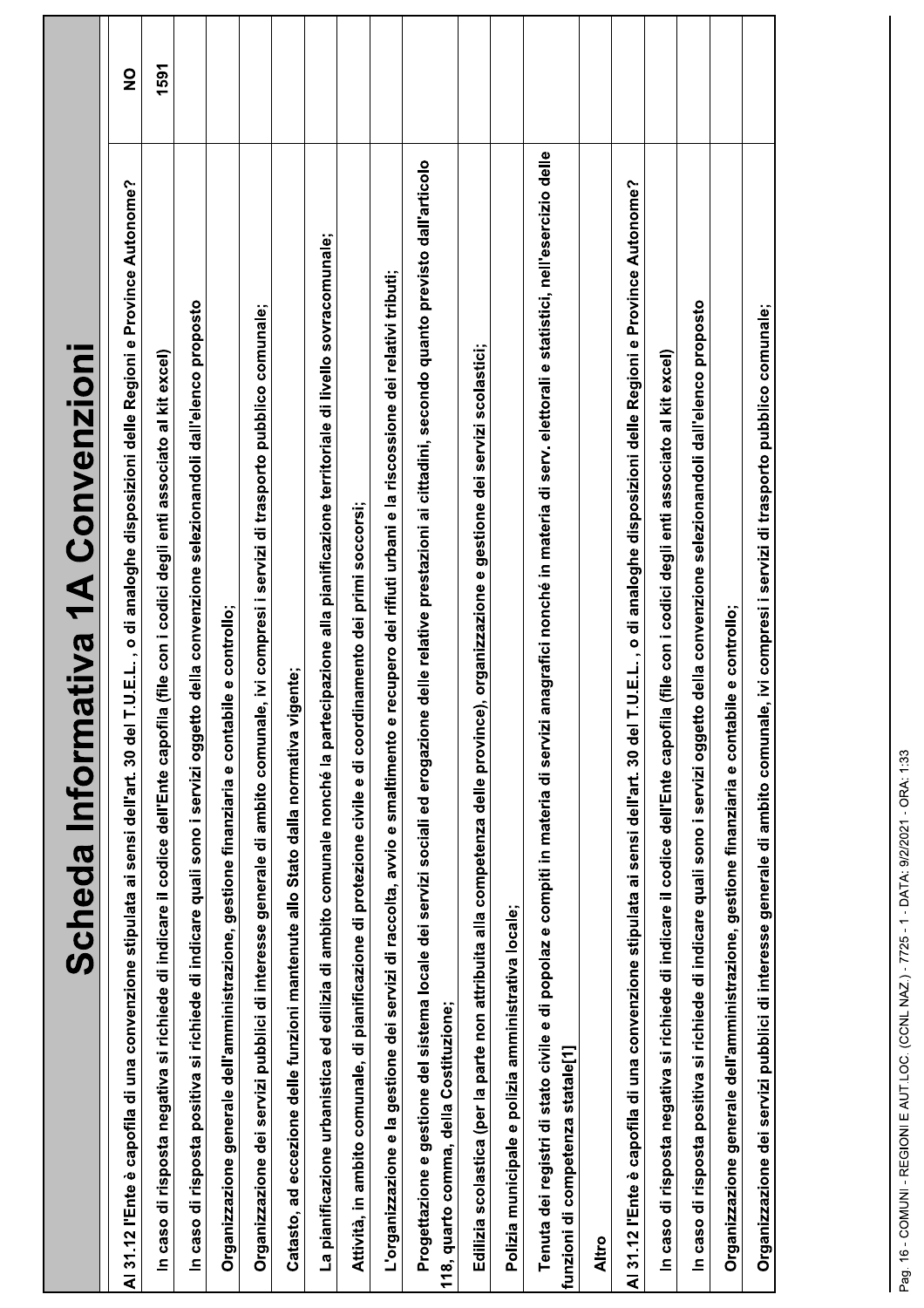| Catasto, ad eccezione delle funzioni mantenute allo Stato dalla normativa vigente;                                                                                                                           |  |
|--------------------------------------------------------------------------------------------------------------------------------------------------------------------------------------------------------------|--|
| La pianificazione urbanistica ed edilizia di ambito comunale nonché la partecipazione alla pianificazione territoriale di livello sovracomunale;                                                             |  |
| Attività, in ambito comunale, di pianificazione di protezione civile e di coordinamento dei primi soccorsi;                                                                                                  |  |
| recupero dei rifiuti urbani e la riscossione dei relativi tributi;<br>L'organizzazione e la gestione dei servizi di raccolta, avvio e smaltimento e                                                          |  |
| Progettazione e gestione del sistema locale dei servizi sociali ed erogazione delle relative prestazioni ai cittadini, secondo quanto previsto dall'articolo<br>118, quarto comma, della Costituzione;       |  |
| Edilizia scolastica (per la parte non attribuita alla competenza delle province), organizzazione e gestione dei servizi scolastici;                                                                          |  |
| Polizia municipale e polizia amministrativa locale;                                                                                                                                                          |  |
| anagrafici nonché in materia di serv. elettorali e statistici, nell'esercizio delle<br>Tenuta dei registri di stato civile e di popolaz e compiti in materia di servizi<br>funzioni di competenza statale[1] |  |
| Altro                                                                                                                                                                                                        |  |
| T.U.E.L., o di analoghe disposizioni delle Regioni e Province Autonome?<br>Al 31.12 l'Ente è capofila di una convenzione stipulata ai sensi dell'art. 30 del                                                 |  |
| la (file con i codici degli enti associato al kit excel)<br>In caso di risposta negativa si richiede di indicare il codice dell'Ente capofil                                                                 |  |
| In caso di risposta positiva si richiede di indicare quali sono i servizi oggetto della convenzione selezionandoli dall'elenco proposto                                                                      |  |
| Organizzazione generale dell'amministrazione, gestione finanziaria e contabile e controllo;                                                                                                                  |  |
| Organizzazione dei servizi pubblici di interesse generale di ambito comunale, ivi compresi i servizi di trasporto pubblico comunale;                                                                         |  |
| Catasto, ad eccezione delle funzioni mantenute allo Stato dalla normativa vigente;                                                                                                                           |  |
| La pianificazione urbanistica ed edilizia di ambito comunale nonché la partecipazione alla pianificazione territoriale di livello sovracomunale;                                                             |  |
| Attività, in ambito comunale, di pianificazione di protezione civile e di coordinamento dei primi soccorsi;                                                                                                  |  |
| recupero dei rifiuti urbani e la riscossione dei relativi tributi;<br>L'organizzazione e la gestione dei servizi di raccolta, avvio e smaltimento e                                                          |  |
| Progettazione e gestione del sistema locale dei servizi sociali ed erogazione delle relative prestazioni ai cittadini, secondo quanto previsto dall'articolo<br>118, quarto comma, della Costituzione;       |  |
|                                                                                                                                                                                                              |  |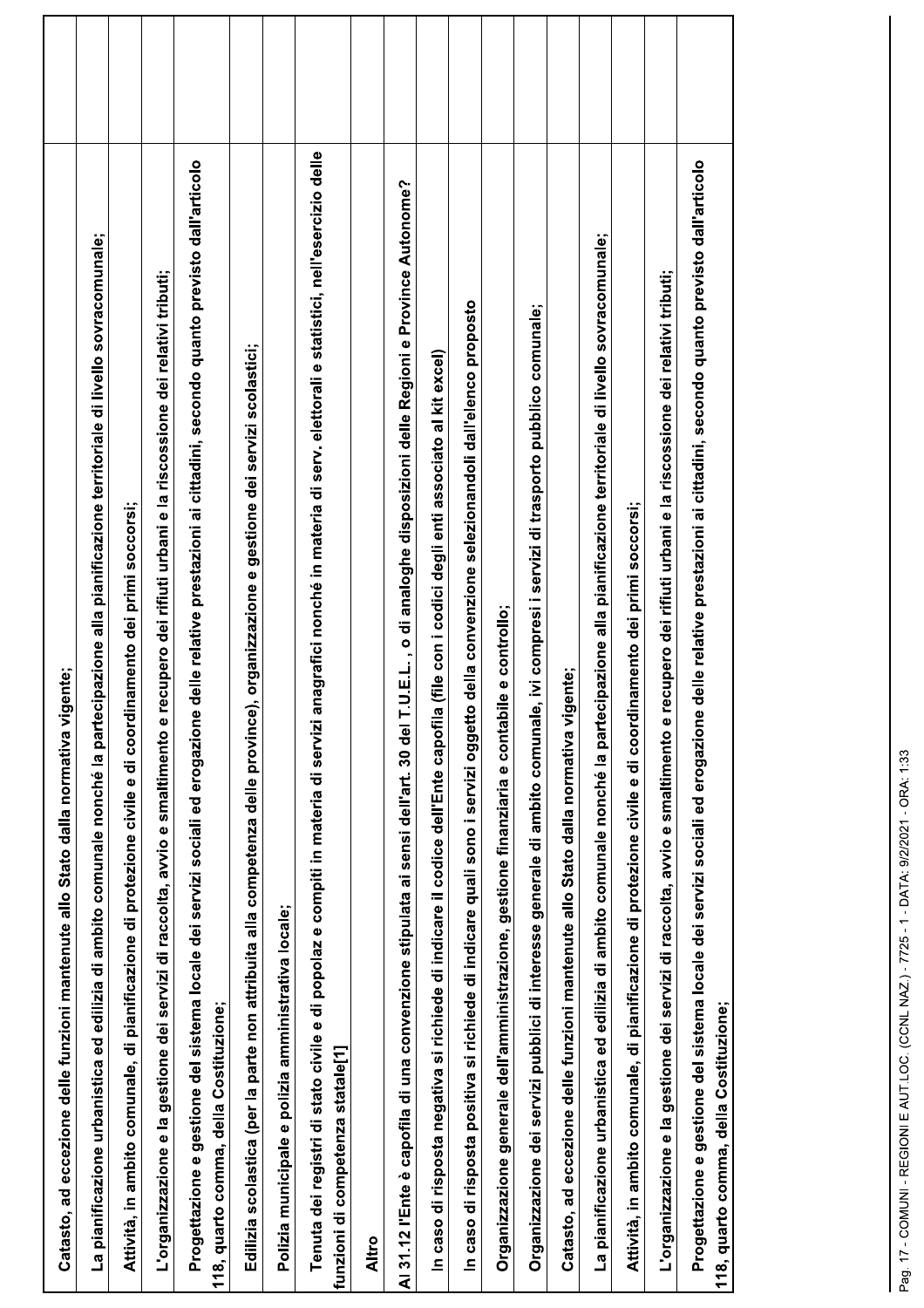| Edilizia scolastica (per la parte non attribuita alla competenza delle province), organizzazione e gestione dei servizi scolastici;                                                                          |  |
|--------------------------------------------------------------------------------------------------------------------------------------------------------------------------------------------------------------|--|
| Polizia municipale e polizia amministrativa locale;                                                                                                                                                          |  |
| anagrafici nonché in materia di serv. elettorali e statistici, nell'esercizio delle<br>Tenuta dei registri di stato civile e di popolaz e compiti in materia di servizi<br>funzioni di competenza statale[1] |  |
| Altro                                                                                                                                                                                                        |  |
| T.U.E.L., o di analoghe disposizioni delle Regioni e Province Autonome?<br>Al 31.12 l'Ente è capofila di una convenzione stipulata ai sensi dell'art. 30 del                                                 |  |
| In caso di risposta negativa si richiede di indicare il codice dell'Ente capofila (file con i codici degli enti associato al kit excel)                                                                      |  |
| In caso di risposta positiva si richiede di indicare quali sono i servizi oggetto della convenzione selezionandoli dall'elenco proposto                                                                      |  |
| Organizzazione generale dell'amministrazione, gestione finanziaria e contabile e controllo;                                                                                                                  |  |
| e, ivi compresi i servizi di trasporto pubblico comunale;<br>Organizzazione dei servizi pubblici di interesse generale di ambito comunal                                                                     |  |
| igente;<br>Catasto, ad eccezione delle funzioni mantenute allo Stato dalla normativa v                                                                                                                       |  |
| La pianificazione urbanistica ed edilizia di ambito comunale nonché la partecipazione alla pianificazione territoriale di livello sovracomunale;                                                             |  |
| Attività, in ambito comunale, di pianificazione di protezione civile e di coordinamento dei primi soccorsi;                                                                                                  |  |
| recupero dei rifiuti urbani e la riscossione dei relativi tributi;<br>L'organizzazione e la gestione dei servizi di raccolta, avvio e smaltimento e                                                          |  |
| Progettazione e gestione del sistema locale dei servizi sociali ed erogazione delle relative prestazioni ai cittadini, secondo quanto previsto dall'articolo<br>118, quarto comma, della Costituzione;       |  |
| Edilizia scolastica (per la parte non attribuita alla competenza delle province), organizzazione e gestione dei servizi scolastici;                                                                          |  |
| Polizia municipale e polizia amministrativa locale;                                                                                                                                                          |  |
| anagrafici nonché in materia di serv. elettorali e statistici, nell'esercizio delle<br>Tenuta dei registri di stato civile e di popolaz e compiti in materia di servizi<br>funzioni di competenza statale[1] |  |
| <b>Altro</b>                                                                                                                                                                                                 |  |
| Al 31.12 l'Ente è capofila di una convenzione stipulata ai sensi dell'art. 30 del T.U.E.L. , o di analoghe disposizioni delle Regioni e Province Autonome?                                                   |  |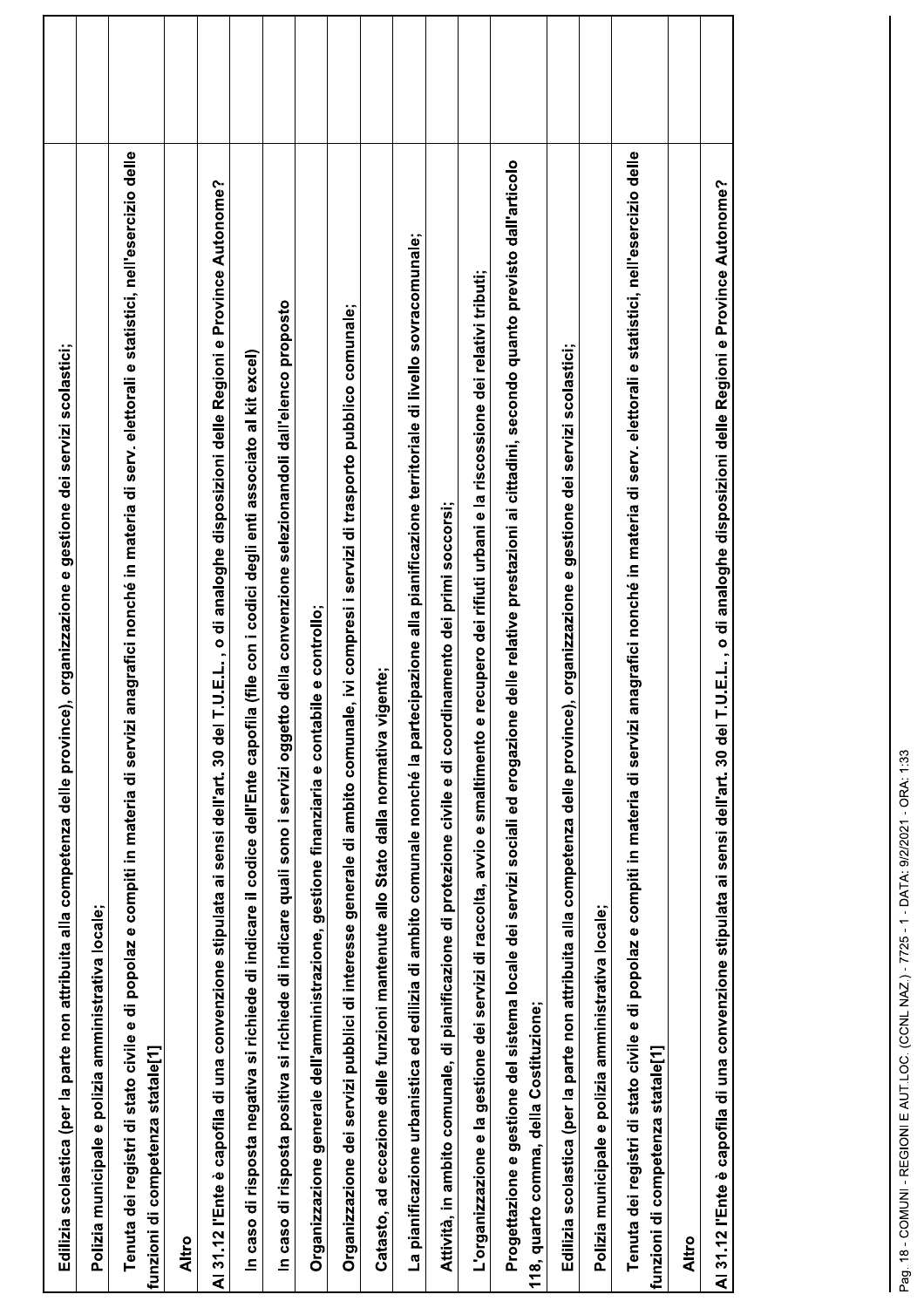| In caso di risposta negativa si richiede di indicare il codice dell'Ente capofila (file con i codici degli enti associato al kit excel)                                                                   |  |
|-----------------------------------------------------------------------------------------------------------------------------------------------------------------------------------------------------------|--|
| o della convenzione selezionandoli dall'elenco proposto<br>In caso di risposta positiva si richiede di indicare quali sono i servizi oggetto                                                              |  |
| Organizzazione generale dell'amministrazione, gestione finanziaria e contabile e controllo;                                                                                                               |  |
| Organizzazione dei servizi pubblici di interesse generale di ambito comunale, ivi compresi i servizi di trasporto pubblico comunale;                                                                      |  |
| Catasto, ad eccezione delle funzioni mantenute allo Stato dalla normativa vigente;                                                                                                                        |  |
| La pianificazione urbanistica ed edilizia di ambito comunale nonché la partecipazione alla pianificazione territoriale di livello sovracomunale;                                                          |  |
| inamento dei primi soccorsi;<br>Attività, in ambito comunale, di pianificazione di protezione civile e di coord                                                                                           |  |
| recupero dei rifiuti urbani e la riscossione dei relativi tributi;<br>L'organizzazione e la gestione dei servizi di raccolta, avvio e smaltimento e                                                       |  |
| delle relative prestazioni ai cittadini, secondo quanto previsto dall'articolo<br>Progettazione e gestione del sistema locale dei servizi sociali ed erogazione<br>118, quarto comma, della Costituzione; |  |
| Edilizia scolastica (per la parte non attribuita alla competenza delle province), organizzazione e gestione dei servizi scolastici;                                                                       |  |
| Polizia municipale e polizia amministrativa locale;                                                                                                                                                       |  |
| Tenuta dei registri di stato civile e di popolaz e compiti in materia di servizi anagrafici nonché in materia di serv. elettorali e statistici, nell'esercizio delle<br>funzioni di competenza statale[1] |  |
| <b>Altro</b>                                                                                                                                                                                              |  |
|                                                                                                                                                                                                           |  |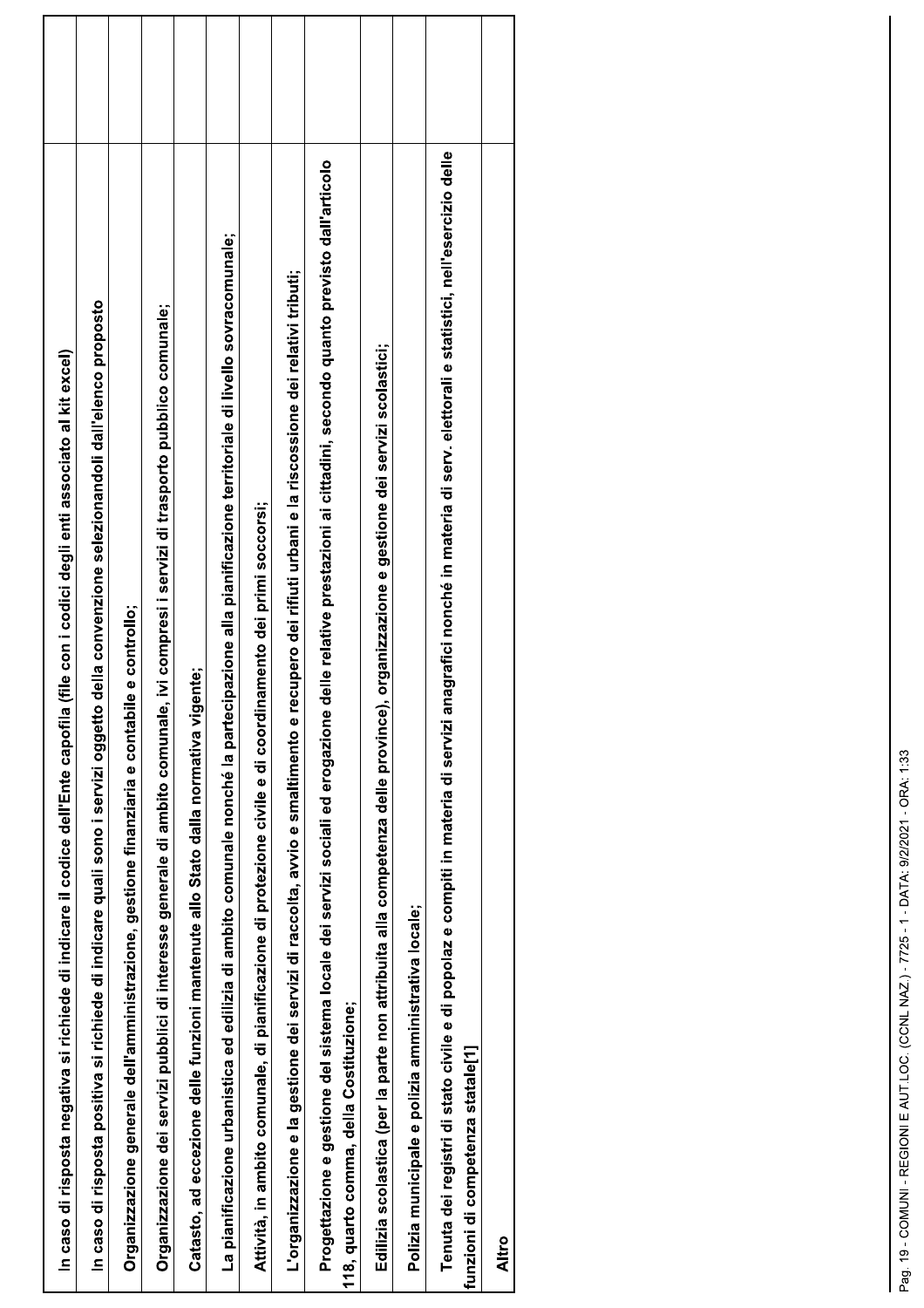|                                   | T1 Personale a           |                   |           | Tempo Indeterminato      |                    |                   |                          |                            |  |
|-----------------------------------|--------------------------|-------------------|-----------|--------------------------|--------------------|-------------------|--------------------------|----------------------------|--|
| Qualifica                         | Tempo Pieno              |                   |           | Part Time Inf. 50%       | Part Time Sup. 50% |                   |                          | Totale Dipendenti al 31/12 |  |
|                                   | $\supset$                | $\mathop\square$  | $\supset$ | $\mathsf \Omega$         | $\supset$          | $\mathsf{\Omega}$ | $\supset$                | $\mathsf \Omega$           |  |
| POSIZIONE ECONOMICA D4            | $\overline{\phantom{0}}$ |                   | $\circ$   | $\circ$                  | $\circ$            | $\circ$           | $\overline{ }$           | $\overline{\phantom{0}}$   |  |
| POSIZIONE ECONOMICA D3            | $\circ$                  | ᡪ                 | $\circ$   | $\circ$                  | $\circ$            | $\circ$           | $\circ$                  | $\overline{\phantom{0}}$   |  |
| POSIZIONE ECONOMICA D2            | $\sim$                   | 4                 | $\circ$   | $\circ$                  | $\circ$            | $\circ$           | $\sim$                   | 4                          |  |
| POSIZIONE ECONOMICA D1            | $\overline{ }$           | $\sim$            | $\circ$   | $\circ$                  | $\circ$            | $\circ$           | $\overline{\phantom{0}}$ | $\sim$                     |  |
| POSIZIONE ECONOMICA C5            |                          | ᡪ                 | $\circ$   | $\circ$                  | $\circ$            | $\circ$           | $\overline{\phantom{0}}$ | $\overline{ }$             |  |
| POSIZIONE ECONOMICA C4            | $\sim$                   | ᅮ                 | $\circ$   | $\circ$                  | $\circ$            | $\circ$           | $\sim$                   | ٣                          |  |
| POSIZIONE ECONOMICA C3            | $\circ$                  | $\circ$           | $\circ$   | $\overline{\phantom{0}}$ | $\circ$            | $\circ$           | $\circ$                  | ↽                          |  |
| POSIZIONE ECONOMICA C1            | $\overline{ }$           | $\mathbf{\Omega}$ | $\circ$   | $\circ$                  | $\circ$            | $\circ$           | $\overline{ }$           | $\sim$                     |  |
| POSIZ.ECON. B6 PROFILI ACCESSO B3 | $\circ$                  | ᡪ                 | $\circ$   | $\circ$                  | $\circ$            | $\circ$           | $\circ$                  | $\overline{\phantom{0}}$   |  |
| POSIZ.ECON. B5 PROFILI ACCESSO B1 | $\circ$                  | ᡪ                 | $\circ$   | $\circ$                  | $\circ$            | $\circ$           | $\circ$                  | ٣                          |  |
| POSIZ.ECON. B4 PROFILI ACCESSO B3 | $\sim$                   | ᡪ                 | $\circ$   | $\circ$                  | $\circ$            | $\circ$           | $\sim$                   | ٣                          |  |
| POSIZIONE ECONOMICA B2            | $\circ$                  |                   | $\circ$   | $\circ$                  | $\circ$            | $\circ$           | $\circ$                  | $\overline{\phantom{0}}$   |  |
| POSIZIONE ECONOMICA DI ACCESSO B1 | $\overline{\phantom{0}}$ | $\circ$           | $\circ$   | $\circ$                  | $\circ$            | $\circ$           | $\overline{\phantom{0}}$ | $\circ$                    |  |
|                                   |                          |                   |           |                          |                    |                   |                          |                            |  |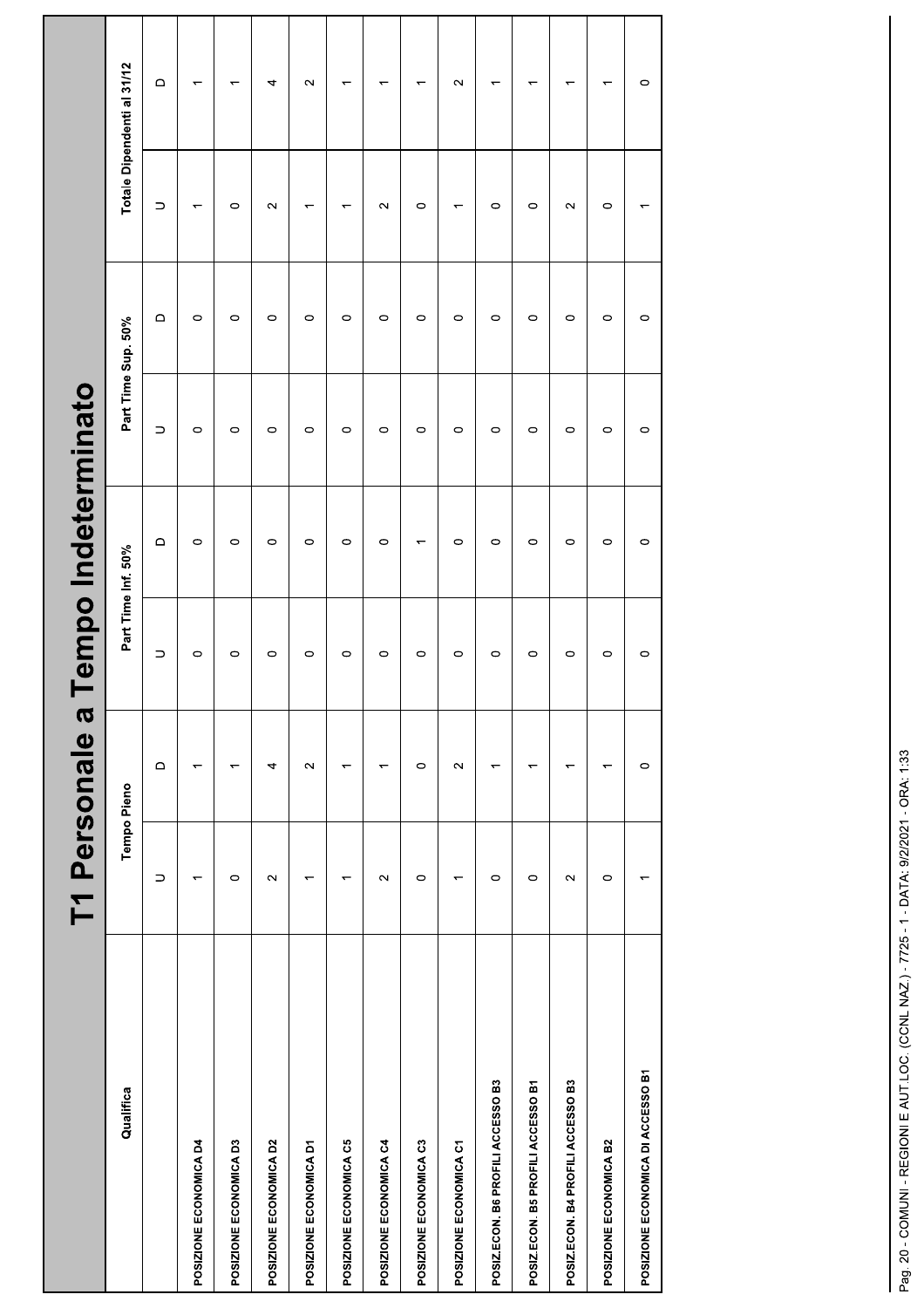| Qualifica              | <b>Tempo Pieno</b>   |               | Part Time Inf. 50% |   | Part Time Sup. 50% |   |    | Totale Dipendenti al 31/12 |
|------------------------|----------------------|---------------|--------------------|---|--------------------|---|----|----------------------------|
|                        |                      |               |                    |   |                    | ≏ |    | c                          |
| POSIZIONE ECONOMICA A3 | 5                    | ⊂             |                    | 0 | 0                  |   | LO |                            |
| TOTALE:                | $\overset{\circ}{=}$ | $\frac{6}{5}$ |                    |   |                    |   | ۴  | ÷                          |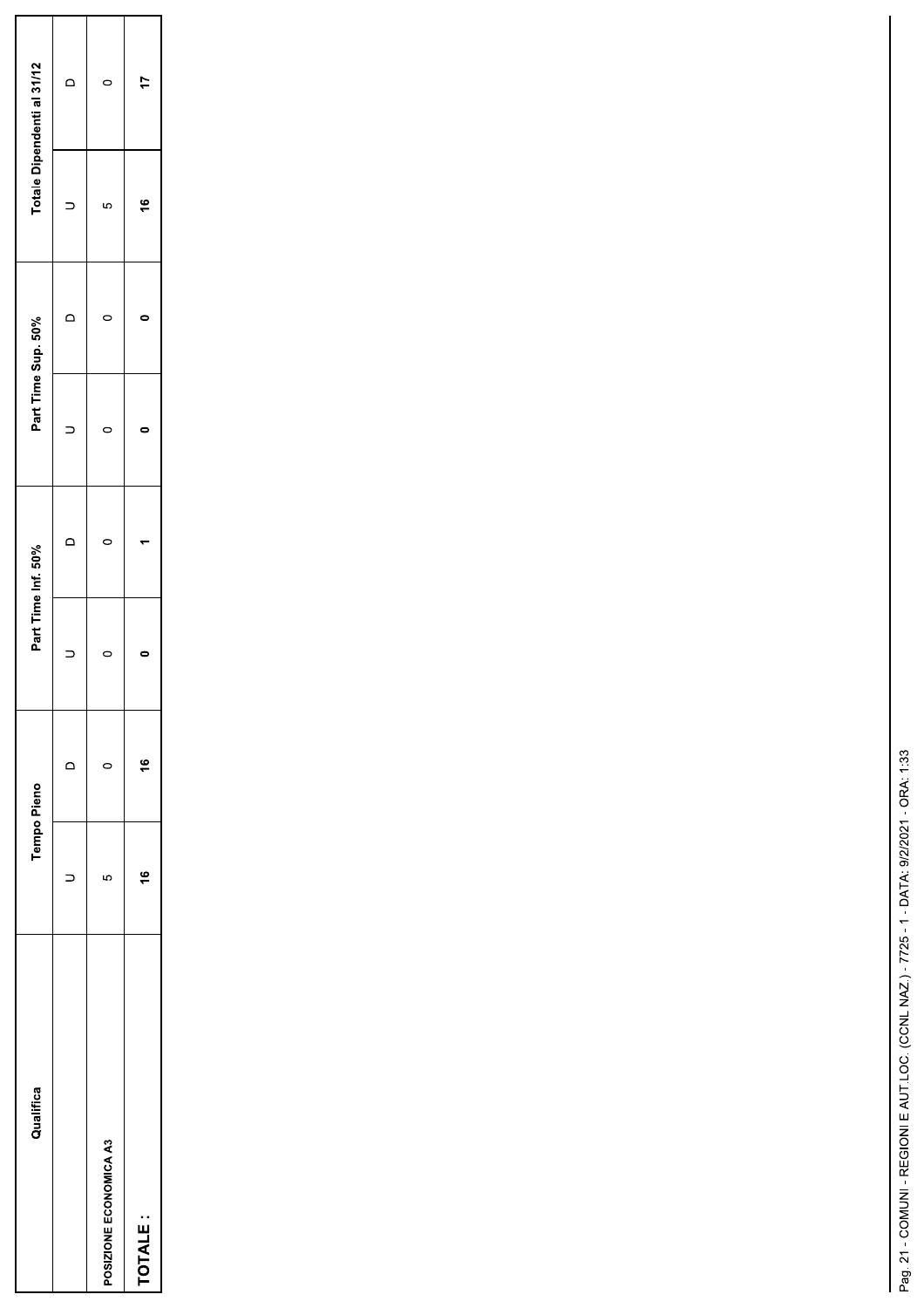|             | T2 Personale con Contratt |                     |                   |                                                     |         | to o Modalità di Lavoro Flessibile                        |                |                   |                                               |                                                                      |  |
|-------------|---------------------------|---------------------|-------------------|-----------------------------------------------------|---------|-----------------------------------------------------------|----------------|-------------------|-----------------------------------------------|----------------------------------------------------------------------|--|
| Categoria   |                           | A Tempo Determinato | Formazione Lavoro | somministrazione (ex<br>Contratti di<br>Interinale) | LSU/LPU | working - Personale<br>Telelavoro/Smart<br>indicato in T1 |                | Turnazione -<br>r | Personale soggetto a<br>Personale indicato in | Personale soggetto a<br>Personale indicato in<br>Reperibilità -<br>Ě |  |
|             |                           |                     |                   |                                                     |         |                                                           | $\overline{a}$ |                   | $\overline{a}$                                |                                                                      |  |
| CATEGORIA D |                           | 0,71                |                   | 0                                                   |         |                                                           |                |                   |                                               |                                                                      |  |
| TOTALE:     |                           | 0,71                |                   |                                                     |         |                                                           |                |                   |                                               |                                                                      |  |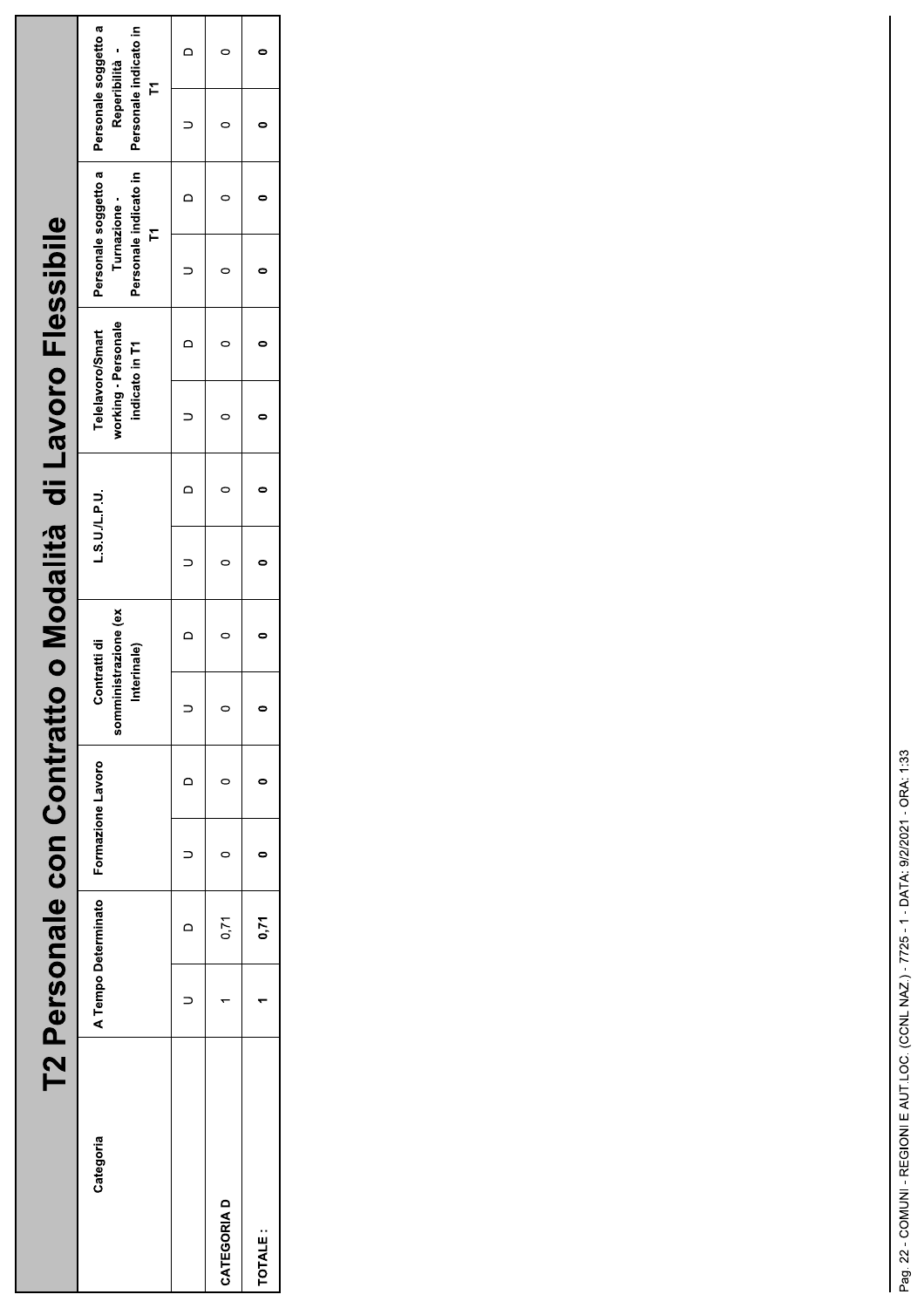| T2A Personale con Rapporto di Lavoro Flessibile                                                                     |               |               |                   |   |                |   |  |
|---------------------------------------------------------------------------------------------------------------------|---------------|---------------|-------------------|---|----------------|---|--|
| Anzianità di servizio maturata al 31/12, anche in modo non continuativo, nell'attuale o<br>in altre amministrazioni | Fino a 1 anno | Da 1 a 2 anni | Da 2 a 3 anni     |   | Oltre i 3 anni |   |  |
|                                                                                                                     |               | ≏             |                   | ≏ |                | ≏ |  |
| Personale con contratti di collaborazione coordinata e continuativa                                                 |               |               |                   |   |                |   |  |
|                                                                                                                     |               |               |                   |   |                |   |  |
| Categoria                                                                                                           |               |               | Tempo determinato |   |                |   |  |
| <b>CATEGORIAD</b>                                                                                                   |               |               |                   |   |                |   |  |
| TOTALE Tempo determinato:                                                                                           |               |               |                   |   |                |   |  |
|                                                                                                                     |               |               |                   |   |                |   |  |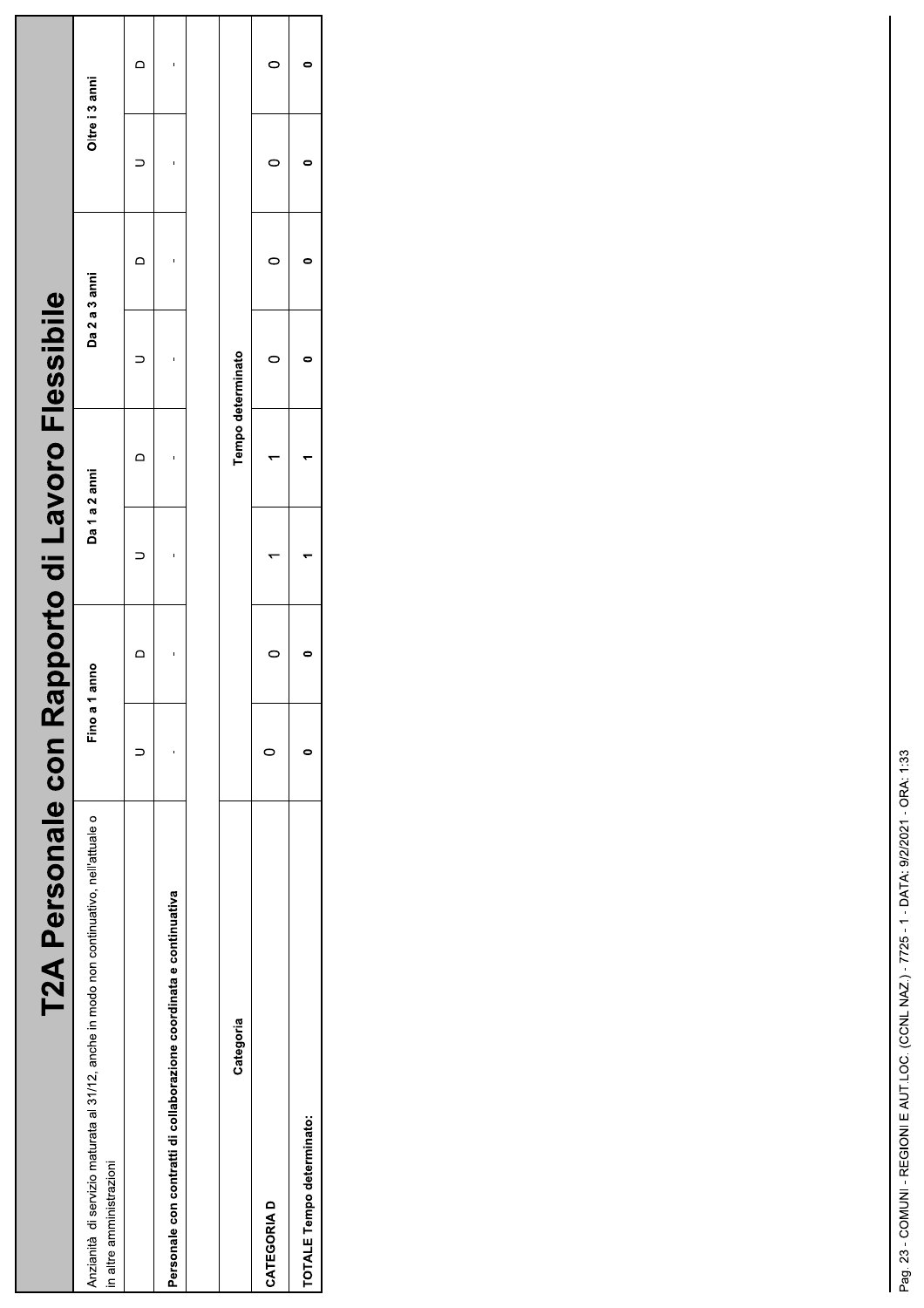|                        |                          |                | T3 Personale Comandato/Distaccato e Fuori Ruolo |                                |                |           |                |                             |                          |                                  |                |                    |                |                |  |
|------------------------|--------------------------|----------------|-------------------------------------------------|--------------------------------|----------------|-----------|----------------|-----------------------------|--------------------------|----------------------------------|----------------|--------------------|----------------|----------------|--|
|                        |                          |                |                                                 | Personale dell'Amministrazione |                |           |                |                             |                          |                                  |                | Personale Esterno  |                |                |  |
|                        | Comandati/<br>Distaccati | Fuori Ruolo    |                                                 | Convenzioni                    |                | Esoneri   |                | Personale in<br>aspettativa |                          | Comandati /<br><b>Distaccati</b> |                | <b>Fuori Ruolo</b> |                | Convenzioni    |  |
| Qualifica              | $\overline{a}$           | $\overline{a}$ | $\overline{C}$                                  |                                | $\overline{a}$ | ׇ֖֖֚֚֬    | $\overline{a}$ | $=$                         | $\overline{\phantom{0}}$ | $\overline{a}$                   | $\overline{a}$ | $\overline{a}$     | $\overline{a}$ | $\overline{a}$ |  |
| POSIZIONE ECONOMICA D2 |                          |                |                                                 |                                | $\subset$      | $\subset$ | $\overline{a}$ |                             | $\subset$                | $\mathsf{C}$                     |                |                    | $\mathsf{C}$   |                |  |
| TOTALE:                |                          |                |                                                 |                                |                |           |                |                             |                          |                                  |                |                    |                |                |  |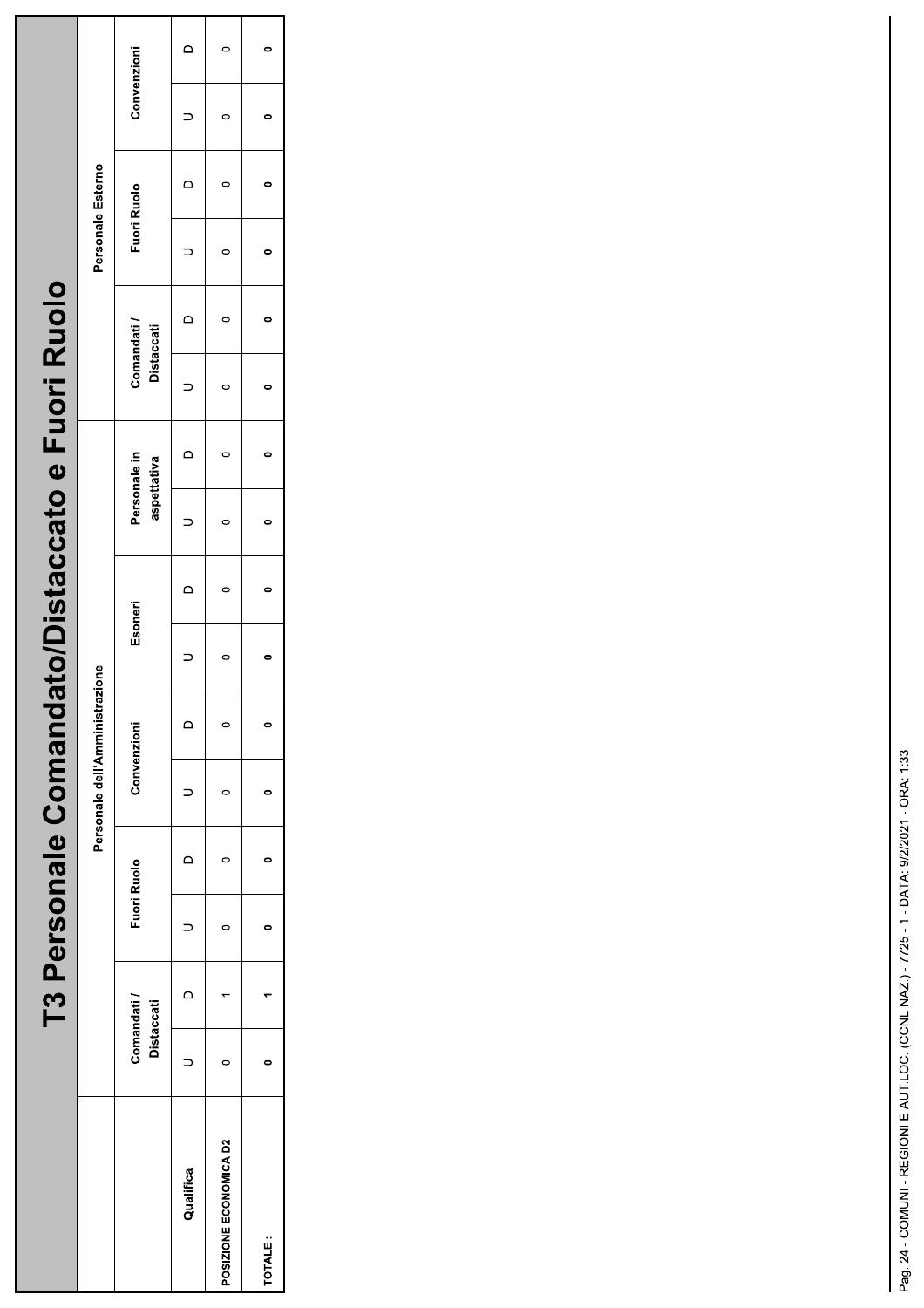| -<br>-<br>-<br>-<br>-<br>-<br>-<br><br><br><br><br><br><br><br><br><br><br><br><br><br><br><br><br><br> |
|---------------------------------------------------------------------------------------------------------|
|                                                                                                         |
|                                                                                                         |
|                                                                                                         |
| <br> <br> <br> <br> <br> <br>                                                                           |
|                                                                                                         |
|                                                                                                         |
|                                                                                                         |
|                                                                                                         |
|                                                                                                         |
|                                                                                                         |
|                                                                                                         |
| $\overline{ }$                                                                                          |
|                                                                                                         |
|                                                                                                         |
| ivesses,                                                                                                |
|                                                                                                         |
|                                                                                                         |
| $\overline{\phantom{a}}$                                                                                |
|                                                                                                         |

LA TABELLA NON RISULTA RILEVATA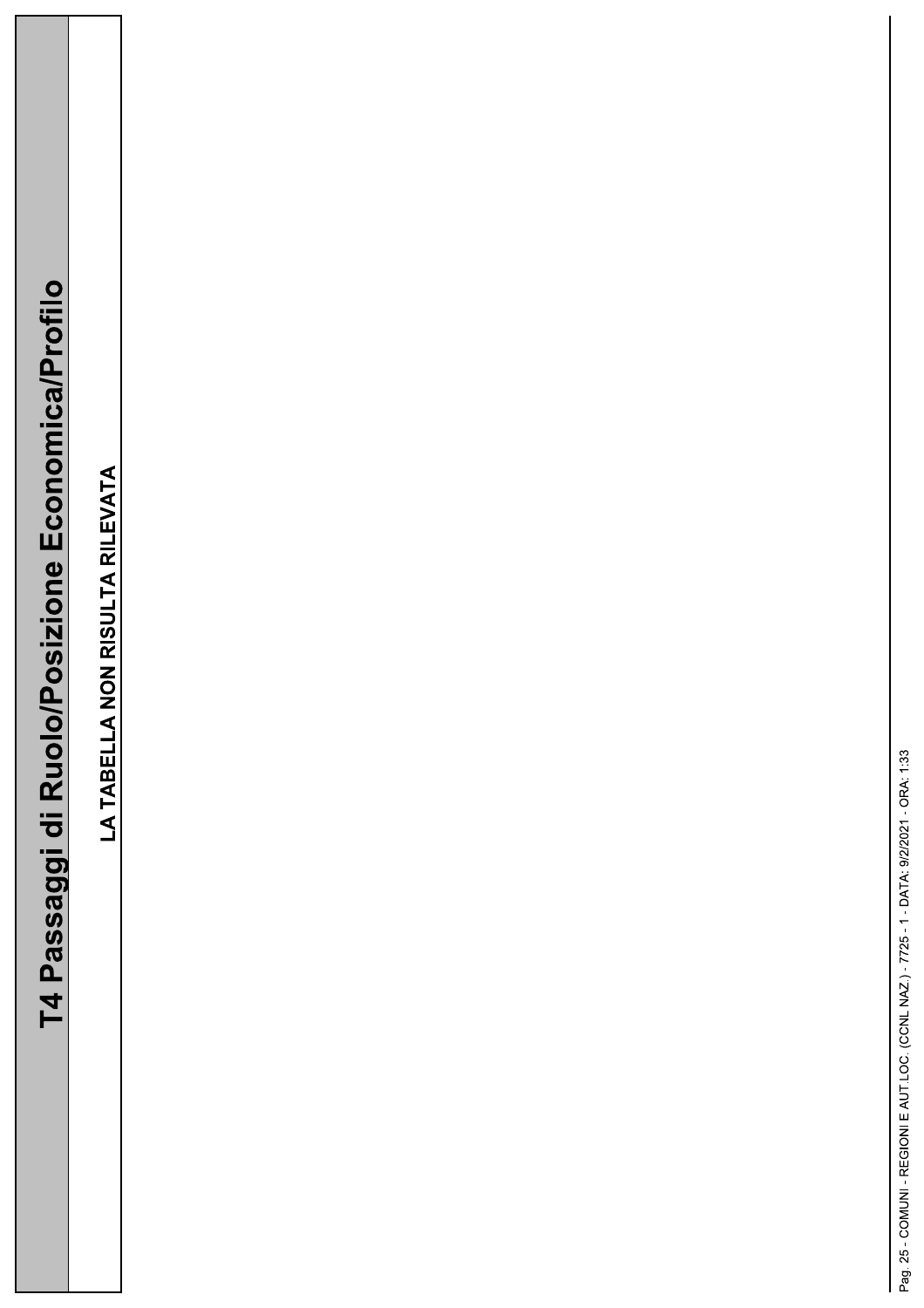| O<br>ž<br>ŗ<br>Ⅎ<br>Cocci<br>Į<br>ののひつ                                     |
|----------------------------------------------------------------------------|
| $\mathbf{\underline{\Phi}}$<br>$\overline{\overline{a}}$<br>$\blacksquare$ |
| ersol                                                                      |
| Ļ<br>$\blacksquare$<br>5<br>÷.<br>ŀ                                        |

| Qualifica              | A RIPOSO PER<br>LIMITI DI ETA' | COLLOCAMENTO   DIMISSIONI (CON   PASSAGGI PER<br><b>DIRITTO A</b><br>PENSIONE) |                | ESTERNALIZZAZI<br>$\overline{5}$ | <b>AMMINISTRAZIO</b><br>PASSAGGI AD<br>NI-STESSO<br><b>COMPARTO</b><br><b>ALTRE</b> |                | <b>AMMINISTRAZIO</b><br>PASSAGGI AD<br><b>COMPARTO</b><br>NI-ALTRO<br><b>ALTRE</b> |                | <b>RISOLUZIONE</b><br><b>RAPPORTO</b><br>LAVORO | <b>LICENZIAMENTI</b><br>DALL'ENTE<br><b>DISPOSTI</b> |                | ALTRE CAUSE | Totale |
|------------------------|--------------------------------|--------------------------------------------------------------------------------|----------------|----------------------------------|-------------------------------------------------------------------------------------|----------------|------------------------------------------------------------------------------------|----------------|-------------------------------------------------|------------------------------------------------------|----------------|-------------|--------|
|                        | $\Box$                         |                                                                                | $\overline{a}$ |                                  |                                                                                     | $\overline{a}$ |                                                                                    | $\overline{a}$ |                                                 |                                                      | $\overline{a}$ |             |        |
| POSIZIONE ECONOMICA C1 |                                |                                                                                |                |                                  |                                                                                     |                |                                                                                    |                |                                                 |                                                      |                |             |        |
| <b>TOTALE</b>          |                                |                                                                                |                |                                  |                                                                                     |                |                                                                                    |                |                                                 |                                                      |                |             |        |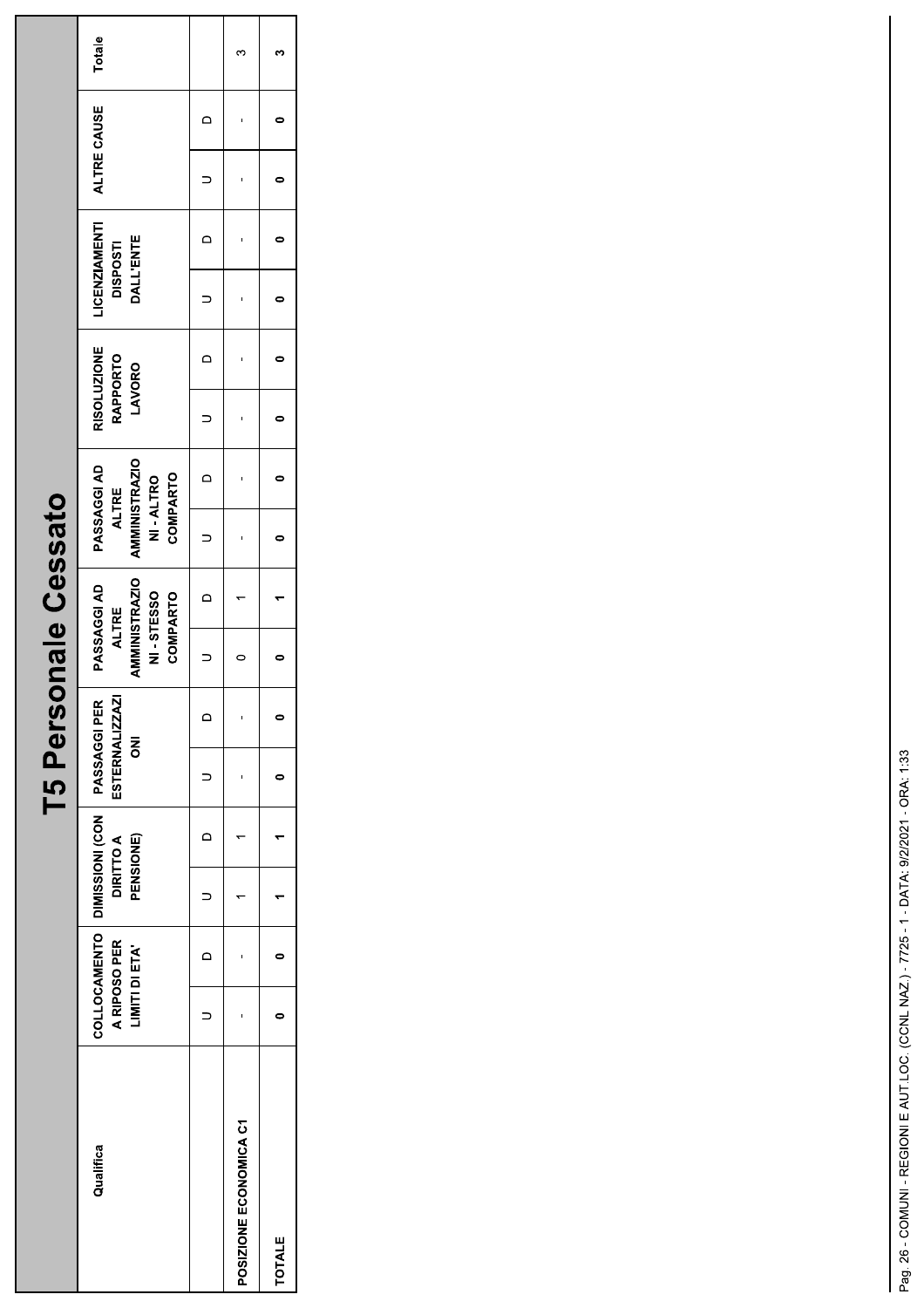|                        |                                    |          |             |          |                                     |          |                                                                               |        | T6 Personale Assunto                                                        |         |                                                                                       |          |                                                                                      |          |                                                                            |          |                                                                          |   |        |
|------------------------|------------------------------------|----------|-------------|----------|-------------------------------------|----------|-------------------------------------------------------------------------------|--------|-----------------------------------------------------------------------------|---------|---------------------------------------------------------------------------------------|----------|--------------------------------------------------------------------------------------|----------|----------------------------------------------------------------------------|----------|--------------------------------------------------------------------------|---|--------|
| Qualifica              | <b>NOMINADA</b><br><b>CONCORSO</b> |          | ALTRE CAUSE |          | <b>STABILIZZATO</b><br><b>DALSU</b> |          | PER CHIAMATA<br><b>ASSUNZIONE</b><br>68/99 Cat.<br>DIRETTA<br>Protette)<br>نے |        | PER CHIAMATA<br><b>ASSUNZIONE</b><br>(L.68/99 Cat.<br>NUMERICA<br>Protette) |         | PASSAGGI DA<br><b>AMMINISTRAZI</b><br>ONE - STESSO<br><b>COMPARTO</b><br><b>ALTRA</b> |          | PASSAGGI DA<br><b>AMMINISTRAZI</b><br>ONE - ALTRO<br><b>COMPARTO</b><br><b>ALTRA</b> |          | ASSUNTO CON<br>PROCEDURE<br>ART 35, C. 3<br>BIS, DLGS<br>PERSON.<br>165/01 |          | ASSUNTO CON<br><b>ART 20 D.LGS.</b><br>PERSONALE<br>PROCEDURE<br>75/2017 |   | Totale |
|                        |                                    | $\Omega$ |             | $\Omega$ |                                     | $\Omega$ |                                                                               | $\Box$ |                                                                             | $\circ$ |                                                                                       | $\Omega$ |                                                                                      | $\Omega$ |                                                                            | $\Omega$ |                                                                          | ≏ |        |
| POSIZIONE ECONOMICA D4 |                                    | ı        |             | 0        |                                     |          |                                                                               |        |                                                                             |         |                                                                                       |          |                                                                                      |          |                                                                            |          |                                                                          |   |        |
| POSIZIONE ECONOMICA D1 |                                    |          | 0           |          |                                     |          |                                                                               |        |                                                                             |         |                                                                                       |          |                                                                                      |          |                                                                            |          |                                                                          |   |        |
| POSIZIONE ECONOMICA C1 | 0                                  |          | 0           |          |                                     |          |                                                                               |        |                                                                             |         |                                                                                       | 0        |                                                                                      |          |                                                                            |          |                                                                          |   | ო      |
| Totale                 | $\circ$                            |          |             | $\sim$   |                                     |          |                                                                               |        |                                                                             | 1       |                                                                                       | $\circ$  |                                                                                      |          |                                                                            |          |                                                                          |   | 5      |
|                        |                                    |          |             |          |                                     |          |                                                                               |        |                                                                             |         |                                                                                       |          |                                                                                      |          |                                                                            |          |                                                                          |   |        |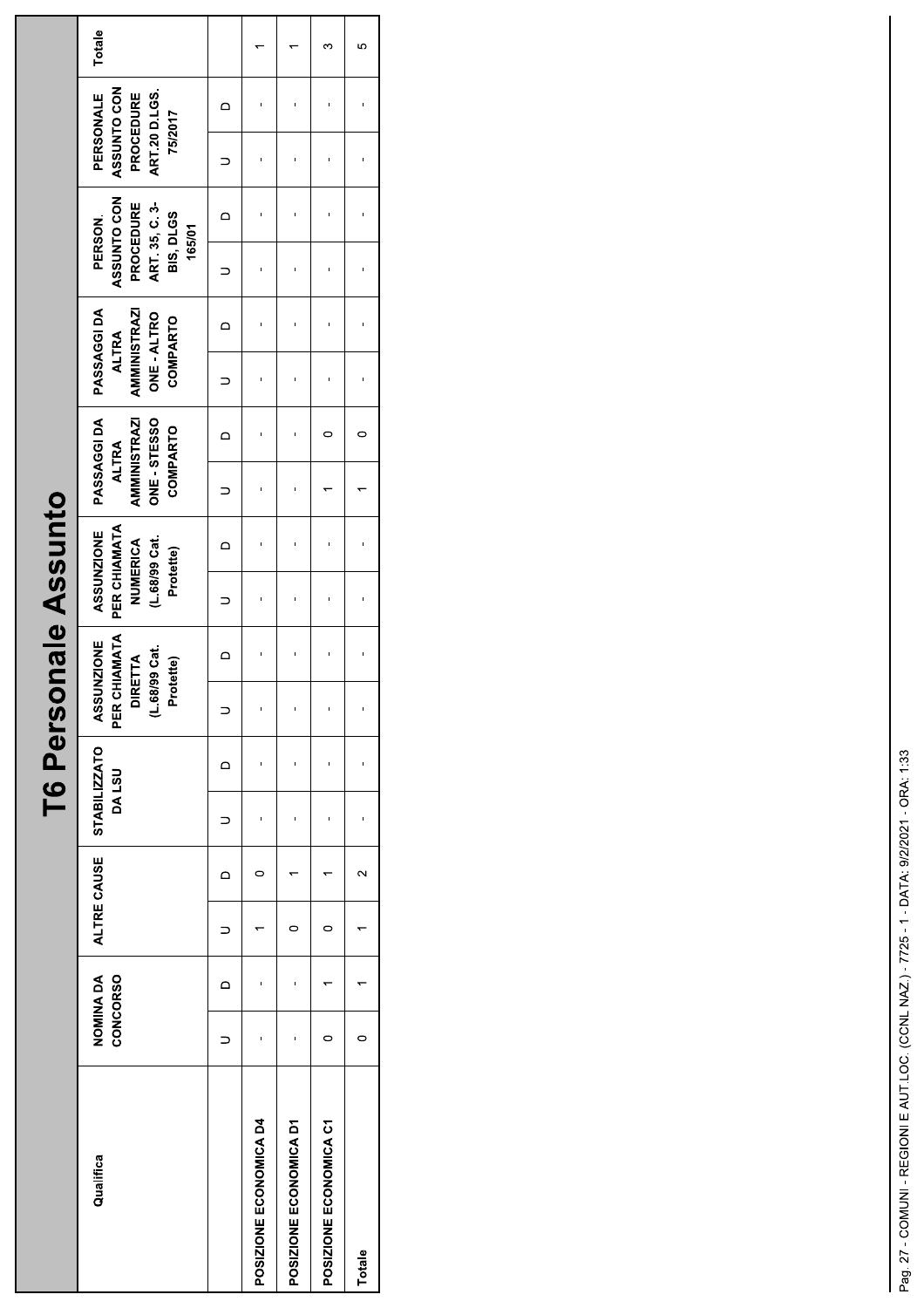|                                                     |                          |                          | T7 Dipendenti po |                 |                          |                        |                |                        |                     | er Anzianità           | $\ddot{\bar{\sigma}}$ |                          | Servizio                 |                  |                |                          |                          |                          |                |                          |                          |
|-----------------------------------------------------|--------------------------|--------------------------|------------------|-----------------|--------------------------|------------------------|----------------|------------------------|---------------------|------------------------|-----------------------|--------------------------|--------------------------|------------------|----------------|--------------------------|--------------------------|--------------------------|----------------|--------------------------|--------------------------|
| Fasce dipendenti per anzianità di servizio da - a : | $\ddot{\phantom{0}}$     |                          | $6 - 10$         |                 | $11-15$                  |                        | $16 - 20$      |                        | $21 - 25$           |                        | 26-30                 |                          | $31 - 35$                |                  | $36 - 40$      |                          | $41 - 43$                |                          | 44 e oltre     |                          | Totale Pers.             |
| Qualifica                                           | $\supset$                | $\mathrel{\mathsf{d}}$   | $\supset$        | $\hfill\square$ | $\supset$                | $\mathrel{\mathsf{d}}$ | $\supset$      | $\mathrel{\mathsf{d}}$ | $\supset$           | $\mathrel{\mathsf{d}}$ | $\supset$             | $\mathsf \Omega$         | $\supset$                | $\mathbf \Omega$ | $\supset$      | $\mathsf \Omega$         | $\supset$                | $\Box$                   | $\supset$      | $\mathrel{\mathsf{d}}$   |                          |
| POSIZIONE ECONOMICA D4                              | $\blacksquare$           | $\blacksquare$           | $\blacksquare$   | $\blacksquare$  | $\blacksquare$           | $\blacksquare$         | $\overline{ }$ |                        | $\blacksquare$      | $\blacksquare$         | $\blacksquare$        | $\mathbf{I}$             | $\blacksquare$           | $\mathbf{I}$     | $\blacksquare$ | $\blacksquare$           | $\blacksquare$           | $\mathbf{I}$             | $\blacksquare$ | $\blacksquare$           | $\sim$                   |
| POSIZIONE ECONOMICA D3                              | ï                        | ï                        | $\blacksquare$   | ï               | $\blacksquare$           | $\blacksquare$         | $\circ$        |                        | $\blacksquare$      | ï                      | $\blacksquare$        | $\mathbf{r}$             | $\mathbf{r}$             | ï                | $\blacksquare$ | $\blacksquare$           | ï                        | $\blacksquare$           | $\blacksquare$ | $\blacksquare$           | $\overline{ }$           |
| POSIZIONE ECONOMICA D2                              | $\blacksquare$           | $\mathbf{I}$             | $\blacksquare$   |                 | $\circ$                  | $\overline{}$          | $\circ$        |                        | $\circ$             | $\leftarrow$           | $\sim$                | $\overline{\phantom{0}}$ | $\blacksquare$           | $\mathbf{I}$     | $\blacksquare$ | $\mathbf{I}$             |                          | $\mathbf{I}$             | $\mathbf{I}$   |                          | $\mathbf \Omega$         |
| POSIZIONE ECONOMICA D1                              | $\overline{\phantom{0}}$ | $\sim$                   | $\blacksquare$   | $\blacksquare$  | $\blacksquare$           | $\blacksquare$         | $\blacksquare$ | $\blacksquare$         | $\blacksquare$      | $\blacksquare$         | $\blacksquare$        | $\blacksquare$           | $\blacksquare$           | $\mathbf{I}$     | $\blacksquare$ | $\blacksquare$           | $\blacksquare$           | $\mathbf{I}$             | $\mathbf{I}$   | $\blacksquare$           | S                        |
| POSIZIONE ECONOMICA C5                              | $\circ$                  | $\overline{\phantom{0}}$ | J.               | f,              | ×                        | f,                     | $\blacksquare$ | $\mathbf{I}$           | ×                   | ï                      | $\overline{}$         | $\circ$                  | ï                        | ï                | ×              | f,                       | f,                       | ×                        | j.             | ï                        | $\sim$                   |
| POSIZIONE ECONOMICA C4                              | $\mathbf{I}$             | $\blacksquare$           | $\mathbf{I}$     |                 | $\mathbf{r}$             | $\mathbf{I}$           | $\overline{ }$ | $\circ$                | $\mathbf{I}$        |                        | $\circ$               | $\overline{\phantom{0}}$ | $\overline{\phantom{0}}$ | $\circ$          | $\mathbf{r}$   |                          |                          | $\mathbf{r}$             | $\mathbf{I}$   |                          | S                        |
| POSIZIONE ECONOMICA C3                              | ı,                       | $\mathbf{r}$             | í.               | í.              | ı.                       | ı.                     | $\circ$        |                        | $\mathbf{r}$        | í.                     | $\blacksquare$        | $\mathbf{r}$             | í.                       | í.               | í.             | í.                       | í.                       | f.                       | ï              | ï                        |                          |
| POSIZIONE ECONOMICA C1                              | $\circ$                  | $\sim$                   | $\leftarrow$     | $\circ$         | $\blacksquare$           | $\bar{\phantom{a}}$    | $\blacksquare$ | $\mathbf{I}$           | $\mathbf{r}$        | $\blacksquare$         | $\mathbf{r}$          | $\mathbf{r}$             | ò.                       | à.               | à.             | $\bar{\phantom{a}}$      | f,                       | Ŷ.                       | $\mathbf{r}$   | $\blacksquare$           | S                        |
| POSIZ.ECON. B6 PROFILI ACCESSO B3                   | $\blacksquare$           | $\bar{\phantom{a}}$      | $\blacksquare$   | $\blacksquare$  | $\blacksquare$           | $\blacksquare$         | $\blacksquare$ | $\blacksquare$         | $\blacksquare$      | $\blacksquare$         | $\circ$               | $\leftarrow$             | $\mathbf{I}$             | $\blacksquare$   | $\blacksquare$ | $\mathbf{r}$             | $\mathbf{I}$             | $\mathbf{I}$             | $\mathbf{I}$   | $\blacksquare$           |                          |
| POSIZ.ECON. B5 PROFILI ACCESSO B1                   | $\mathbf{I}$             | $\mathbf{I}$             | $\mathbf{I}$     | $\mathbf{I}$    | $\blacksquare$           | $\mathbf{I}$           | $\mathbf{I}$   | $\mathbf{I}$           | $\mathbf{r}$        | $\bar{1}$              | $\circ$               | $\overline{\phantom{0}}$ | $\mathbf{I}$             | $\mathbf{I}$     | $\blacksquare$ | $\overline{\phantom{a}}$ | $\mathbf{I}$             | $\overline{\phantom{a}}$ | $\mathbf{I}$   | $\blacksquare$           |                          |
| POSIZ.ECON. B4 PROFILI ACCESSO B3                   | ×,                       | $\blacksquare$           | $\mathbf{I}$     | $\blacksquare$  | $\sim$                   | $\circ$                | $\blacksquare$ | $\blacksquare$         | $\circ$             | $\leftarrow$           | $\blacksquare$        | $\blacksquare$           | ×,                       | ò,               | ×,             | $\mathbf{r}$             | f,                       | Ŷ.                       | $\mathbf{r}$   | $\blacksquare$           | S                        |
| POSIZIONE ECONOMICA B2                              | ı                        | $\mathbf{I}$             | $\mathbf{I}$     | ï               | ï                        | ï                      | $\blacksquare$ | $\blacksquare$         | $\mathbf{r}$        | $\blacksquare$         | $\circ$               | $\overline{ }$           | ï                        | ï                | $\blacksquare$ | ï                        | í.                       | $\blacksquare$           | $\blacksquare$ | $\blacksquare$           |                          |
| POSIZIONE ECONOMICA DI ACCESSO B1                   | $\cdot$                  | $\overline{\phantom{a}}$ | J.               | J.              | $\overline{\phantom{0}}$ | $\circ$                | $\blacksquare$ | $\mathbf{I}$           | $\blacksquare$      | ï                      | $\mathbf{I}$          | $\overline{1}$           | $\overline{1}$           | J.               | ï              | $\overline{\phantom{a}}$ | $\overline{\phantom{a}}$ | $\blacksquare$           | J.             | $\overline{\phantom{a}}$ | $\overline{\phantom{0}}$ |
| POSIZIONE ECONOMICA A3                              | $\blacksquare$           | $\blacksquare$           | $\blacksquare$   | $\blacksquare$  | $\blacksquare$           | $\blacksquare$         | Ю              | $\circ$                | $\bar{\phantom{a}}$ | $\blacksquare$         | $\bar{\phantom{a}}$   | $\mathbf{r}$             | $\mathbf{I}$             | $\mathbf{I}$     | $\blacksquare$ | $\blacksquare$           | $\mathbf{r}$             | $\mathbf{I}$             | $\blacksquare$ | $\blacksquare$           | Ю                        |
| TOTALE:                                             |                          | ю                        |                  | $\bullet$       | c                        |                        | r              | 4                      | $\bullet$           | $\sim$                 | S                     | ю                        | ٠                        | $\bullet$        | $\bullet$      | $\bullet$                | $\bullet$                | $\circ$                  | $\bullet$      | $\bullet$                | $\mathbb{S}^2$           |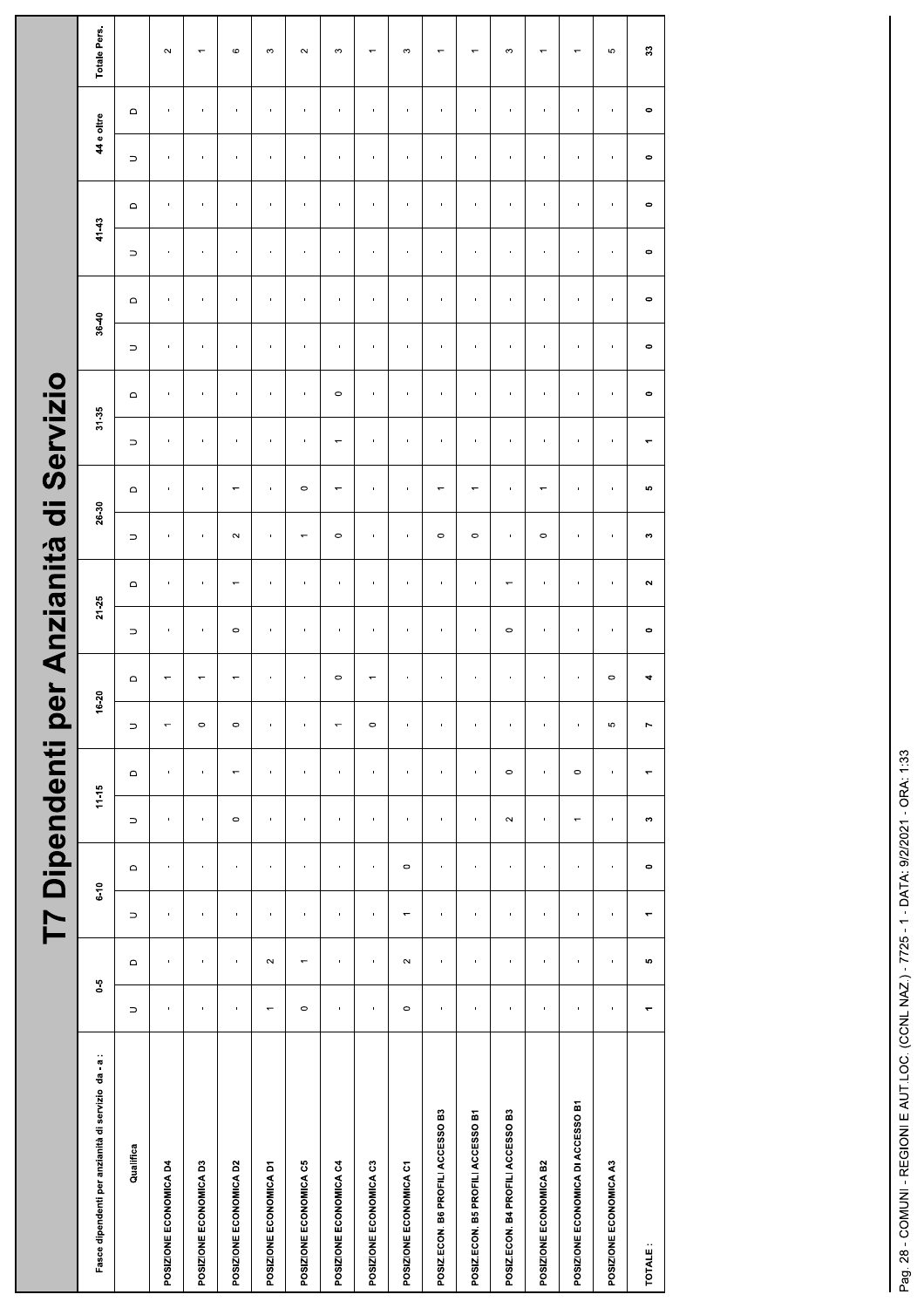|                                   |                |                             |                |                           |                                     |                           |                          |                | <b>T8 Dipende</b>         |                | nti                      | per                      | Età                      |                          |                          |                          |                                                         |                                   |                          |                       |                           |                        |                          |
|-----------------------------------|----------------|-----------------------------|----------------|---------------------------|-------------------------------------|---------------------------|--------------------------|----------------|---------------------------|----------------|--------------------------|--------------------------|--------------------------|--------------------------|--------------------------|--------------------------|---------------------------------------------------------|-----------------------------------|--------------------------|-----------------------|---------------------------|------------------------|--------------------------|
| Fasce dipendenti per età da - a:  | $0 - 19$       |                             | 20.24          |                           | 25-29                               |                           | 30-34                    |                | 35-39                     |                | 40-44                    | 45-49                    |                          | 50-54                    |                          | 55-59                    |                                                         | 60-64                             |                          | 65-67                 | 68-99                     |                        | Tot. Pers.               |
| Qualifica                         | $\supset$      | $\hfill \Box$               | $\supset$      | $\hfill \Box$             | $\mathrel{\mathsf{d}}$<br>$\supset$ | $\supset$                 | $\qquad \qquad \Box$     | $\supset$      | $\mathsf \Omega$          | $\supset$      | $\hfill \Box$            | $\supset$                | $\mathsf \Omega$         | $\supset$                | $\mathrel{\mathsf{d}}$   | $\supset$                | $\supset$<br>$\hfill\square$                            | $\hfill\square$                   | $\supset$                | $\hfill\square$       | $\supset$                 | $\mathrel{\mathsf{d}}$ |                          |
| POSIZIONE ECONOMICA D4            | $\mathbf{u}$   | $\mathbf{r}$                | $\mathbf{I}$   | $\sim$                    | $\mathbf{I}$<br>$\mathbf{r}$        | $\blacksquare$            | $\mathbf{I}$             | $\mathbf{I}$   | $\mathcal{A}$             | $\blacksquare$ | $\blacksquare$           | $\sim$                   | $\sim$                   | $\blacksquare$           | $\sim$                   | $\overline{\phantom{m}}$ | $\circ$<br>$\circ$                                      | $\overline{\phantom{m}}$          | $\blacksquare$           | $\sim$                | $\blacksquare$            | $\sim$                 | $\sim$                   |
| POSIZIONE ECONOMICA D3            | $\mathbf{r}$   | $\mathbf{r}_\perp$          | $\mathbf{r}$   | $\mathbf{r}$              | $\mathbf{r}$<br>$\mathbf{r}_\perp$  | $\mathbf{r}_\perp$        | $\mathbf{r}$             | $\mathbf{u}$   | $\mathbf{r}$              | $\blacksquare$ | $\mathbf{u}$ .           | $\circ$                  | $\overline{\phantom{a}}$ | $\mathbf{r}$             | $\mathbf{L}_{\rm{c}}$    | $\mathbf{r}$             | $\mathbf{r}$<br>$\mathbf{r}$                            | $\mathbf{u}$ .                    | $\mathbf{r}$             | $\mathbf{u}$          | $\mathbf{u}$ .            | $\mathbf{L}$           | $\overline{\phantom{m}}$ |
| POSIZIONE ECONOMICA D2            | $\mathbf{I}$   | $\mathbf{L}_{\mathrm{eff}}$ | $\mathbf{u}$ . | $\mathbf{L}_{\mathrm{c}}$ | $\mathbf{u}$<br>$\mathbf{u}$        | $\mathbf{I}$              | $\mathbf{L}_{\rm{B}}$    | $\mathbf{L}$   | $\mathbf{L}_{\mathrm{c}}$ | $\circ$        | $\overline{\phantom{m}}$ | $\circ$                  | $\overline{\phantom{m}}$ | $\sim$                   | $\overline{\phantom{m}}$ | $\circ$                  | $\mathbf{L}_{\mathrm{eff}}$<br>$\overline{\phantom{m}}$ | $\mathbf{L}_{\mathrm{c}}$         | $\mathbf{u}$             | $\mathbf{1}$          | $\mathbf{L}_{\mathrm{c}}$ | $\mathbf{L}$           | $\circ$                  |
| POSIZIONE ECONOMICA D1            | $\mathbf{1}$   | $\mathbf{r}$                | $\mathbf{r}$   | $\sim$                    | $\mathbf{r}$<br>$\mathbf{r}$        | $\circ$                   | $\overline{\phantom{m}}$ | $\mathbf{u}$   | $\mathbf{u}$              | $\circ$        | $\overline{\phantom{a}}$ | $\overline{\phantom{m}}$ | $\circ$                  | $\mathbf{u}$             | $\mathbf{H}$             | $\sim$                   | $\mathcal{A}$ .<br>$\mathcal{A}$                        | $\sim$                            | $\mathbf{r}$             | $\sim$                | $\sim$                    | $\mathbf{u}$           | $\boldsymbol{\infty}$    |
| POSIZIONE ECONOMICA C5            | $\mathbf{u}$   | $\mathbf{L}$                | $\mathbf{r}$   | $\sim$                    | $\mathbf{u}$<br>$\mathbf{r}$        | $\mathbf{L}$              | $\mathbf{1}$             | $\mathbf{u}$   | $\sim$                    | $\mathbf{r}$   | $\mathbf{u}$             | $\sim$                   | $\mathbf{u}$             | $\sim$                   | $\sim$                   | $\overline{\phantom{m}}$ | $\sim$<br>$\overline{\phantom{m}}$                      | $\mathcal{A}$                     | $\mathbf{r}$             | $\sim$                | $\sim$                    | $\mathbf{L}$           | $\sim$                   |
| POSIZIONE ECONOMICA C4            | $\mathbf{u}$   | $\blacksquare$              | $\mathbf{r}$   | $\mathbf{u}$              | $\mathbf{r}$<br>$\blacksquare$      | $\mathbf{r}$              | $\blacksquare$           | $\mathbf{u}$   | $\mathbf{r}$              | $\mathbf{I}$   | $\mathbf{u}$             | $\mathbf{u}$             | $\sim$                   | $\overline{\phantom{m}}$ | $\circ$                  | $\circ$                  | $\mathbf{H}_{\mathrm{eff}}$<br>$\overline{\phantom{m}}$ | $\mathbf{L}$                      | $\overline{\phantom{m}}$ | $\circ$               | $\mathbf{L}$              | $\mathbf{L}$           | $\infty$                 |
| POSIZIONE ECONOMICA C3            | $\blacksquare$ | $\blacksquare$              | $\blacksquare$ | $\mathbf{L}$              | $\blacksquare$<br>$\blacksquare$    | $\blacksquare$            | $\blacksquare$           | $\blacksquare$ | $\mathbf{r}$              |                | $\mathbf{r}$             | $\circ$                  | $\overline{\phantom{0}}$ | $\blacksquare$           | $\mathbf{H}$ .           | $\blacksquare$           | $\mathbf{H}$ .<br>$\mathbf{u}$ .                        | $\blacksquare$                    | $\blacksquare$           | $\mathbf{H}$ .        | $\blacksquare$            | $\mathbf{u}$ .         | $\overline{\phantom{m}}$ |
| POSIZIONE ECONOMICA C1            | $\mathbf{u}$   | $\mathbf{r}$                | $\mathbf{r}$   | $\mathbf{u}$              | $\mathbf{r}$<br>$\blacksquare$      | $\mathcal{A}$             | $\mathbf{r}$             | $\mathbf{u}$   | $\mathbf{u}$              | $\circ$        | $\overline{\phantom{m}}$ | $\overline{\phantom{m}}$ | $\overline{\phantom{m}}$ | $\mathbf{u}$             | $\sim$                   | $\mathbf{u}$             | $\sim 0$<br>$\sim$                                      | $\mathcal{A}$ .                   | $\mathbf{u}$             | $\sim 0.1$            | $\sim$                    | $\pm$                  | $\mathfrak{S}$           |
| POSIZ.ECON. B6 PROFILI ACCESSO B3 | $\mathbf{1}$   | $\blacksquare$              | $\mathbf{r}$   | $\mathbf{L}$              | $\mathbf{L}$<br>$\mathbf{L}$        | $\mathbf{L}$              | $\mathbf{L}$             | $\mathbf{r}$   | $\mathbf{L}$              | $\blacksquare$ | $\mathbf{L}$             | $\mathbf{H}$             | $\mathbf{L}$             | $\mathbf{I}$             | $\mathbf{I}$             | $\circ$                  | $\mathbf{u}$ .<br>$\overline{\phantom{m}}$              | $\mathbf{L}_{\mathrm{c}}$         | $\mathbf{r}$             | $\mathbf{L}_{\rm{c}}$ | $\mathbf{L}$              | $\mathbf{u}$           | $\overline{\phantom{m}}$ |
| POSIZ.ECON. B5 PROFILI ACCESSO B1 | $\mathbf{H}$   | $\blacksquare$              | $\mathbf{H}$   | $\mathbf{H}$              | $\mathbf{u}$<br>$\blacksquare$      | $\mathbf{L}$              | $\mathbf{r}$             | $\mathbf{L}$   | $\mathbf{H}$              |                | $\mathbf{L}$             | $\mathbf{H}$             | $\sim$                   | $\mathbf{u}$             | $\mathbf{L}$             | $\circ$                  | $\mathbf{H}$<br>$\overline{\phantom{m}}$                | $\mathbf{L}$                      | $\mathbf{r}$             | $\mathbf{H}$          | $\mathbf{r}$              | $\mathbf{L}$           | $\overline{\phantom{m}}$ |
| POSIZ.ECON. B4 PROFILI ACCESSO B3 | $\mathbf{r}$   | $\mathbf{r}$                | $\mathbf{r}$   | $\mathbf{r}$              | $\mathbf{r}$<br>$\mathbf{r}$        | $\mathbf{r}$              | $\mathbf{r}$             | $\mathbf{r}$   | $\mathbf{r}$              | Ù.             | $\mathbf{u}$ .           | $\overline{\phantom{m}}$ | $\circ$                  | $\overline{\phantom{m}}$ | $\circ$                  | $\circ$                  | $\overline{\phantom{m}}$                                | $\mathbf{u}$ .<br>$\mathbf{u}$ .  | $\mathbf{r}$             | $\mathbf{L}$          | $\mathbf{r}$              | $\mathbf{r}$           | $\boldsymbol{\infty}$    |
| POSIZIONE ECONOMICA B2            | $\mathbf{u}$   | $\mathbf{I}$                | $\mathbf{u}$   | $\mathbf{u}$              | $\mathbf{u}$<br>$\mathbf{I}$        | $\mathbf{1}$              | $\mathbf{I}$             | $\mathbf{1}$   | $\mathbf{u}$              | $\blacksquare$ | $\mathbf{u}$             | $\sim$                   | $\sim$ 1 $\sim$          | $\circ$                  | $\overline{\phantom{m}}$ | $\mathbf{u}$             | $\sim$<br>$\mathbf{I}$                                  | $\sim$                            | $\mathbf{u}$             | $\sim$ 1 $\sim$       | $\mathbf{u}$              | $\mathcal{A}$          | $\overline{\phantom{m}}$ |
| POSIZIONE ECONOMICA DI ACCESSO B1 | $\mathbf{1}$   | $\mathbf{r}$                | $\mathbf{r}$   | $\mathbf{L}$              | $\mathbf{r}$<br>$\mathbf{r}$        | $\mathbf{r}$              | $\mathbf{r}$             | $\mathbf{L}$   | $\mathbf{r}$              | $\blacksquare$ | $\mathbf{r}$             | $\mathbf{r}$             | $\mathbf{u}$             | $\overline{\phantom{m}}$ | $\circ$                  | $\mathbf{L}$             | $\mathbf{L}$<br>$\mathbf{L}$                            | $\mathbf{L}_{\mathrm{c}}$         | $\mathbf{L}$             | $\mathbf{u}$ .        | $\mathbf{u}$ .            | $\mathbf{u}$ .         | $\overline{\phantom{m}}$ |
| POSIZIONE ECONOMICA A3            | $\mathbf{u}$   | $\mathbf{u}$ .              | $\mathbf{u}$ . | $\mathbf{u}$              | $\mathbf{L}$<br>$\mathbf{u}$        | $\mathbf{L}_{\mathrm{c}}$ | $\mathbf{L}_{\rm{c}}$    | $\mathbf{r}$   | $\mathbf{u}$              |                | $\mathbf{u}$ .           | $\mathbf{u}$ .           | $\mathbf{L}$             | $\overline{\phantom{m}}$ | $\circ$                  | $\overline{\phantom{m}}$ | $\mathfrak{S}$<br>$\circ$                               | $\circ$                           | $\mathbf{r}$             | $\mathbf{u}$          | $\mathbf{L}$              | $\mathbf{L}$           | 5                        |
| TOTALE:                           | $\bullet$      | $\bullet$                   | $\bullet$      | $\bullet$                 | $\bullet$<br>$\bullet$              | $\bullet$                 | $\blacktriangledown$     | $\bullet$      | $\bullet$                 | $\bullet$      | $\bullet$                | $\sim$                   | $\blacktriangleleft$     | $\mathbf{o}$             | $\sim$                   | $\sim$                   | $\pmb{\omega}$                                          | $\blacktriangledown$<br><b>CO</b> | $\blacktriangledown$     | $\bullet$             | $\bullet$                 | $\bullet$              | $\mathbb{S}$             |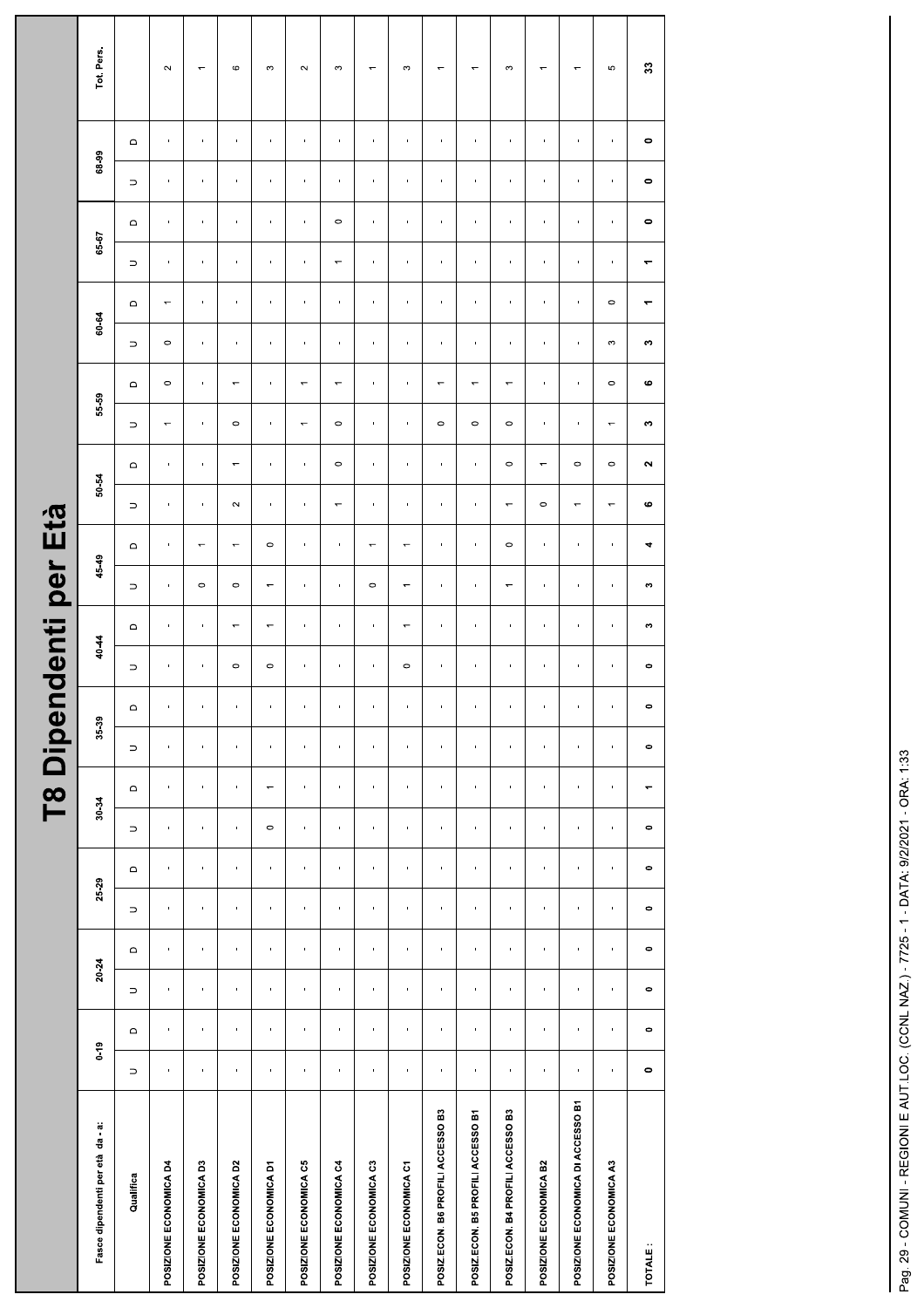|                                                   | T9 Dipendenti per T |                            |                          |                | itolo di       | Studio                   |                          |                                                                    |                |                             |                          |
|---------------------------------------------------|---------------------|----------------------------|--------------------------|----------------|----------------|--------------------------|--------------------------|--------------------------------------------------------------------|----------------|-----------------------------|--------------------------|
| FINO ALLA SCUOLA<br>DELL'OBBLIGO<br>Qualifica     |                     | LICENZA MEDIA<br>SUPERIORE |                          | LAUREA         | <b>BREVE</b>   | LAUREA                   |                          | SPECIALIZZAZIONE<br>POST LAUREA/<br>DOTTORATO DI<br><b>RICERCA</b> |                | ALTRI TITOLI POST<br>LAUREA | Totale                   |
| $\supset$                                         | $\mathbf \Omega$    | $\supset$                  | $\Box$                   | $\supset$      | $\Omega$       | $\supset$                | $\mathsf \Omega$         | $\hfill\square$<br>$\supset$                                       | $\supset$      | $\hfill\square$             |                          |
| $\blacksquare$<br>POSIZIONE ECONOMICA D4          | $\blacksquare$      | $\mathbf{I}$               | $\mathbf{I}$             | $\mathbf{I}$   | $\blacksquare$ | $\overline{\phantom{m}}$ | $\overline{\phantom{m}}$ | $\blacksquare$<br>$\mathbf{L}$                                     | $\blacksquare$ | $\mathbf{L}$                | $\sim$                   |
| $\blacksquare$<br>POSIZIONE ECONOMICA D3          | $\mathbf{I}$        | $\blacksquare$             | $\mathbf{I}$             | $\blacksquare$ | $\mathbf{I}$   | $\circ$                  | $\overline{\phantom{m}}$ | $\mathbf{I}$<br>$\blacksquare$                                     | $\mathbf{I}$   | $\blacksquare$              | $\overline{\phantom{0}}$ |
| $\blacksquare$<br>POSIZIONE ECONOMICA D2          | $\mathbf{I}$        | $\overline{ }$             | $\sim$                   | $\blacksquare$ | $\mathbf{I}$   | $\overline{\phantom{m}}$ | $\sim$                   | $\mathbf{I}$<br>$\mathbf{I}$                                       | $\mathbf{I}$   | $\mathbf{I}$                | $\mathbf \circ$          |
| $\blacksquare$<br>POSIZIONE ECONOMICA D1          | $\blacksquare$      | $\blacksquare$             | $\blacksquare$           | $\blacksquare$ | $\mathbf{u}$   | $\overline{\phantom{m}}$ | $\sim$                   | $\blacksquare$<br>$\mathbf{u}$                                     | $\mathbf{I}$   | $\mathbf{I}$                | $\infty$                 |
| $\blacksquare$<br>POSIZIONE ECONOMICA C5          | $\mathbf{I}$        | $\circ$                    | $\overline{\phantom{0}}$ | $\mathbf{I}$   | $\mathbf{I}$   | $\overline{\phantom{0}}$ | $\circ$                  | $\mathbf{I}$<br>$\blacksquare$                                     | $\blacksquare$ | $\mathbf{I}$                | $\sim$                   |
| $\mathbf{I}$<br>POSIZIONE ECONOMICA C4            | $\mathbf{I}$        | $\sim$                     | $\overline{\phantom{m}}$ | $\mathbf{I}$   | $\mathbf{I}$   | $\mathbf{I}$             | $\blacksquare$           | $\blacksquare$<br>$\mathbf{I}$                                     | $\mathbf{I}$   | $\mathbf{I}$                | $\infty$                 |
| $\blacksquare$<br>POSIZIONE ECONOMICA C3          | $\mathbf{I}$        | $\blacksquare$             | $\blacksquare$           | $\mathbf{I}$   | $\blacksquare$ | $\circ$                  | $\overline{\phantom{m}}$ | $\mathbf{I}$<br>$\blacksquare$                                     | $\mathbf{I}$   | $\mathbf{I}$                | $\overline{\phantom{m}}$ |
| $\blacksquare$<br>POSIZIONE ECONOMICA C1          | $\blacksquare$      | $\overline{\phantom{m}}$   | $\sim$                   | $\mathbf I$    | $\mathbf{I}$   | $\mathbf{I}$             | $\blacksquare$           | $\blacksquare$<br>$\blacksquare$                                   | $\mathbf{I}$   | $\mathbf{I}$                | $\infty$                 |
| $\mathbf{1}$<br>POSIZ.ECON. B6 PROFILI ACCESSO B3 | $\mathbf{I}$        | $\circ$                    | $\overline{\phantom{m}}$ | $\mathbf{I}$   | $\sim 1$       | $\sim$ 1                 | $\sim 1$                 | $\sim$ 1.<br>$\sim$ 1.                                             | $\sim$ 1.      | $\sim$ 1.                   | $\overline{\phantom{0}}$ |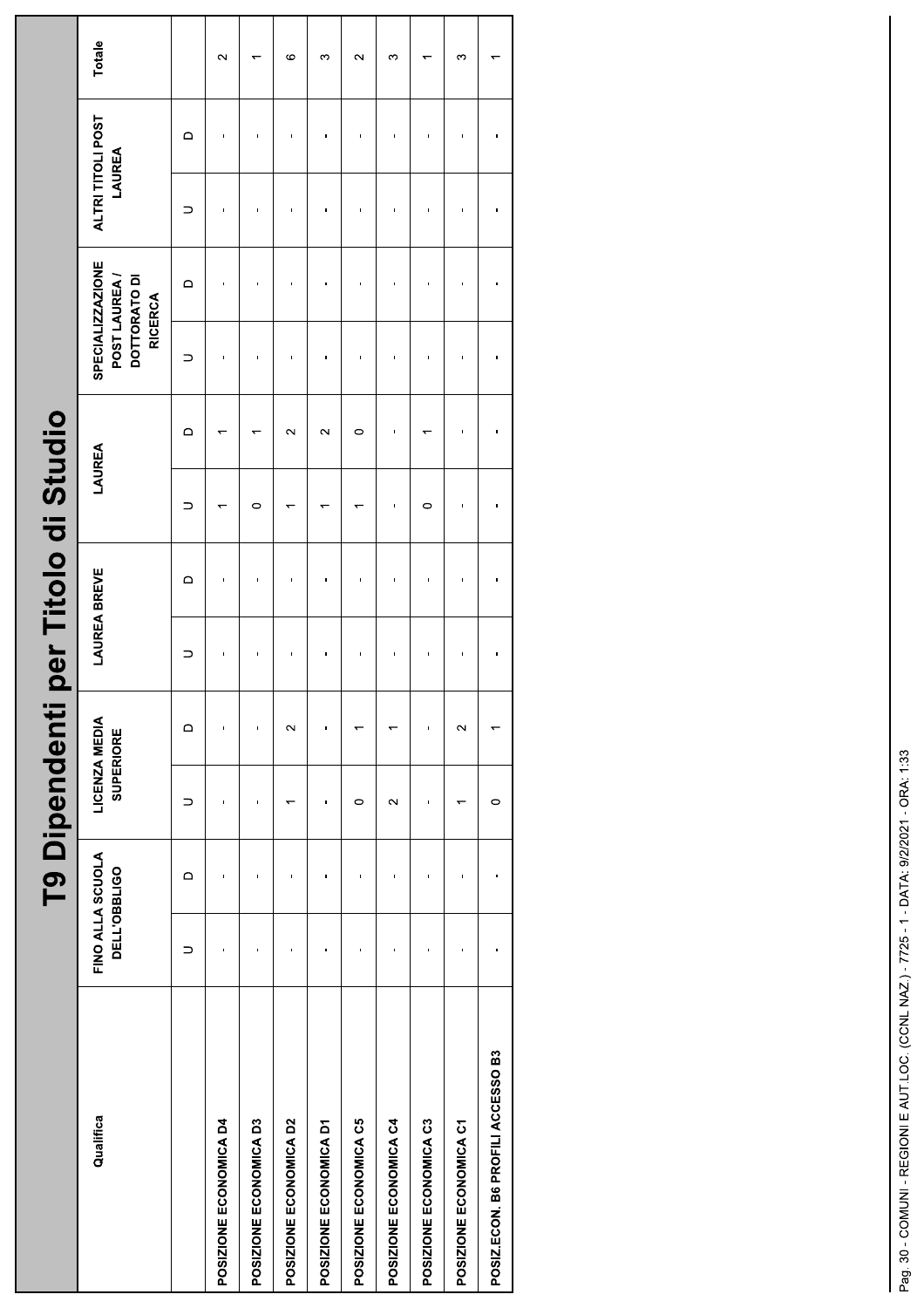| Qualifica                         | FINO ALLA SCUOLA<br><b>DELL'OBBLIGO</b> |   | LICENZA MEDIA<br><b>SUPERIORE</b> |          | <b>LAUREA BREVE</b> |   | LAUREA |          | SPECIALIZZAZIONE<br>POST LAUREA/<br>DOTTORATO DI<br><b>RICERCA</b> |   | ALTRI TITOLI POST<br>LAUREA |   | Totale |
|-----------------------------------|-----------------------------------------|---|-----------------------------------|----------|---------------------|---|--------|----------|--------------------------------------------------------------------|---|-----------------------------|---|--------|
|                                   |                                         | ≏ |                                   | ≏        |                     | ≏ |        | ⊂        |                                                                    | ≏ |                             | ≏ |        |
| POSIZ.ECON. B5 PROFILI ACCESSO B1 |                                         |   |                                   | ı        |                     |   |        |          |                                                                    |   |                             |   |        |
| POSIZ.ECON. B4 PROFILI ACCESSO B3 |                                         |   | $\sim$                            |          | ī                   |   |        |          |                                                                    |   |                             |   | ∽      |
| POSIZIONE ECONOMICA B2            |                                         |   |                                   |          |                     |   |        |          |                                                                    |   |                             |   |        |
| POSIZIONE ECONOMICA DI ACCESSO B1 |                                         |   |                                   | c        |                     |   |        |          |                                                                    |   |                             |   |        |
| POSIZIONE ECONOMICA A3            | 5                                       | 0 |                                   | ï        |                     |   |        |          |                                                                    |   |                             |   | 5      |
| Totale                            | ယ                                       |   |                                   | $\infty$ |                     |   | ₹      | $\infty$ |                                                                    |   |                             |   | 33     |
|                                   |                                         |   |                                   |          |                     |   |        |          |                                                                    |   |                             |   |        |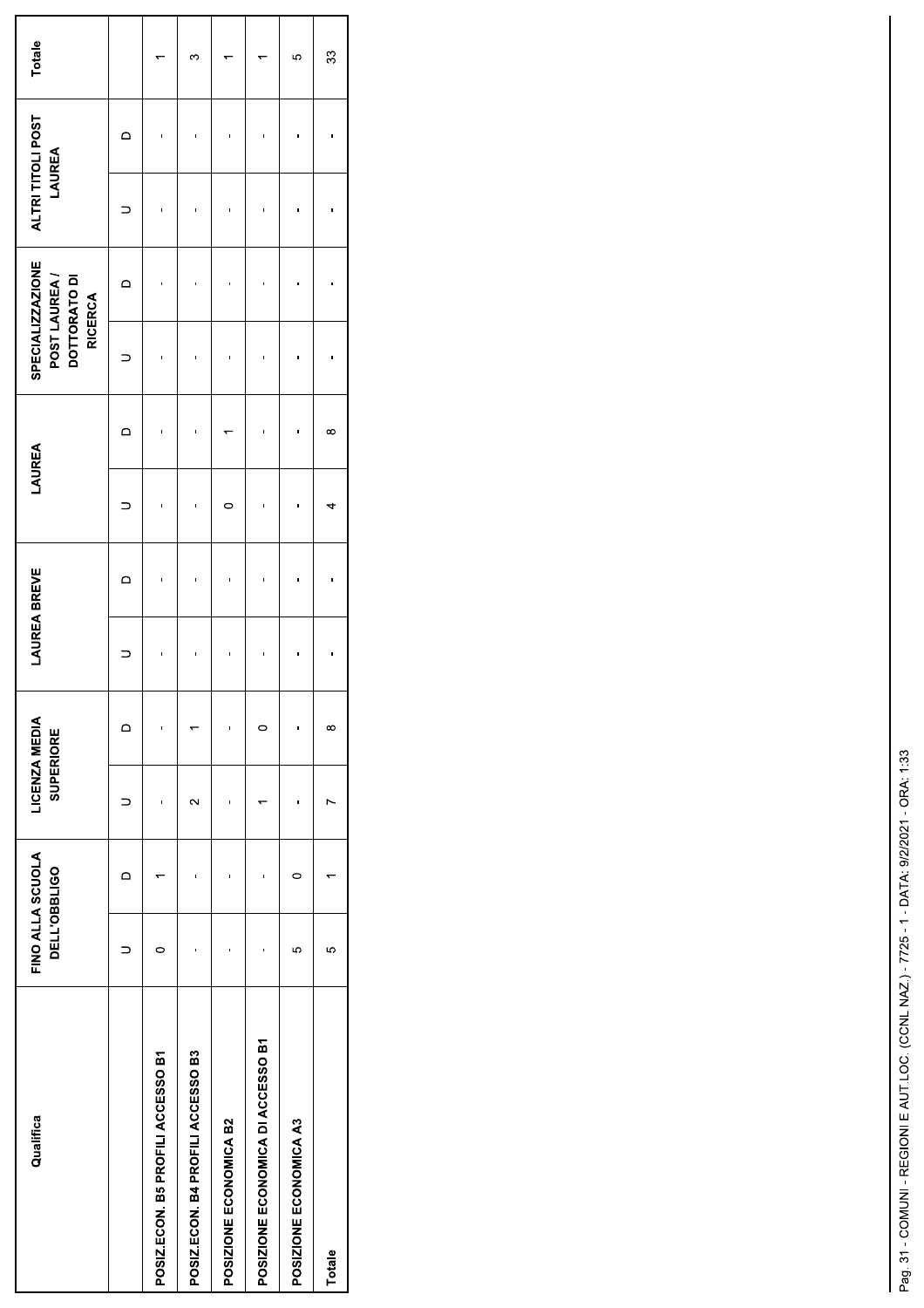| <b>NZ</b> a                  |
|------------------------------|
| Assei                        |
| 등                            |
| Ę<br>$\overline{\mathbf{O}}$ |
| ŕ<br>$\overline{\mathbf{C}}$ |
| ₹                            |

|                                   |                          |                                |                                              |                | T11 Giorni d                                                        |                | $\overline{\phantom{a}}$ | Assenza                                                            |                        |                                            |                       |                                  |                |                                        |                |                        |                          |
|-----------------------------------|--------------------------|--------------------------------|----------------------------------------------|----------------|---------------------------------------------------------------------|----------------|--------------------------|--------------------------------------------------------------------|------------------------|--------------------------------------------|-----------------------|----------------------------------|----------------|----------------------------------------|----------------|------------------------|--------------------------|
| Qualifica                         | FERIE                    |                                | ASSENZE PER<br>RETRIBUITE<br><b>MALATTIA</b> |                | RETRIBUITI AI SENSI<br>DELL'ART.42,C.5,<br>DLGS 151/2001<br>CONGEDI |                | LEGGE 104/92             | ASS.RETRIB.:MATER<br>PARENT., MALATTIA<br>NITA', CONGEDO<br>FIGLIO |                        | ALTRI PERMESSI ED<br>RETRIBUITE<br>ASSENZE |                       | SCIOPERO                         |                | <b>NON RETRIBUITE</b><br>ALTRE ASSENZE |                | <b>FORMAZIONE</b>      | Totale                   |
|                                   | $\supset$                | $\hfill \Box$                  | $\hfill\square$<br>$\supset$                 | $\supset$      | $\hfill \Box$                                                       | $\supset$      | $\mathrel{\mathsf{d}}$   | $\supset$                                                          | $\mathrel{\mathsf{d}}$ | $\supset$                                  | $\Box$                | $\mathsf \Omega$<br>$\supset$    | $\supset$      | $\hfill \Box$                          | $\supset$      | $\mathrel{\mathsf{d}}$ |                          |
| POSIZIONE ECONOMICA D4            | 23                       | $\sqrt{6}$                     | $\infty$<br>$\circ$                          | ×              | $\mathbf{I}$                                                        | $\,$           | $\blacksquare$           | $\mathbf{u}$                                                       | $\,$                   | $\mathbf{r}$                               | $\mathbf{r}$          | $\mathbf{r}$<br>$\mathbf{u}$     | $\mathbf{r}$   | $\mathbf{u}$                           | $\mathbf{u}$   | $\mathbf{r}$           | $^{\rm 63}$              |
| POSIZIONE ECONOMICA D3            | $\circ$                  | $36\,$                         | $\mathbf{L}$<br>$\mathbf{L}$                 | $\mathbf{I}$   | $\mathbf{u}$                                                        | $\mathbf{I}$   | $\mathbf{L}$             | $\mathbf{L}$                                                       | $\mathbf{I}$           | $\mathbf{u}$                               | $\mathbf{L}$          | $\mathbf{L}$<br>$\mathbf{u}$     | $\mathbf{L}$   | $\mathbf{L}$                           | $\mathbf{I}$   | $\mathbf{L}$           | $36\,$                   |
| POSIZIONE ECONOMICA D2            | 49                       | $\boldsymbol{z}$               | $\mathop{=}^{\circ}$<br>$\sim$               | $\blacksquare$ | $\blacksquare$                                                      | $\blacksquare$ | $\mathbf{I}$             | $\mathbf{r}$                                                       | $\mathbf{r}$           | $\sim$                                     | $\boldsymbol{\infty}$ | $\blacksquare$<br>$\mathbf{L}$   | $\blacksquare$ | $\blacksquare$                         | $\mathbf{r}$   | $\blacksquare$         | 138                      |
| POSIZIONE ECONOMICA D1            | $\overline{\phantom{m}}$ | $\circ$                        | $\blacksquare$<br>$\mathbf{r}$               | $\mathbf{r}$   | $\mathbf{u}$                                                        | $\blacksquare$ | $\mathbf{r}$             | $\mathbf{r}$                                                       | $\mathbf{r}$           | $\mathbf{r}$                               | $\mathbf{r}$          | $\mathbf{r}$<br>$\mathbf{r}$     | $\mathbf{r}$   | $\mathbf{u}$                           | $\mathbf{r}$   | ×.                     | $\overline{\phantom{m}}$ |
| POSIZIONE ECONOMICA C5            | $38\,$                   | $\circ$                        | $\circ$<br>$\rm ^{30}$                       | $\mathbf{I}$   | $\mathbf{I}$                                                        | $\mathbf{I}$   | $\mathbf{r}$             | $\mathbf{1}$                                                       | $\mathbf{I}$           | $\blacksquare$                             | $\mathbf{I}$          | $\mathbf{r}$<br>$\mathbf{1}$     | $\mathbf{I}$   | $\mathbf{1}$                           | $\mathbf{r}$   | $\mathbf{u}$           | $\mathbf{68}$            |
| POSIZIONE ECONOMICA C4            | $\mbox{S}$               | 35                             | $\blacksquare$<br>$\blacksquare$             | $\blacksquare$ | $\blacksquare$                                                      | $\blacksquare$ | $\mathbf{r}$             | $\mathbf{r}$                                                       | $\mathbf{I}$           | $\blacksquare$                             | $\blacksquare$        | $\blacksquare$<br>$\mathbf{r}$   | $\blacksquare$ | $\mathbf{r}$                           | $\mathbf{r}$   | $\blacksquare$         | 57                       |
| POSIZIONE ECONOMICA C3            | $\circ$                  | $\overline{\mathsf{S}}$        | $\mathfrak{S}$<br>$\circ$                    | $\blacksquare$ | $\blacksquare$                                                      | $\blacksquare$ | $\mathbf{r}$             | $\mathbf{r}$                                                       | $\mathbf{r}$           | $\mathbf{r}$                               | $\blacksquare$        | $\mathbf{r}$<br>$\mathbf{r}$     | $\mathbf{r}$   | $\blacksquare$                         | $\blacksquare$ | $\blacksquare$         | 34                       |
| POSIZIONE ECONOMICA C1            | $\rm ^{30}$              | $\circ$                        | $\circ$<br>$\infty$                          | $\blacksquare$ | $\,$                                                                | $\blacksquare$ | $\blacksquare$           | $\mathbf{I}$                                                       | $\mathbf{I}$           | $\blacksquare$                             | $\mathbf{I}$          | $\blacksquare$<br>$\mathbf{I}$   | $\blacksquare$ | $\blacksquare$                         | $\mathbf{I}$   | $\blacksquare$         | $38\,$                   |
| POSIZ.ECON. B6 PROFILI ACCESSO B3 | $\circ$                  | $_{\rm 22}$                    | $\circ$<br>$\circ$                           | $\blacksquare$ | $\blacksquare$                                                      | $\mathbf{r}$   | $\blacksquare$           | $\mathbf{r}$                                                       | $\blacksquare$         | $\circ$                                    | $\leftarrow$          | $\blacksquare$<br>$\blacksquare$ | $\blacksquare$ | $\mathbf{r}$                           | $\blacksquare$ | $\blacksquare$         | $_{29}$                  |
| POSIZ.ECON. B5 PROFILI ACCESSO B1 | $\circ$                  | $\mathcal{L}$                  | $\mathbf{r}$<br>$\mathbf{r}$                 | $\mathbf{r}$   | $\mathbf{u}$                                                        | $\mathbf{r}$   | $\blacksquare$           | $\mathbf{L}$                                                       | $\mathbf{r}$           | $\mathfrak{S}$                             | $\circ$               | $\mathbf{r}$<br>$\mathbf{r}$     | $\mathbf{r}$   | $\mathbf{L}$                           | $\mathbf{r}$   | $\mathbf{r}$           | 57                       |
| POSIZ.ECON. B4 PROFILI ACCESSO B3 | ${\tt S}$                | $\overset{\circ}{\phantom{a}}$ | $\circ$<br>$\infty$                          | $\mathbf{I}$   | $\mathbf{L}$                                                        | $\mathbf{I}$   | $\mathbf{u}$             | $\mathbf{L}$                                                       | $\mathbf{L}$           | $\mathbf{r}$                               | $\mathbf{L}$          | $\mathbf{r}$<br>$\mathbf{L}$     | $\mathbf{L}$   | $\mathbf{I}$                           | $\blacksquare$ | $\mathbf{H}$           | $\rm ^{\rm 8}$           |
| POSIZIONE ECONOMICA B2            | $\circ$                  | $\boldsymbol{\mathcal{S}}$     | $\sim$<br>$\circ$                            | $\blacksquare$ | $\mathbf{r}$                                                        | $\circ$        | $\overline{30}$          | $\mathbf{I}$                                                       | $\mathbf{r}$           | $\mathbf{I}$                               | $\mathbf{L}$          | $\mathbf{r}$<br>$\mathbf{1}$     | $\mathbf{I}$   | $\mathbf{I}$                           | $\mathbf{r}$   | $\mathbf{r}$           | 8                        |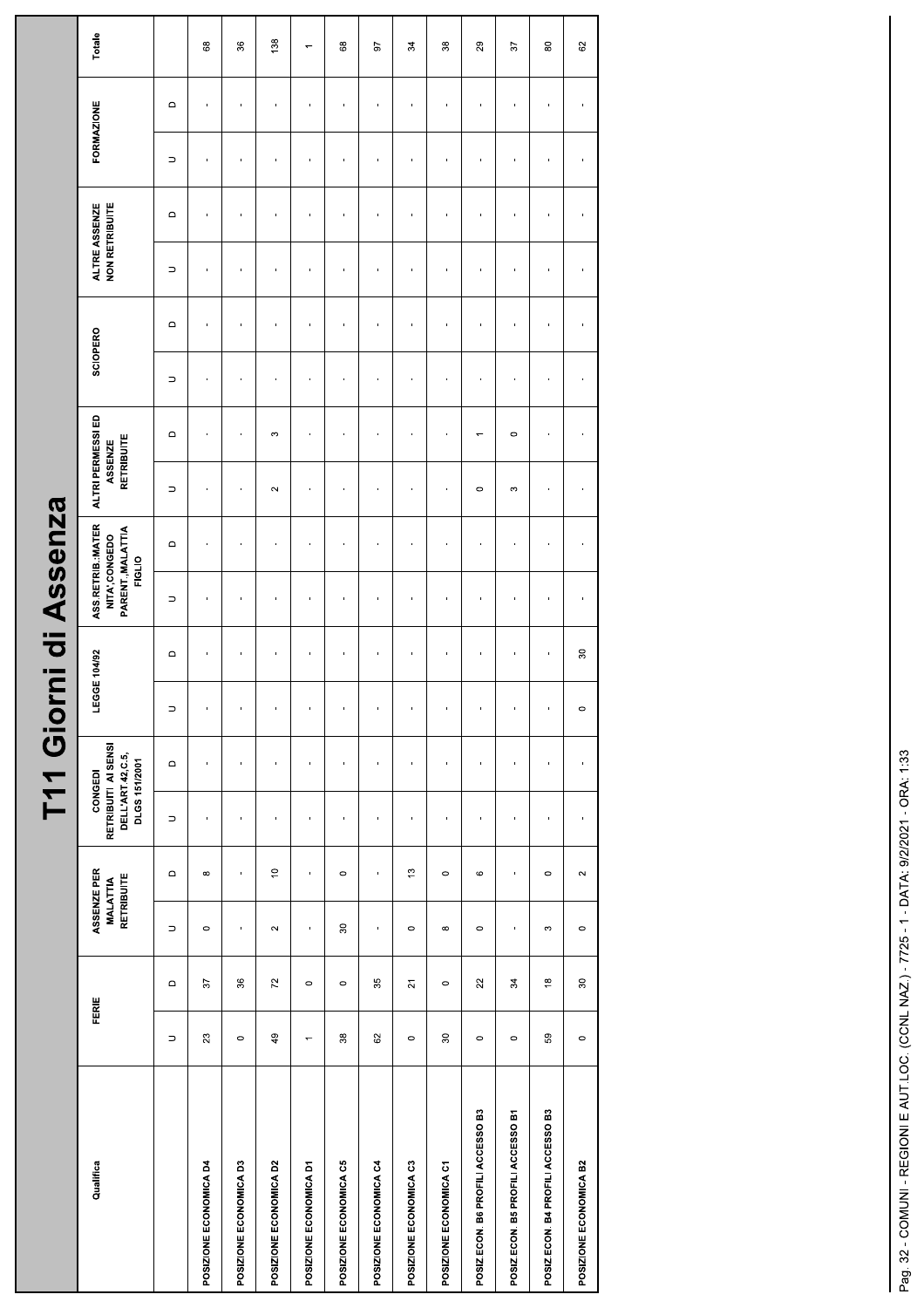| Qualifica                         | FERIE         |          | ASSENZE PER<br>RETRIBUITE<br><b>MALATTIA</b> |           | RETRIBUITI AI SENSI<br>DELL'ART.42,C.5,<br>DLGS 151/2001<br>CONGEDI |           | LEGGE 104/92    | ASS RETRIB : MATER<br>PARENT., MALATTIA<br>NITA', CONGEDO<br>FIGLIO |         | ALTRI PERMESSI ED<br>RETRIBUITE<br>ASSENZE |          | SCIOPERO  |          | <b>NON RETRIBUITE</b><br>ALTRE ASSENZE |           | <b>FORMAZIONE</b> | Totale |
|-----------------------------------|---------------|----------|----------------------------------------------|-----------|---------------------------------------------------------------------|-----------|-----------------|---------------------------------------------------------------------|---------|--------------------------------------------|----------|-----------|----------|----------------------------------------|-----------|-------------------|--------|
|                                   | $\Rightarrow$ | $\Omega$ | $\Omega$<br>$\Rightarrow$                    | $\supset$ | $\Omega$                                                            | $\supset$ | $\overline{a}$  | $\supset$                                                           | $\circ$ | $\supset$                                  | $\Omega$ | $\supset$ | $\Omega$ | $\Omega$<br>$\supset$                  | $\supset$ | $\Omega$          |        |
| POSIZIONE ECONOMICA DI ACCESSO B1 | 28            | $\circ$  | $\circ$<br>$\infty$                          | í         | ï                                                                   | e,        | $\circ$         | $\overline{\phantom{a}}$                                            | ï       | ı                                          | 1        | ï         | ı        | ı<br>ı                                 | ı         | ı                 | 50     |
| POSIZIONE ECONOMICA A3            | 195           | $\circ$  | $\circ$<br>$\frac{15}{2}$                    | 1         | 1                                                                   | 1         |                 | ï                                                                   | ï       | ı                                          | ı        | 1         | 1        | ï<br>í                                 | 1         | ı                 | 210    |
| Totale                            | 485           | 305      | 39<br>67                                     | 1         | 1                                                                   | e)        | $\overline{30}$ | $\mathbf{I}$                                                        | ï       | မာ                                         | 4        | 1         | 1        | ı<br>ï                                 | ı         | 1                 | 948    |
|                                   |               |          |                                              |           |                                                                     |           |                 |                                                                     |         |                                            |          |           |          |                                        |           |                   |        |
|                                   |               |          |                                              |           |                                                                     |           |                 |                                                                     |         |                                            |          |           |          |                                        |           |                   |        |
|                                   |               |          |                                              |           |                                                                     |           |                 |                                                                     |         |                                            |          |           |          |                                        |           |                   |        |
|                                   |               |          |                                              |           |                                                                     |           |                 |                                                                     |         |                                            |          |           |          |                                        |           |                   |        |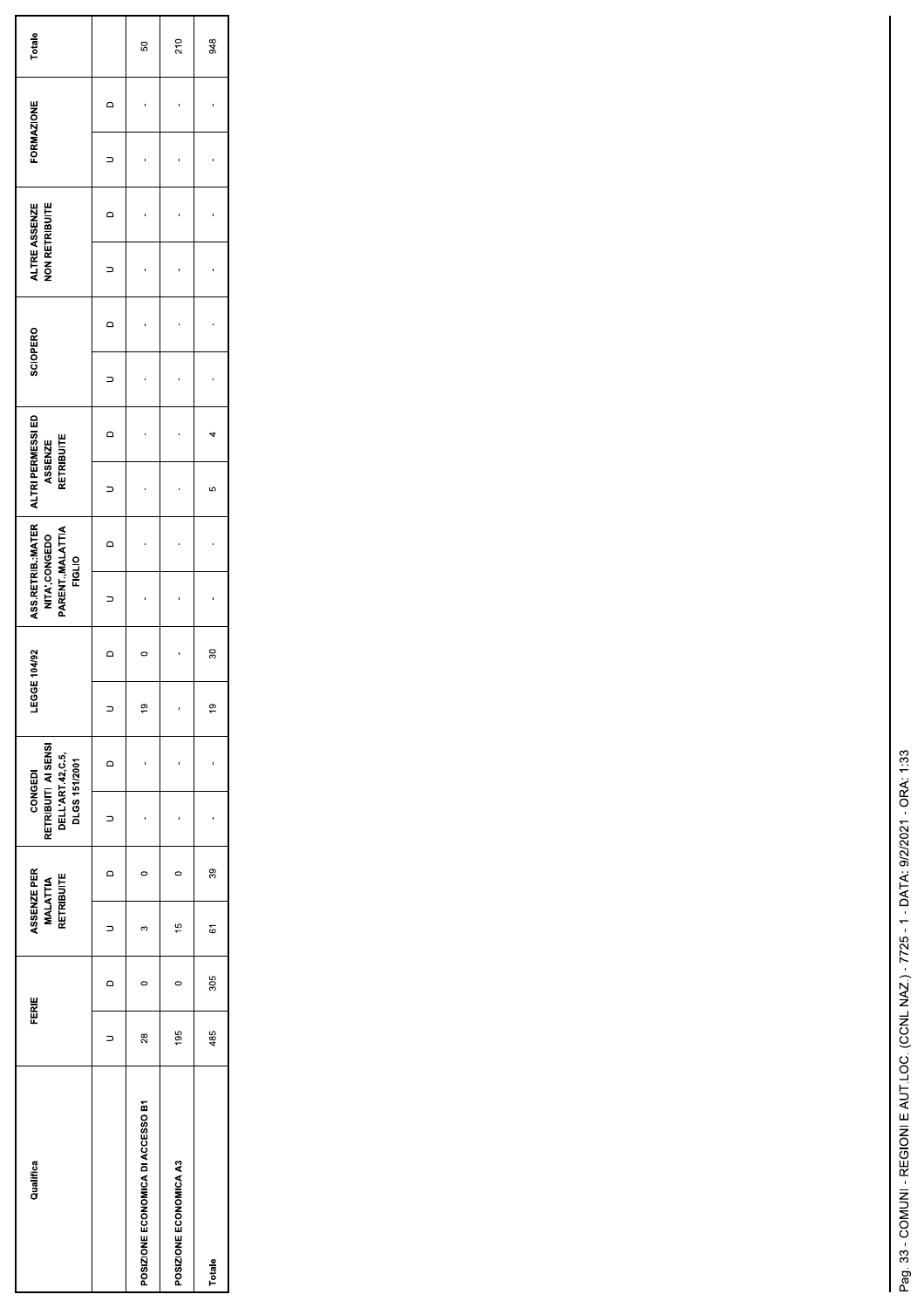|                                      |                  |           |               |       | <b>International per Competenze Stipendial</b>      |                                                                                      |                                        |                                            |                                               |                |
|--------------------------------------|------------------|-----------|---------------|-------|-----------------------------------------------------|--------------------------------------------------------------------------------------|----------------------------------------|--------------------------------------------|-----------------------------------------------|----------------|
| Qualifica                            | <b>MENSILITA</b> | STIPENDIO | $\frac{3}{1}$ | R.I.A | R.I.A./ PROGR.<br>ECONOMICA DI<br><b>ANZIANITA'</b> | <b>PROGRESSION</b><br><b>SCATTI/FASCE</b><br>E PER CLASSI<br><b>RETRIBUTIVE</b><br>ш | <b>TREDICESIMA</b><br><b>MENSILITA</b> | PRECEDENTI<br><b>ARRETRATI</b><br>PER ANNI | RECUPERI PER<br>ASSENZE ECC<br><b>RITARDI</b> | Importo Totale |
|                                      | Num. Mesi        |           |               |       |                                                     | Importo                                                                              |                                        |                                            |                                               |                |
| POSIZIONE ECONOMICA D4               | $\overline{24}$  | 53.078    |               | f,    |                                                     |                                                                                      | 5.915                                  |                                            |                                               | 58.993         |
| POSIZIONE ECONOMICA D3               | $\frac{1}{2}$    | 25.452    |               | ï     |                                                     |                                                                                      | 2.136                                  |                                            |                                               | 27.588         |
| POSIZIONE ECONOMICA D2               | 72               | 139.320   |               | 241   |                                                     |                                                                                      | 11.882                                 |                                            |                                               | 151.443        |
| POSIZIONE ECONOMICA D1               | 23,33            | 43.041    |               |       |                                                     |                                                                                      | 4.125                                  | 658                                        |                                               | 47.824         |
| POSIZIONE ECONOMICA C5               | $\overline{24}$  | 45806     |               |       |                                                     |                                                                                      | 3.844                                  |                                            |                                               | 49.650         |
| POSIZIONE ECONOMICA C4               | 36               | 66.258    |               | 128   |                                                     |                                                                                      | 5.571                                  |                                            |                                               | 71.957         |
| POSIZIONE ECONOMICA C3               | G                | 10.705    |               | ı     |                                                     |                                                                                      | 898                                    |                                            |                                               | 11.603         |
| POSIZIONE ECONOMICA C1               | 38,98            | 66.086    |               | f,    |                                                     |                                                                                      | 5.542                                  |                                            |                                               | 71.628         |
| POSIZ.ECON. B6 PROFILI<br>ACCESSO B3 | $\frac{1}{2}$    | 20.019    |               | ï     |                                                     |                                                                                      | 1.685                                  |                                            |                                               | 21.704         |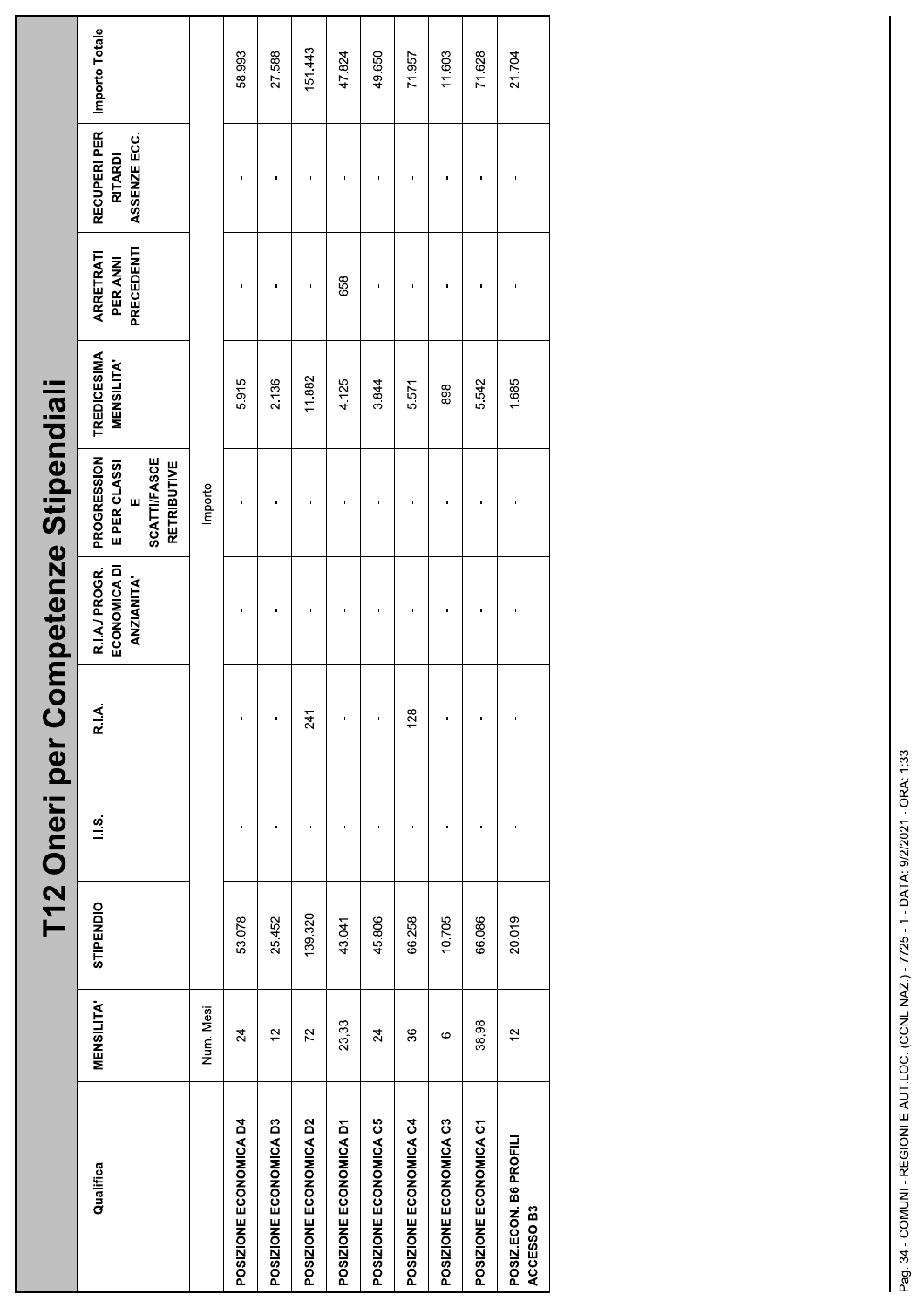| Qualifica                            | <b>MENSILITA</b> | STIPENDIO | $\frac{3}{1}$ | R.I.A | R.I.A./ PROGR.<br>ECONOMICA DI<br><b>ANZIANITA'</b> | PROGRESSION<br><b>SCATTIFASCE</b><br>E PER CLASSI<br><b>RETRIBUTIVE</b><br>w | <b>TREDICESIMA</b><br><b>MENSILITA</b> | PRECEDENTI<br><b>ARRETRATI</b><br>PER ANNI | RECUPERI PER<br>ASSENZE ECC.<br><b>RITARDI</b> | Importo Totale |
|--------------------------------------|------------------|-----------|---------------|-------|-----------------------------------------------------|------------------------------------------------------------------------------|----------------------------------------|--------------------------------------------|------------------------------------------------|----------------|
|                                      | Num. Mesi        |           |               |       |                                                     | Importo                                                                      |                                        |                                            |                                                |                |
| POSIZ.ECON. B5 PROFILI<br>ACCESSO B1 | $\frac{1}{2}$    | 19.670    |               |       |                                                     |                                                                              | 1.651                                  |                                            |                                                | 21.321         |
| POSIZ.ECON. B4 PROFILI<br>ACCESSO B3 | 36               | 58.030    |               |       |                                                     |                                                                              | 4.874                                  |                                            |                                                | 62.904         |
| POSIZIONE ECONOMICA B2               | $\frac{1}{2}$    | 18398     |               |       | ı                                                   |                                                                              | 1.539                                  |                                            |                                                | 19.937         |
| POSIZIONE ECONOMICA DI<br>ACCESSO B1 | $\frac{1}{2}$    | 18.098    |               |       |                                                     |                                                                              | 1.513                                  |                                            |                                                | 19.611         |
| POSIZIONE ECONOMICA A3               | 8                | 88.602    |               |       |                                                     |                                                                              | 7.408                                  |                                            |                                                | 96.010         |
| Totale                               | 380,31           | 672.563   |               | 369   |                                                     |                                                                              | 58.583                                 | 658                                        |                                                | 732.173        |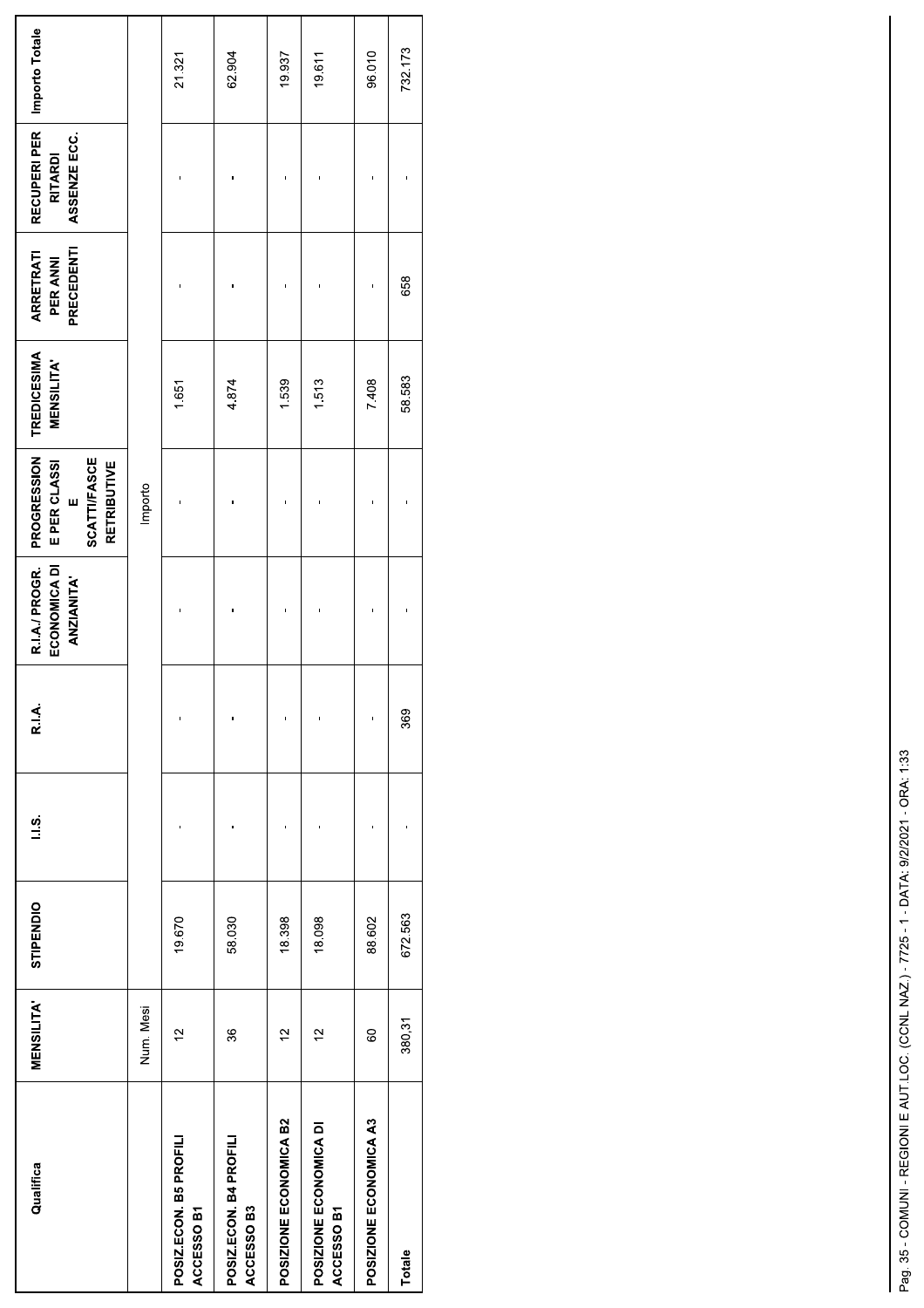|                                   |                   | T13 Oneri per Indenn |                                                             | Qualifiche per le Voci di Spesa di Tipo I (Indennità)                          | iita' e Compensi Accessori |                     |                                                    |
|-----------------------------------|-------------------|----------------------|-------------------------------------------------------------|--------------------------------------------------------------------------------|----------------------------|---------------------|----------------------------------------------------|
| IND. DI VACANZA<br>CONTRATTUALE   | IND. DI VIGILANZA | PERSONALE SCOLASTICO | $\overline{\mathsf{d}}$<br><b>RETRIBUZIONE</b><br>POSIZIONE | RETRIBUZIONE DI<br>RISULTATO                                                   | INDENNITA DI COMPARTO      | ASSEGNO AD PERSONAM | INDENNITÀ ART. 42, COMMA<br>5-TER, D.LGS. 151/2001 |
| POSIZIONE ECONOMICA D4            |                   |                      |                                                             |                                                                                |                            |                     |                                                    |
| 242                               | $\circ$           | $\circ$              | 17.536                                                      | 4.784                                                                          | 1.234                      | $\circ$             | $\circ$                                            |
| POSIZIONE ECONOMICA D3            |                   |                      |                                                             |                                                                                |                            |                     |                                                    |
| 116                               | $\circ$           | $\circ$              | $\circ$                                                     | $\circ$                                                                        | 621                        | $\circ$             | $\circ$                                            |
| POSIZIONE ECONOMICA D2            |                   |                      |                                                             |                                                                                |                            |                     |                                                    |
| 634                               | $\circ$           | $\circ$              | 3.802                                                       | 944                                                                            | 3.719                      | $\circ$             | $\circ$                                            |
| POSIZIONE ECONOMICA D1            |                   |                      |                                                             |                                                                                |                            |                     |                                                    |
| 200                               | $\circ$           | $\circ$              | 6.109                                                       | $\circ$                                                                        | 1.209                      | $\circ$             | $\circ$                                            |
| POSIZIONE ECONOMICA C5            |                   |                      |                                                             |                                                                                |                            |                     |                                                    |
| 208                               | 1.040             | $\circ$              | $\circ$                                                     | $\circ$                                                                        | 1.023                      | $\circ$             | $\circ$                                            |
| POSIZIONE ECONOMICA C4            |                   |                      |                                                             |                                                                                |                            |                     |                                                    |
| 301                               | 2.222             | $\circ$              | $\circ$                                                     | $\circ$                                                                        | 1.649                      | $\circ$             | $\circ$                                            |
| POSIZIONE ECONOMICA C3            |                   |                      |                                                             |                                                                                |                            |                     |                                                    |
| 49                                | $\circ$           | $\circ$              | $\circ$                                                     | $\circ$                                                                        | 267                        | $\circ$             | $\circ$                                            |
| POSIZIONE ECONOMICA C1            |                   |                      |                                                             |                                                                                |                            |                     |                                                    |
| 298                               | 1.086             | $\circ$              | $\circ$                                                     | $\circ$                                                                        | 1.766                      | $\circ$             | $\circ$                                            |
| POSIZ.ECON. B6 PROFILI ACCESSO B3 |                   |                      |                                                             |                                                                                |                            |                     |                                                    |
| $\overline{5}$                    | $\circ$           | $\circ$              | $\circ$                                                     | $\circ$                                                                        | 469                        | 55                  | $\circ$                                            |
| POSIZ.ECON. B5 PROFILI ACCESSO B1 |                   |                      |                                                             |                                                                                |                            |                     |                                                    |
| 89                                | $\circ$           | $\circ$              | $\circ$                                                     | $\circ$                                                                        | 472                        | $\circ$             | $\circ$                                            |
| POSIZ.ECON. B4 PROFILI ACCESSO B3 |                   |                      |                                                             |                                                                                |                            |                     |                                                    |
| 264                               | $\circ$           | $\circ$              | $\circ$                                                     | $\circ$                                                                        | 1.411                      | 55                  | $\circ$                                            |
| POSIZIONE ECONOMICA B2            |                   |                      |                                                             |                                                                                |                            |                     |                                                    |
| $_{83}$                           | $\circ$           | $\circ$              | $\circ$                                                     | $\circ$                                                                        | 469                        | $\circ$             | $\circ$                                            |
| POSIZIONE ECONOMICA DI ACCESSO B1 |                   |                      |                                                             |                                                                                |                            |                     |                                                    |
| 82                                | $\circ$           | $\circ$              | $\circ$                                                     | $\circ$                                                                        | 467                        | $\circ$             | $\circ$                                            |
| POSIZIONE ECONOMICA A3            |                   |                      |                                                             |                                                                                |                            |                     |                                                    |
| 402                               | $\circ$           | $\circ$              | $\circ$                                                     | $\circ$                                                                        | 1.920                      | $\circ$             | $\circ$                                            |
| <b>TOTALE</b>                     |                   |                      |                                                             |                                                                                |                            |                     |                                                    |
| 3.059                             | 4.348             | $\bullet$            | 27.447                                                      | 5.728                                                                          | 16.696                     | 110                 | $\bullet$                                          |
|                                   |                   |                      |                                                             | Le qualifiche relative alle voci di spesa di tipo S e T sono a pagina seguente |                            |                     |                                                    |
|                                   |                   |                      |                                                             |                                                                                |                            |                     |                                                    |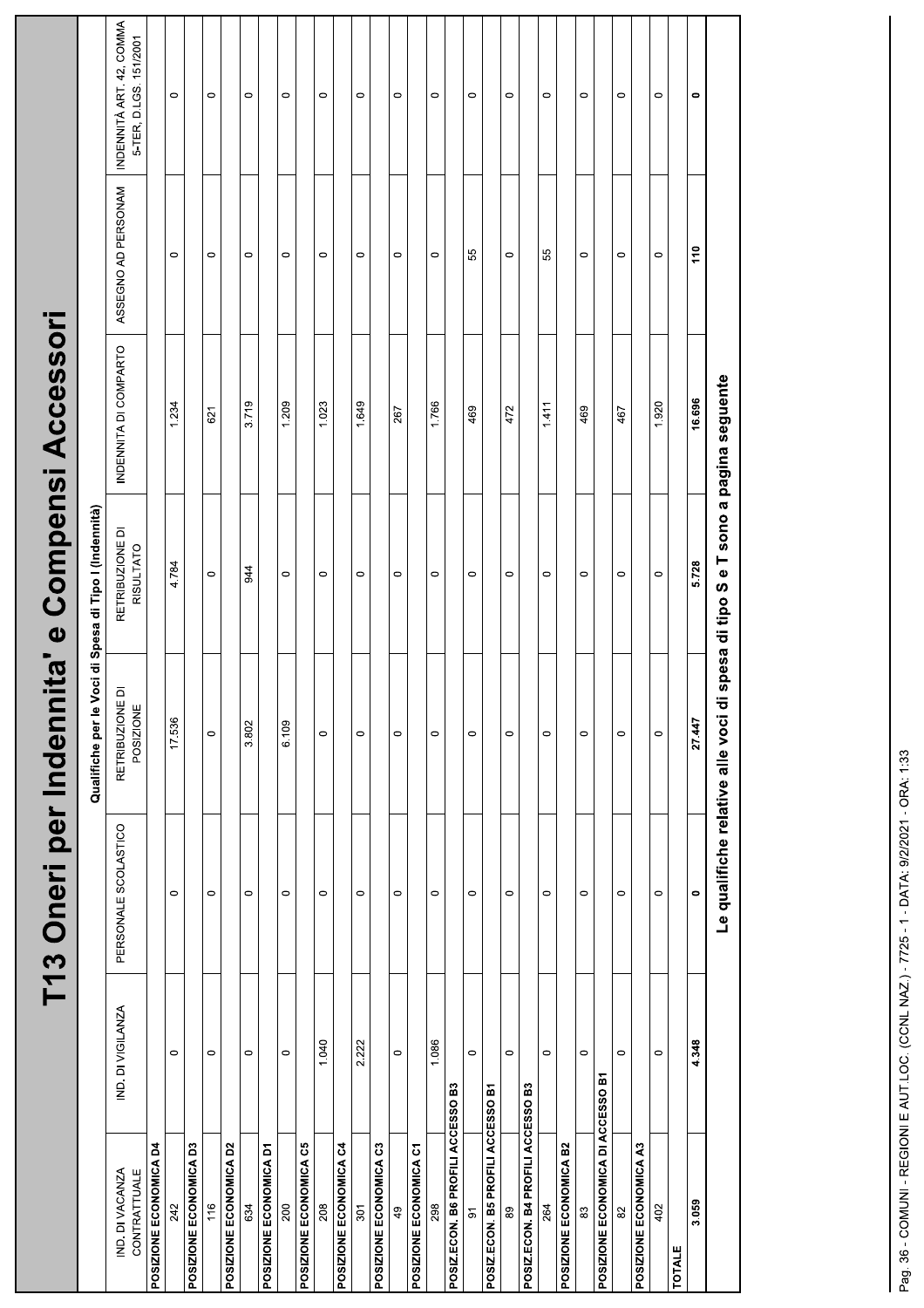| <b>STRAORDINARI</b><br>32.310<br>4.666<br>7.185<br>1.662<br>4.345<br>3.224<br>1.458<br>1.753<br>5.858<br>1.897<br>240<br>22<br>$\circ$<br>$\circ$<br>$\circ$<br>$\circ$<br>ED INDENNITA'<br>ALTRE SPESE<br>ACCESSORIE<br>VARIE<br>$\circ$<br>$\circ$<br>$\circ$<br>$\circ$<br>$\circ$<br>$\circ$<br>$\circ$<br>$\circ$<br>$\circ$<br>$\circ$<br>$\circ$<br>$\circ$<br>$\circ$<br>$\bullet$<br>$\circ$<br>PRECEDENTI<br>ARRETRATI<br><b>ANNI</b><br>$\circ$<br>$\circ$<br>$\circ$<br>$\circ$<br>$\circ$<br>$\circ$<br>$\circ$<br>$\circ$<br>$\circ$<br>$\circ$<br>$\circ$<br>$\circ$<br>$\circ$<br>$\circ$<br>$\bullet$<br>INDENNITÀ DI<br><b>FUNZIONE</b><br>$\circ$<br>$\circ$<br>$\circ$<br>$\circ$<br>$\circ$<br>$\circ$<br>$\circ$<br>$\circ$<br>$\circ$<br>$\circ$<br>$\circ$<br>$\circ$<br>$\circ$<br>$\circ$<br>$\bullet$<br>La tabella relativa ai totali generali di tabella T13 si trova a pagina seguente<br>PEREQUATIVO<br>ELEMENTO<br>1.680<br>7.652<br>1.152<br>144<br>443<br>648<br>276<br>276<br>312<br>108<br>408<br>120<br>897<br>864<br>324<br><b>COMANDATO/DI</b><br>COMPETENZE<br>PERSONALE<br>STACCATO<br>L'AMM.NE<br>PRESSO<br>$\circ$<br>$\circ$<br>$\circ$<br>$\circ$<br>$\circ$<br>$\circ$<br>$\circ$<br>$\circ$<br>$\bullet$<br>$\circ$<br>$\circ$<br>$\circ$<br>$\circ$<br>$\circ$<br>$\circ$<br>AVVOCATI<br>ONORARI<br>$\circ$<br>$\circ$<br>$\circ$<br>$\circ$<br>$\circ$<br>$\circ$<br>$\circ$<br>$\circ$<br>$\bullet$<br>$\circ$<br>$\circ$<br>$\circ$<br>$\circ$<br>$\circ$<br>$\circ$<br>IND.SCAVALCO<br>SEGRETERIA<br><b>DIRITTI DI</b><br>ROGITO-<br>CONV.-<br>1.135<br>1.135<br>$\circ$<br>$\circ$<br>$\circ$<br>$\circ$<br>$\circ$<br>$\circ$<br>$\circ$<br>$\circ$<br>$\circ$<br>$\circ$<br>$\circ$<br>$\circ$<br>$\circ$<br>INCENTIVI PER<br>TECNICHE<br><b>FUNZIONI</b><br>14.023<br>21.390<br>5.923<br>704<br>370<br>370<br>$\circ$<br>$\circ$<br>$\circ$<br>$\circ$<br>$\circ$<br>$\circ$<br>$\circ$<br>$\circ$<br>$\circ$<br>PRODUTTIVITA'<br><b>COMPENSI</b><br>29.939<br>5.378<br>7.323<br>1.536<br>2.819<br>2.049<br>5.637<br>1.731<br>676<br>874<br>254<br>684<br>391<br>587<br>$\circ$<br><b>RESPONSABILI</b><br>SPECIFICHE<br>INDENNITA'<br>13.532<br>1.000<br>4.444<br>1.125<br>2.250<br>1.688<br>1.800<br>PER<br>TA'<br>250<br>375<br>600<br>$\circ$<br>$\circ$<br>$\circ$<br>$\circ$<br>$\circ$<br>ONERI RISCHI E AGGIUNTIVO AL<br>COMPENSO<br>COMUNALE<br>QUALE DIR.<br><b>GENERALE</b><br>SEGR.<br>$\circ$<br>$\circ$<br>$\circ$<br>$\circ$<br>$\circ$<br>$\circ$<br>$\circ$<br>$\circ$<br>$\circ$<br>$\circ$<br>$\circ$<br>$\circ$<br>$\circ$<br>$\circ$<br>$\bullet$<br>POSIZIONE ECONOMICA DI ACCESSO B1<br>POSIZ.ECON. B6 PROFILI ACCESSO B3<br>POSIZ.ECON. B4 PROFILI ACCESSO B3<br>POSIZ.ECON. B5 PROFILI ACCESSO B1<br><b>COMPENSI</b><br><b>DISAGI</b><br>11.759<br>3.558<br>1.675<br>2.528<br>1.556<br>2.134<br>POSIZIONE ECONOMICA A3<br><b>POSIZIONE ECONOMICA D3</b><br>POSIZIONE ECONOMICA C5<br>POSIZIONE ECONOMICA C4<br>POSIZIONE ECONOMICA C3<br>POSIZIONE ECONOMICA C1<br>POSIZIONE ECONOMICA B2<br>POSIZIONE ECONOMICA D4<br>POSIZIONE ECONOMICA D2<br><b>POSIZIONE ECONOMICA D1</b><br>308<br>$\circ$<br>$\circ$<br>$\circ$<br>$\circ$<br>$\circ$<br>$\circ$<br>$\circ$<br>$\circ$<br><b>STAFF/COLLAB</b><br>INDENNITA' DI<br><b>ORAZIONE</b><br>$\circ$<br>$\circ$<br>$\circ$<br>$\circ$<br>$\circ$<br>$\circ$<br>$\circ$<br>$\circ$<br>$\circ$<br>$\circ$<br>$\circ$<br>$\circ$<br>$\circ$<br>$\subset$<br>$\bullet$<br><b>TOTALE</b> |  |  |  | Qualifiche per le Voci di Spesa di Tipo Se | T (Accessorie e Straordinari) |  |  |  |
|--------------------------------------------------------------------------------------------------------------------------------------------------------------------------------------------------------------------------------------------------------------------------------------------------------------------------------------------------------------------------------------------------------------------------------------------------------------------------------------------------------------------------------------------------------------------------------------------------------------------------------------------------------------------------------------------------------------------------------------------------------------------------------------------------------------------------------------------------------------------------------------------------------------------------------------------------------------------------------------------------------------------------------------------------------------------------------------------------------------------------------------------------------------------------------------------------------------------------------------------------------------------------------------------------------------------------------------------------------------------------------------------------------------------------------------------------------------------------------------------------------------------------------------------------------------------------------------------------------------------------------------------------------------------------------------------------------------------------------------------------------------------------------------------------------------------------------------------------------------------------------------------------------------------------------------------------------------------------------------------------------------------------------------------------------------------------------------------------------------------------------------------------------------------------------------------------------------------------------------------------------------------------------------------------------------------------------------------------------------------------------------------------------------------------------------------------------------------------------------------------------------------------------------------------------------------------------------------------------------------------------------------------------------------------------------------------------------------------------------------------------------------------------------------------------------------------------------------------------------------------------------------------------------------------------------------------------------------------------------------------------------------------------------------------------------------------------------------------------------------------------------------------------------------------------------------------------------------------------------------------------------------------------------------------------------------------------------------------------------------------------------------------------------------------------------------------------------------------------------------------------------------|--|--|--|--------------------------------------------|-------------------------------|--|--|--|
|                                                                                                                                                                                                                                                                                                                                                                                                                                                                                                                                                                                                                                                                                                                                                                                                                                                                                                                                                                                                                                                                                                                                                                                                                                                                                                                                                                                                                                                                                                                                                                                                                                                                                                                                                                                                                                                                                                                                                                                                                                                                                                                                                                                                                                                                                                                                                                                                                                                                                                                                                                                                                                                                                                                                                                                                                                                                                                                                                                                                                                                                                                                                                                                                                                                                                                                                                                                                                                                                                                                    |  |  |  |                                            |                               |  |  |  |
|                                                                                                                                                                                                                                                                                                                                                                                                                                                                                                                                                                                                                                                                                                                                                                                                                                                                                                                                                                                                                                                                                                                                                                                                                                                                                                                                                                                                                                                                                                                                                                                                                                                                                                                                                                                                                                                                                                                                                                                                                                                                                                                                                                                                                                                                                                                                                                                                                                                                                                                                                                                                                                                                                                                                                                                                                                                                                                                                                                                                                                                                                                                                                                                                                                                                                                                                                                                                                                                                                                                    |  |  |  |                                            |                               |  |  |  |
|                                                                                                                                                                                                                                                                                                                                                                                                                                                                                                                                                                                                                                                                                                                                                                                                                                                                                                                                                                                                                                                                                                                                                                                                                                                                                                                                                                                                                                                                                                                                                                                                                                                                                                                                                                                                                                                                                                                                                                                                                                                                                                                                                                                                                                                                                                                                                                                                                                                                                                                                                                                                                                                                                                                                                                                                                                                                                                                                                                                                                                                                                                                                                                                                                                                                                                                                                                                                                                                                                                                    |  |  |  |                                            |                               |  |  |  |
|                                                                                                                                                                                                                                                                                                                                                                                                                                                                                                                                                                                                                                                                                                                                                                                                                                                                                                                                                                                                                                                                                                                                                                                                                                                                                                                                                                                                                                                                                                                                                                                                                                                                                                                                                                                                                                                                                                                                                                                                                                                                                                                                                                                                                                                                                                                                                                                                                                                                                                                                                                                                                                                                                                                                                                                                                                                                                                                                                                                                                                                                                                                                                                                                                                                                                                                                                                                                                                                                                                                    |  |  |  |                                            |                               |  |  |  |
|                                                                                                                                                                                                                                                                                                                                                                                                                                                                                                                                                                                                                                                                                                                                                                                                                                                                                                                                                                                                                                                                                                                                                                                                                                                                                                                                                                                                                                                                                                                                                                                                                                                                                                                                                                                                                                                                                                                                                                                                                                                                                                                                                                                                                                                                                                                                                                                                                                                                                                                                                                                                                                                                                                                                                                                                                                                                                                                                                                                                                                                                                                                                                                                                                                                                                                                                                                                                                                                                                                                    |  |  |  |                                            |                               |  |  |  |
|                                                                                                                                                                                                                                                                                                                                                                                                                                                                                                                                                                                                                                                                                                                                                                                                                                                                                                                                                                                                                                                                                                                                                                                                                                                                                                                                                                                                                                                                                                                                                                                                                                                                                                                                                                                                                                                                                                                                                                                                                                                                                                                                                                                                                                                                                                                                                                                                                                                                                                                                                                                                                                                                                                                                                                                                                                                                                                                                                                                                                                                                                                                                                                                                                                                                                                                                                                                                                                                                                                                    |  |  |  |                                            |                               |  |  |  |
|                                                                                                                                                                                                                                                                                                                                                                                                                                                                                                                                                                                                                                                                                                                                                                                                                                                                                                                                                                                                                                                                                                                                                                                                                                                                                                                                                                                                                                                                                                                                                                                                                                                                                                                                                                                                                                                                                                                                                                                                                                                                                                                                                                                                                                                                                                                                                                                                                                                                                                                                                                                                                                                                                                                                                                                                                                                                                                                                                                                                                                                                                                                                                                                                                                                                                                                                                                                                                                                                                                                    |  |  |  |                                            |                               |  |  |  |
|                                                                                                                                                                                                                                                                                                                                                                                                                                                                                                                                                                                                                                                                                                                                                                                                                                                                                                                                                                                                                                                                                                                                                                                                                                                                                                                                                                                                                                                                                                                                                                                                                                                                                                                                                                                                                                                                                                                                                                                                                                                                                                                                                                                                                                                                                                                                                                                                                                                                                                                                                                                                                                                                                                                                                                                                                                                                                                                                                                                                                                                                                                                                                                                                                                                                                                                                                                                                                                                                                                                    |  |  |  |                                            |                               |  |  |  |
|                                                                                                                                                                                                                                                                                                                                                                                                                                                                                                                                                                                                                                                                                                                                                                                                                                                                                                                                                                                                                                                                                                                                                                                                                                                                                                                                                                                                                                                                                                                                                                                                                                                                                                                                                                                                                                                                                                                                                                                                                                                                                                                                                                                                                                                                                                                                                                                                                                                                                                                                                                                                                                                                                                                                                                                                                                                                                                                                                                                                                                                                                                                                                                                                                                                                                                                                                                                                                                                                                                                    |  |  |  |                                            |                               |  |  |  |
|                                                                                                                                                                                                                                                                                                                                                                                                                                                                                                                                                                                                                                                                                                                                                                                                                                                                                                                                                                                                                                                                                                                                                                                                                                                                                                                                                                                                                                                                                                                                                                                                                                                                                                                                                                                                                                                                                                                                                                                                                                                                                                                                                                                                                                                                                                                                                                                                                                                                                                                                                                                                                                                                                                                                                                                                                                                                                                                                                                                                                                                                                                                                                                                                                                                                                                                                                                                                                                                                                                                    |  |  |  |                                            |                               |  |  |  |
|                                                                                                                                                                                                                                                                                                                                                                                                                                                                                                                                                                                                                                                                                                                                                                                                                                                                                                                                                                                                                                                                                                                                                                                                                                                                                                                                                                                                                                                                                                                                                                                                                                                                                                                                                                                                                                                                                                                                                                                                                                                                                                                                                                                                                                                                                                                                                                                                                                                                                                                                                                                                                                                                                                                                                                                                                                                                                                                                                                                                                                                                                                                                                                                                                                                                                                                                                                                                                                                                                                                    |  |  |  |                                            |                               |  |  |  |
|                                                                                                                                                                                                                                                                                                                                                                                                                                                                                                                                                                                                                                                                                                                                                                                                                                                                                                                                                                                                                                                                                                                                                                                                                                                                                                                                                                                                                                                                                                                                                                                                                                                                                                                                                                                                                                                                                                                                                                                                                                                                                                                                                                                                                                                                                                                                                                                                                                                                                                                                                                                                                                                                                                                                                                                                                                                                                                                                                                                                                                                                                                                                                                                                                                                                                                                                                                                                                                                                                                                    |  |  |  |                                            |                               |  |  |  |
|                                                                                                                                                                                                                                                                                                                                                                                                                                                                                                                                                                                                                                                                                                                                                                                                                                                                                                                                                                                                                                                                                                                                                                                                                                                                                                                                                                                                                                                                                                                                                                                                                                                                                                                                                                                                                                                                                                                                                                                                                                                                                                                                                                                                                                                                                                                                                                                                                                                                                                                                                                                                                                                                                                                                                                                                                                                                                                                                                                                                                                                                                                                                                                                                                                                                                                                                                                                                                                                                                                                    |  |  |  |                                            |                               |  |  |  |
|                                                                                                                                                                                                                                                                                                                                                                                                                                                                                                                                                                                                                                                                                                                                                                                                                                                                                                                                                                                                                                                                                                                                                                                                                                                                                                                                                                                                                                                                                                                                                                                                                                                                                                                                                                                                                                                                                                                                                                                                                                                                                                                                                                                                                                                                                                                                                                                                                                                                                                                                                                                                                                                                                                                                                                                                                                                                                                                                                                                                                                                                                                                                                                                                                                                                                                                                                                                                                                                                                                                    |  |  |  |                                            |                               |  |  |  |
|                                                                                                                                                                                                                                                                                                                                                                                                                                                                                                                                                                                                                                                                                                                                                                                                                                                                                                                                                                                                                                                                                                                                                                                                                                                                                                                                                                                                                                                                                                                                                                                                                                                                                                                                                                                                                                                                                                                                                                                                                                                                                                                                                                                                                                                                                                                                                                                                                                                                                                                                                                                                                                                                                                                                                                                                                                                                                                                                                                                                                                                                                                                                                                                                                                                                                                                                                                                                                                                                                                                    |  |  |  |                                            |                               |  |  |  |
|                                                                                                                                                                                                                                                                                                                                                                                                                                                                                                                                                                                                                                                                                                                                                                                                                                                                                                                                                                                                                                                                                                                                                                                                                                                                                                                                                                                                                                                                                                                                                                                                                                                                                                                                                                                                                                                                                                                                                                                                                                                                                                                                                                                                                                                                                                                                                                                                                                                                                                                                                                                                                                                                                                                                                                                                                                                                                                                                                                                                                                                                                                                                                                                                                                                                                                                                                                                                                                                                                                                    |  |  |  |                                            |                               |  |  |  |
|                                                                                                                                                                                                                                                                                                                                                                                                                                                                                                                                                                                                                                                                                                                                                                                                                                                                                                                                                                                                                                                                                                                                                                                                                                                                                                                                                                                                                                                                                                                                                                                                                                                                                                                                                                                                                                                                                                                                                                                                                                                                                                                                                                                                                                                                                                                                                                                                                                                                                                                                                                                                                                                                                                                                                                                                                                                                                                                                                                                                                                                                                                                                                                                                                                                                                                                                                                                                                                                                                                                    |  |  |  |                                            |                               |  |  |  |
|                                                                                                                                                                                                                                                                                                                                                                                                                                                                                                                                                                                                                                                                                                                                                                                                                                                                                                                                                                                                                                                                                                                                                                                                                                                                                                                                                                                                                                                                                                                                                                                                                                                                                                                                                                                                                                                                                                                                                                                                                                                                                                                                                                                                                                                                                                                                                                                                                                                                                                                                                                                                                                                                                                                                                                                                                                                                                                                                                                                                                                                                                                                                                                                                                                                                                                                                                                                                                                                                                                                    |  |  |  |                                            |                               |  |  |  |
|                                                                                                                                                                                                                                                                                                                                                                                                                                                                                                                                                                                                                                                                                                                                                                                                                                                                                                                                                                                                                                                                                                                                                                                                                                                                                                                                                                                                                                                                                                                                                                                                                                                                                                                                                                                                                                                                                                                                                                                                                                                                                                                                                                                                                                                                                                                                                                                                                                                                                                                                                                                                                                                                                                                                                                                                                                                                                                                                                                                                                                                                                                                                                                                                                                                                                                                                                                                                                                                                                                                    |  |  |  |                                            |                               |  |  |  |
|                                                                                                                                                                                                                                                                                                                                                                                                                                                                                                                                                                                                                                                                                                                                                                                                                                                                                                                                                                                                                                                                                                                                                                                                                                                                                                                                                                                                                                                                                                                                                                                                                                                                                                                                                                                                                                                                                                                                                                                                                                                                                                                                                                                                                                                                                                                                                                                                                                                                                                                                                                                                                                                                                                                                                                                                                                                                                                                                                                                                                                                                                                                                                                                                                                                                                                                                                                                                                                                                                                                    |  |  |  |                                            |                               |  |  |  |
|                                                                                                                                                                                                                                                                                                                                                                                                                                                                                                                                                                                                                                                                                                                                                                                                                                                                                                                                                                                                                                                                                                                                                                                                                                                                                                                                                                                                                                                                                                                                                                                                                                                                                                                                                                                                                                                                                                                                                                                                                                                                                                                                                                                                                                                                                                                                                                                                                                                                                                                                                                                                                                                                                                                                                                                                                                                                                                                                                                                                                                                                                                                                                                                                                                                                                                                                                                                                                                                                                                                    |  |  |  |                                            |                               |  |  |  |
|                                                                                                                                                                                                                                                                                                                                                                                                                                                                                                                                                                                                                                                                                                                                                                                                                                                                                                                                                                                                                                                                                                                                                                                                                                                                                                                                                                                                                                                                                                                                                                                                                                                                                                                                                                                                                                                                                                                                                                                                                                                                                                                                                                                                                                                                                                                                                                                                                                                                                                                                                                                                                                                                                                                                                                                                                                                                                                                                                                                                                                                                                                                                                                                                                                                                                                                                                                                                                                                                                                                    |  |  |  |                                            |                               |  |  |  |
|                                                                                                                                                                                                                                                                                                                                                                                                                                                                                                                                                                                                                                                                                                                                                                                                                                                                                                                                                                                                                                                                                                                                                                                                                                                                                                                                                                                                                                                                                                                                                                                                                                                                                                                                                                                                                                                                                                                                                                                                                                                                                                                                                                                                                                                                                                                                                                                                                                                                                                                                                                                                                                                                                                                                                                                                                                                                                                                                                                                                                                                                                                                                                                                                                                                                                                                                                                                                                                                                                                                    |  |  |  |                                            |                               |  |  |  |
|                                                                                                                                                                                                                                                                                                                                                                                                                                                                                                                                                                                                                                                                                                                                                                                                                                                                                                                                                                                                                                                                                                                                                                                                                                                                                                                                                                                                                                                                                                                                                                                                                                                                                                                                                                                                                                                                                                                                                                                                                                                                                                                                                                                                                                                                                                                                                                                                                                                                                                                                                                                                                                                                                                                                                                                                                                                                                                                                                                                                                                                                                                                                                                                                                                                                                                                                                                                                                                                                                                                    |  |  |  |                                            |                               |  |  |  |
|                                                                                                                                                                                                                                                                                                                                                                                                                                                                                                                                                                                                                                                                                                                                                                                                                                                                                                                                                                                                                                                                                                                                                                                                                                                                                                                                                                                                                                                                                                                                                                                                                                                                                                                                                                                                                                                                                                                                                                                                                                                                                                                                                                                                                                                                                                                                                                                                                                                                                                                                                                                                                                                                                                                                                                                                                                                                                                                                                                                                                                                                                                                                                                                                                                                                                                                                                                                                                                                                                                                    |  |  |  |                                            |                               |  |  |  |
|                                                                                                                                                                                                                                                                                                                                                                                                                                                                                                                                                                                                                                                                                                                                                                                                                                                                                                                                                                                                                                                                                                                                                                                                                                                                                                                                                                                                                                                                                                                                                                                                                                                                                                                                                                                                                                                                                                                                                                                                                                                                                                                                                                                                                                                                                                                                                                                                                                                                                                                                                                                                                                                                                                                                                                                                                                                                                                                                                                                                                                                                                                                                                                                                                                                                                                                                                                                                                                                                                                                    |  |  |  |                                            |                               |  |  |  |
|                                                                                                                                                                                                                                                                                                                                                                                                                                                                                                                                                                                                                                                                                                                                                                                                                                                                                                                                                                                                                                                                                                                                                                                                                                                                                                                                                                                                                                                                                                                                                                                                                                                                                                                                                                                                                                                                                                                                                                                                                                                                                                                                                                                                                                                                                                                                                                                                                                                                                                                                                                                                                                                                                                                                                                                                                                                                                                                                                                                                                                                                                                                                                                                                                                                                                                                                                                                                                                                                                                                    |  |  |  |                                            |                               |  |  |  |
|                                                                                                                                                                                                                                                                                                                                                                                                                                                                                                                                                                                                                                                                                                                                                                                                                                                                                                                                                                                                                                                                                                                                                                                                                                                                                                                                                                                                                                                                                                                                                                                                                                                                                                                                                                                                                                                                                                                                                                                                                                                                                                                                                                                                                                                                                                                                                                                                                                                                                                                                                                                                                                                                                                                                                                                                                                                                                                                                                                                                                                                                                                                                                                                                                                                                                                                                                                                                                                                                                                                    |  |  |  |                                            |                               |  |  |  |
|                                                                                                                                                                                                                                                                                                                                                                                                                                                                                                                                                                                                                                                                                                                                                                                                                                                                                                                                                                                                                                                                                                                                                                                                                                                                                                                                                                                                                                                                                                                                                                                                                                                                                                                                                                                                                                                                                                                                                                                                                                                                                                                                                                                                                                                                                                                                                                                                                                                                                                                                                                                                                                                                                                                                                                                                                                                                                                                                                                                                                                                                                                                                                                                                                                                                                                                                                                                                                                                                                                                    |  |  |  |                                            |                               |  |  |  |
|                                                                                                                                                                                                                                                                                                                                                                                                                                                                                                                                                                                                                                                                                                                                                                                                                                                                                                                                                                                                                                                                                                                                                                                                                                                                                                                                                                                                                                                                                                                                                                                                                                                                                                                                                                                                                                                                                                                                                                                                                                                                                                                                                                                                                                                                                                                                                                                                                                                                                                                                                                                                                                                                                                                                                                                                                                                                                                                                                                                                                                                                                                                                                                                                                                                                                                                                                                                                                                                                                                                    |  |  |  |                                            |                               |  |  |  |
|                                                                                                                                                                                                                                                                                                                                                                                                                                                                                                                                                                                                                                                                                                                                                                                                                                                                                                                                                                                                                                                                                                                                                                                                                                                                                                                                                                                                                                                                                                                                                                                                                                                                                                                                                                                                                                                                                                                                                                                                                                                                                                                                                                                                                                                                                                                                                                                                                                                                                                                                                                                                                                                                                                                                                                                                                                                                                                                                                                                                                                                                                                                                                                                                                                                                                                                                                                                                                                                                                                                    |  |  |  |                                            |                               |  |  |  |
|                                                                                                                                                                                                                                                                                                                                                                                                                                                                                                                                                                                                                                                                                                                                                                                                                                                                                                                                                                                                                                                                                                                                                                                                                                                                                                                                                                                                                                                                                                                                                                                                                                                                                                                                                                                                                                                                                                                                                                                                                                                                                                                                                                                                                                                                                                                                                                                                                                                                                                                                                                                                                                                                                                                                                                                                                                                                                                                                                                                                                                                                                                                                                                                                                                                                                                                                                                                                                                                                                                                    |  |  |  |                                            |                               |  |  |  |
|                                                                                                                                                                                                                                                                                                                                                                                                                                                                                                                                                                                                                                                                                                                                                                                                                                                                                                                                                                                                                                                                                                                                                                                                                                                                                                                                                                                                                                                                                                                                                                                                                                                                                                                                                                                                                                                                                                                                                                                                                                                                                                                                                                                                                                                                                                                                                                                                                                                                                                                                                                                                                                                                                                                                                                                                                                                                                                                                                                                                                                                                                                                                                                                                                                                                                                                                                                                                                                                                                                                    |  |  |  |                                            |                               |  |  |  |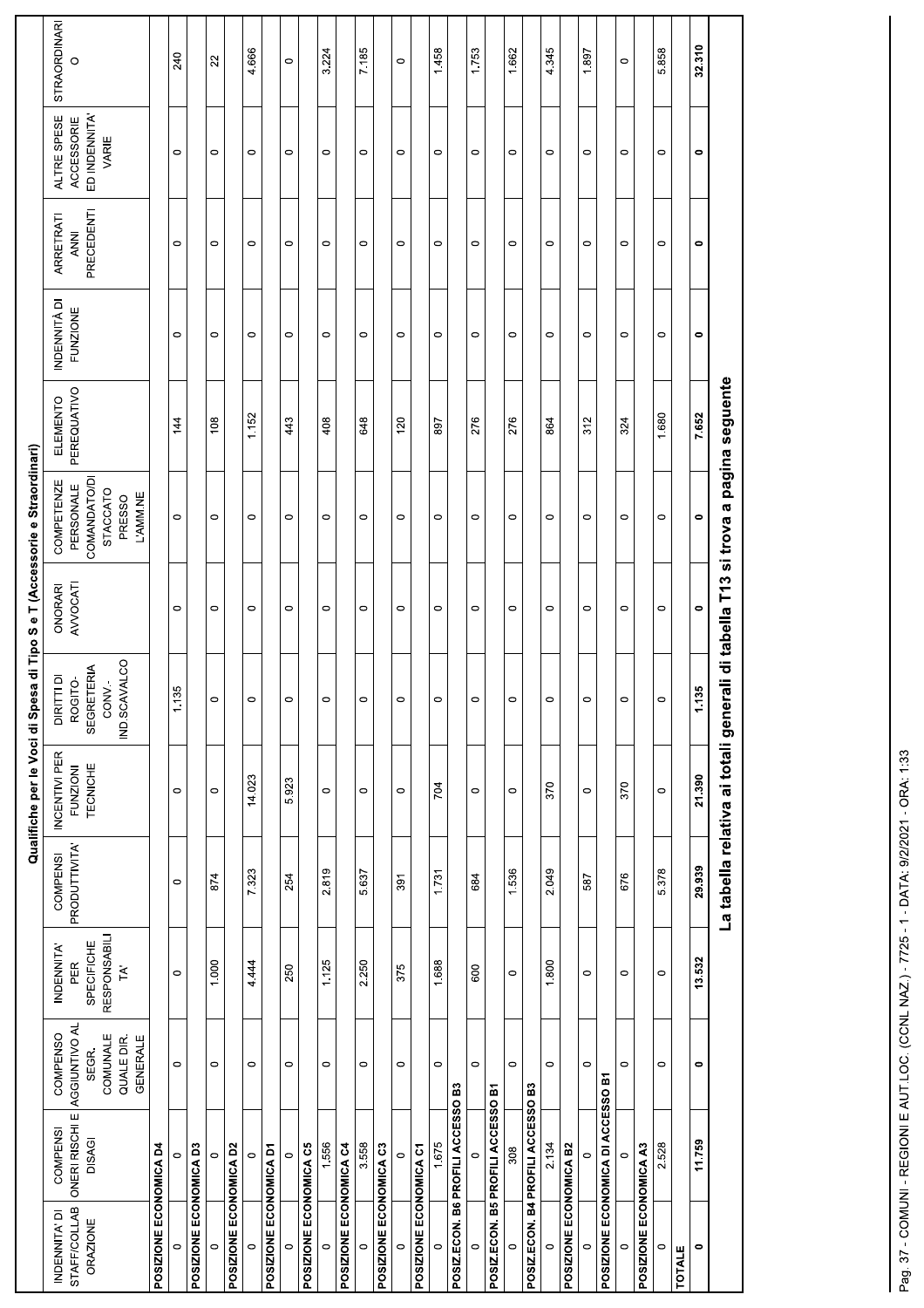|                                   | Totale generale di Tabella T13 |            |                |         |
|-----------------------------------|--------------------------------|------------|----------------|---------|
| Qualifica                         | Indennità                      | Accessorie | Straordinari   | TOTALE  |
| POSIZIONE ECONOMICA D4            | 23.796                         | 1.279      | 240            | 25.315  |
| POSIZIONE ECONOMICA D3            | 737                            | 1.982      | $\overline{2}$ | 2.741   |
| POSIZIONE ECONOMICA D2            | 9.099                          | 26.942     | 4.666          | 40.707  |
| POSIZIONE ECONOMICA D1            | 7.518                          | 6.870      | $\circ$        | 14.388  |
| POSIZIONE ECONOMICA C5            | 2.271                          | 5.908      | 3.224          | 11.403  |
| POSIZIONE ECONOMICA C4            | 4.172                          | 12.093     | 7.185          | 23.450  |
| POSIZIONE ECONOMICA C3            | 316                            | 886        | $\circ$        | 1.202   |
| POSIZIONE ECONOMICA C1            | 3.150                          | 6.695      | 1.458          | 11.303  |
| POSIZ.ECON. B6 PROFILI ACCESSO B3 | 615                            | 1.560      | 1.753          | 3.928   |
| POSIZ.ECON. B5 PROFILI ACCESSO B1 | 561                            | 2.120      | 1.662          | 4.343   |
| POSIZ.ECON. B4 PROFILI ACCESSO B3 | 1.730                          | 7.217      | 4.345          | 13.292  |
| POSIZIONE ECONOMICA B2            | 552                            | 899        | 1.897          | 3.348   |
| POSIZIONE ECONOMICA DI ACCESSO B1 | 549                            | 1.370      | $\circ$        | 1.919   |
| POSIZIONE ECONOMICA A3            | 2.322                          | 9.586      | 5.858          | 17.766  |
| <b>TOTALE</b>                     |                                |            |                | 175.105 |
|                                   |                                |            |                |         |

L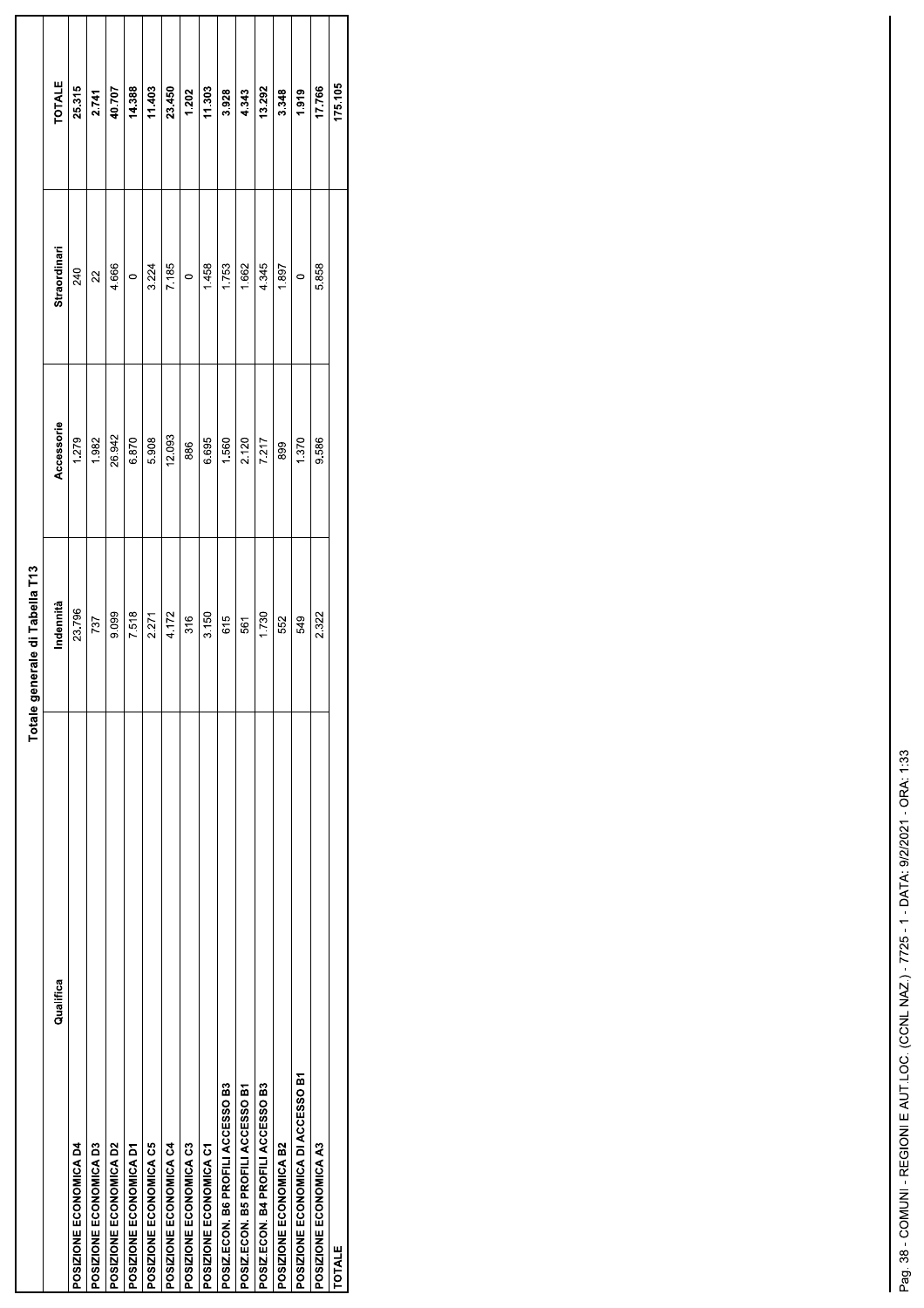| rono a formare il Costo del Lavoro<br>T14 Altri Oneri che Concor                     |         |
|--------------------------------------------------------------------------------------|---------|
| Il versamento della quota Irap avviene con la percentuale di 'Irap commerciale' - No |         |
| Voci di spesa:                                                                       | Importo |
| ASSEGNI PER IL NUCLEO FAMILIARE                                                      | 7.939   |
| GESTIONE MENSE                                                                       | $\circ$ |
| EROGAZIONE BUONI PASTO                                                               | 5.439   |
| FORMAZIONE DEL PERSONALE                                                             | 4.566   |
| PERSONALE<br>BENESSERE DEL                                                           | $\circ$ |
| EQUO INDENNIZZO AL PERSONALE                                                         | $\circ$ |
| SOMME CORRISPOSTE AD AGENZIA DI SOMMINISTRAZIONE(INTERINALI)                         | $\circ$ |
| COPERTURE ASSICURATIVE                                                               | 5.000   |
| CONTRATTI DI COLLABORAZIONE COORDINATA E CONTINUATIVA                                | $\circ$ |
| INCARICHI LIBERO PROFESSIONALI/STUDIO/RICERCA/CONSULENZA                             | $\circ$ |
| CONTRATTI PER RESA SERVIZI/ADEMPIMENTI OBBLIGATORI PER LEGGE                         | 34,505  |
| ALTRE SPESE                                                                          | 19.766  |
| RETRIBUZIONI PERSONALE A TEMPO DETERMINATO                                           | 74.545  |
| RETRIBUZIONI PERSONALE CON CONTRATTO DI FORMAZIONE E LAVORO                          | $\circ$ |
| INDENNITA' DI MISSIONE E TRASFERIMENTO                                               | 1.759   |
| CONTRIBUTI A CARICO DELL'AMM. PER FONDI PREV. COMPLEMENTARE                          | 1.273   |
| CONTRIBUTI A CARICO DELL'AMM.NE SU COMP. FISSE E ACCESSORIE                          | 300.373 |
| QUOTE ANNUE ACCANTONAMENTO TFR O ALTRA IND. FINE SERVIZIO                            | $\circ$ |
| <b>IRAP</b>                                                                          | 93.043  |
| ONERI PER I CONTRATTI DI SOMMINISTRAZIONE(INTERINALI)                                | $\circ$ |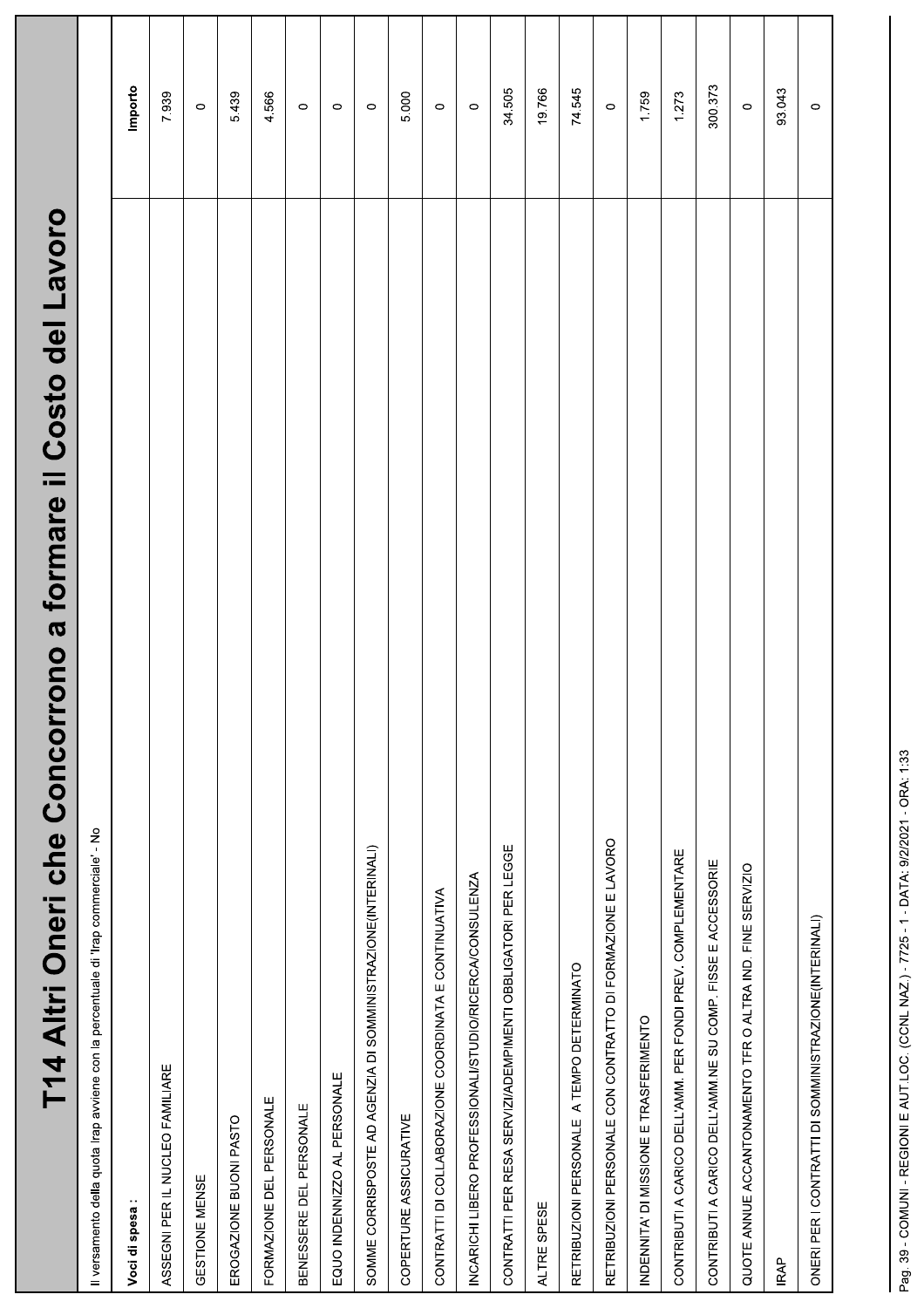| Voci di spesa:                                                       | Importo |
|----------------------------------------------------------------------|---------|
| COMPENSI PER PERSONALE LSU/LPU                                       | $\circ$ |
| SOMME RIMBORSATE PER PERSONALE COMAND./FUORI RUOLO/IN CONV.          | 26.231  |
| ALTRE SOMME RIMBORSATE ALLE AMMINISTRAZIONI                          | 1.202   |
| SOMME RICEVUTE DA U.E. E/O PRIVATI (-)                               | 27.104  |
| RIMBORSI RICEVUTI PER PERS. COMAND./FUORI RUOLO/IN CONV. (-)         | 42.200  |
| ALTRI RIMBORSI RICEVUTI DALLE AMMINISTRAZIONI (-)                    | $\circ$ |
| Totale                                                               | 506.337 |
| Elenco istituzioni ed importi dei rimborsi effettuati                |         |
| Unione del Parteolla - Comune di Cagliari                            |         |
| Elenco istituzioni ed importi dei rimborsi ricevuti                  |         |
| Direzione Generale della difesa dell <sub>c</sub> Ambiente della Ras |         |
|                                                                      |         |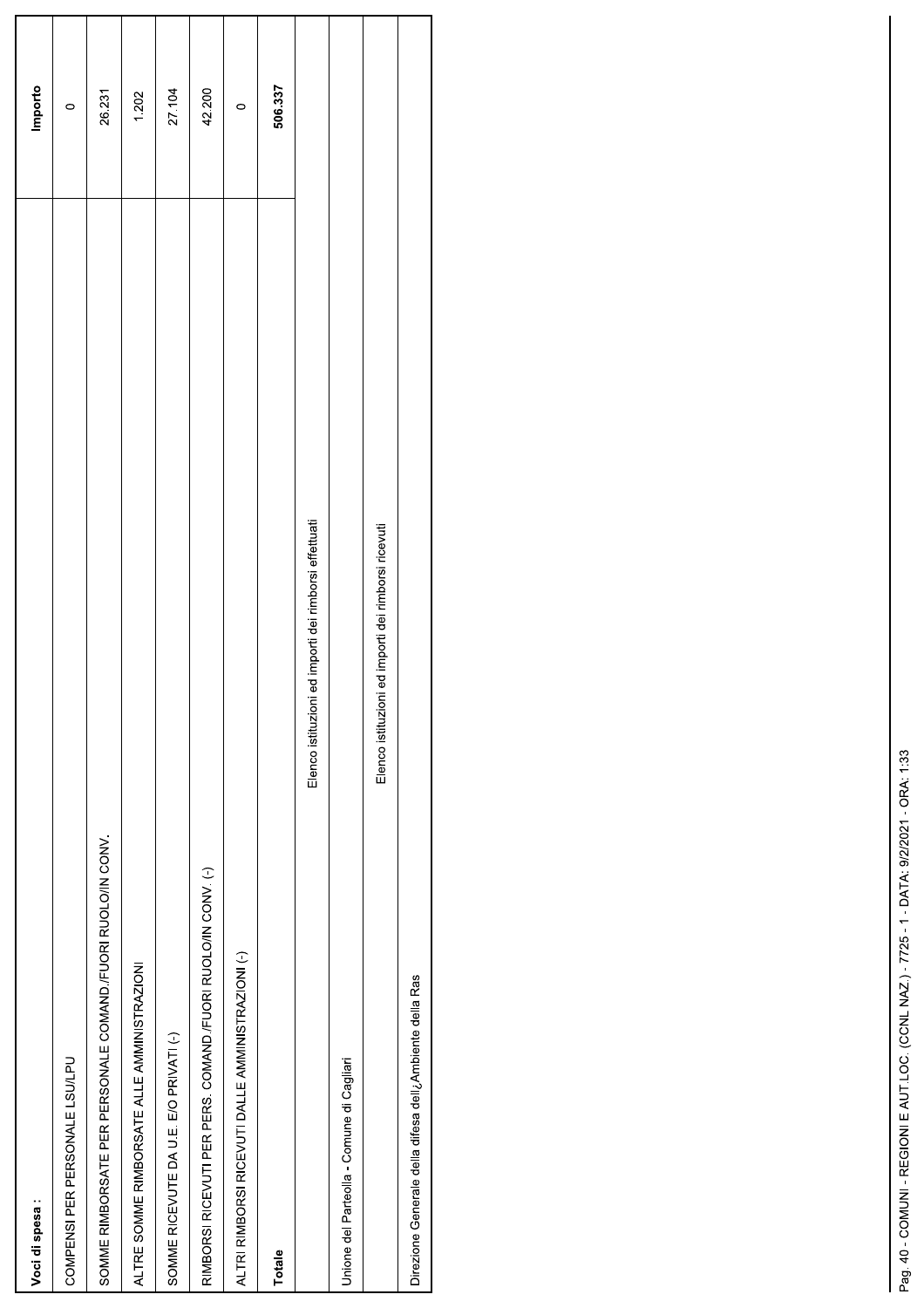| contrattazione integrativa<br>T15 Fondo per la                                         |                       |              |  |
|----------------------------------------------------------------------------------------|-----------------------|--------------|--|
| PERSONALE NON DIRIGENTE<br>Macrocategoria                                              |                       |              |  |
| Voci di spesa:                                                                         | Importo di competenza |              |  |
|                                                                                        | Costituzione          | Destinazione |  |
| Fondo risorse decentrate                                                               |                       |              |  |
| Risorse fisse aventi carattere di certezza e stabilità                                 |                       |              |  |
| ART 67 C 1 CCNL 16-18 - UNICO IMPORTO CONSOLIDATO 2017                                 | 90.151                | $\circ$      |  |
| ART 67 C 1 L A CCNL 16-18 - INCREM 83,20 EURO DAL 31.12.2018                           | 2.746                 | $\circ$      |  |
| totale Risorse fisse aventi carattere di certezza e stabilità Fondo risorse decentrate | 92.897                | $\circ$      |  |
| Risorse variabili                                                                      |                       |              |  |
| ART 43 L 449/1997 - ENTR. CONTO TERZI O UTENZA O SPONSOR.                              | 14.391                | $\circ$      |  |
| ART 113 DLGS 50/2016 - QUOTE INCENTIVI FUNZIONI TECNICHE                               | 70.000                | $\circ$      |  |
| ART 67 C 3 L C CCNL 16-18 - ALTRE SPEC. DISP. DI LEGGE                                 | 4.533                 | $\circ$      |  |
| totale Risorse variabili Fondo risorse decentrate                                      | 88.924                | $\circ$      |  |
| Decurtazioni                                                                           |                       |              |  |
| ART 1 C 456 L 147/2013 - DECURTAZIONE PERMANENTE                                       | $-5.461$              | $\circ$      |  |
| totale Decurtazioni Fondo risorse decentrate                                           | $-5.461$              | $\circ$      |  |
| totale Fondo risorse decentrate                                                        | 176.360               | $\circ$      |  |
| Posizioni organizzative (bilancio)                                                     |                       |              |  |
| Risorse fisse aventi carattere di certezza e stabilità                                 |                       |              |  |
| ARTT 15 C 4, 67 C 1 CCNL 16-18 - RIS. DEST. P.O. 2017                                  | 68.541                | $\circ$      |  |
| totale Risorse fisse aventi carattere di certezza e stabilità P.O. (bilancio)          | 68.541                | $\circ$      |  |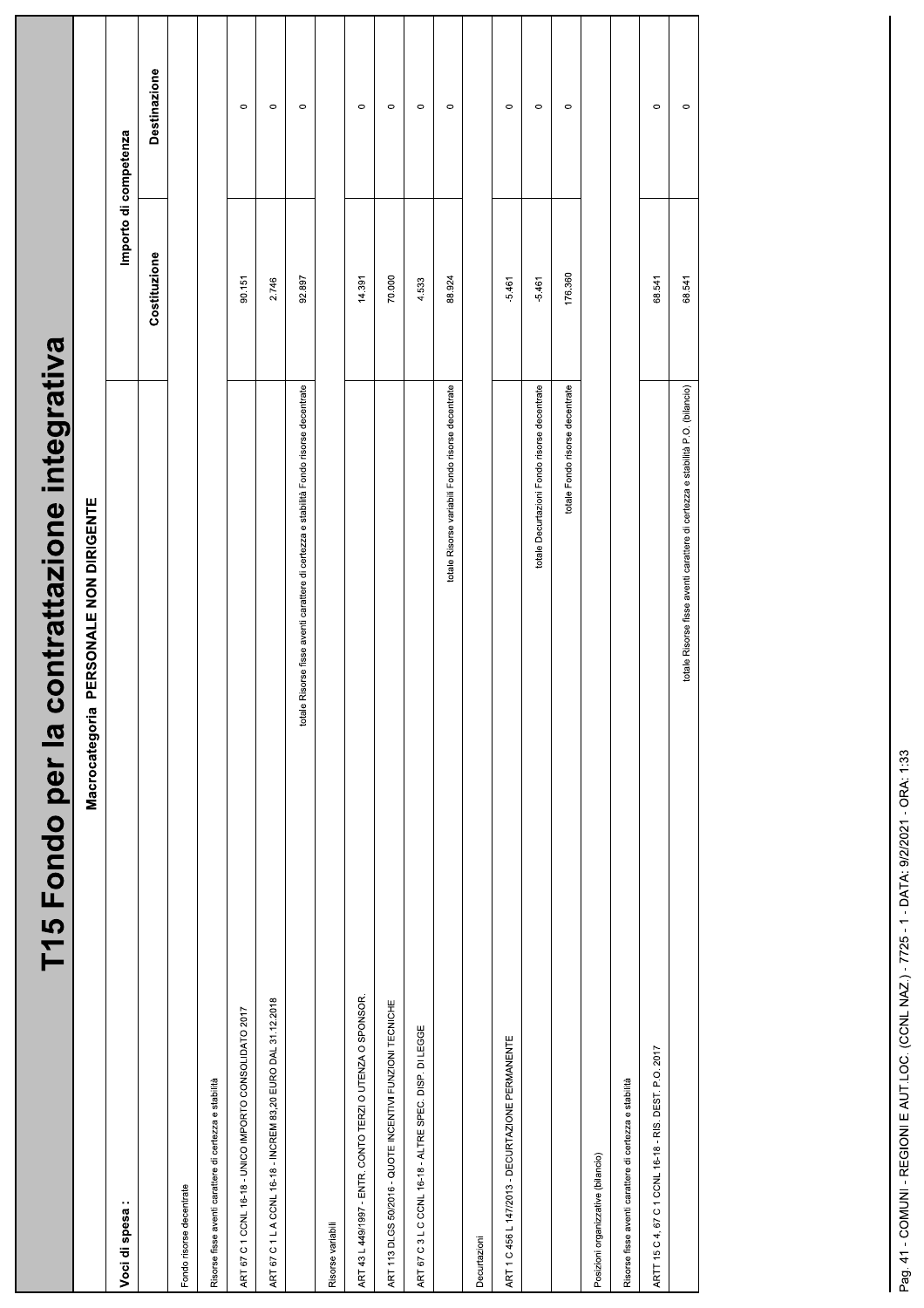| PERSONALE NON DIRIGENTE<br>Macrocategoria                                                                       |                       |              |
|-----------------------------------------------------------------------------------------------------------------|-----------------------|--------------|
| Voci di spesa:                                                                                                  | Importo di competenza |              |
|                                                                                                                 | Costituzione          | Destinazione |
| totale P.O. (bilancio)                                                                                          | 68.541                | $\circ$      |
| Fondo risorse decentrate                                                                                        |                       |              |
| Destinazioni effettivamente erogate a valere sul fondo dell'anno di riferimento                                 |                       |              |
| ART 68 C 1 CCNL 16-18 - DIFFERENZIALI PROGR. EC. STORICHE                                                       | $\circ$               | 39.906       |
| ART 68 C 1 CCNL 16-18 - IND. COMPARTO QUOTA CARICO FONDO                                                        | $\circ$               | 10.236       |
| ART 68 C 2 L B CCNL 16-18 - PERFORMANCE INDIVIDUALE                                                             | $\circ$               | 21.418       |
| ART 68 C 2 L D CCNL 16-18 - TURNO - REPER. - LAV. FEST.                                                         | $\circ$               | 8.466        |
| ART 68 C 2 L E CCNL 16-18 - SPECIFICHE RESPONSABILITÀ                                                           | $\circ$               | 11.925       |
| ART 113 DLGS 50/2016 - INCENTIVI FUNZIONI TECNICHE                                                              | $\circ$               | 31.938       |
| ART 56-SEXIES CCNL 16-18 - PL INDENNITÀ DI FUNZIONE                                                             | $\circ$               | 2.980        |
| ALTRI ISTITUTI NON COMPRESI FRA I PRECEDENTI                                                                    | $\circ$               | 13.807       |
| totale Destinazioni effettivamente erogate a valere sul fondo dell'anno di riferimento Fondo risorse decentrate | $\circ$               | 140.676      |
| totale Fondo risorse decentrate                                                                                 | $\circ$               | 140.676      |
| Posizioni organizzative (bilancio)                                                                              |                       |              |
| Destinazioni effettivamente erogate a valere sul fondo dell'anno di riferimento                                 |                       |              |
| ART 15 C 1 CCNL 16-18 - RETRIB. DI POSIZIONE                                                                    | $\circ$               | 45.493       |
| ART 15 C 1 CCNL 16-18 - RETRIB. DI RISULTATO                                                                    | $\circ$               | 12.785       |
| totale Destinazioni effettivamente erogate a valere sul fondo dell'anno di riferimento P.O. (bilancio)          | $\circ$               | 58.278       |
| totale P.O. (bilancio)                                                                                          | $\circ$               | 58.278       |
| Totale                                                                                                          | 244.901               | 198.954      |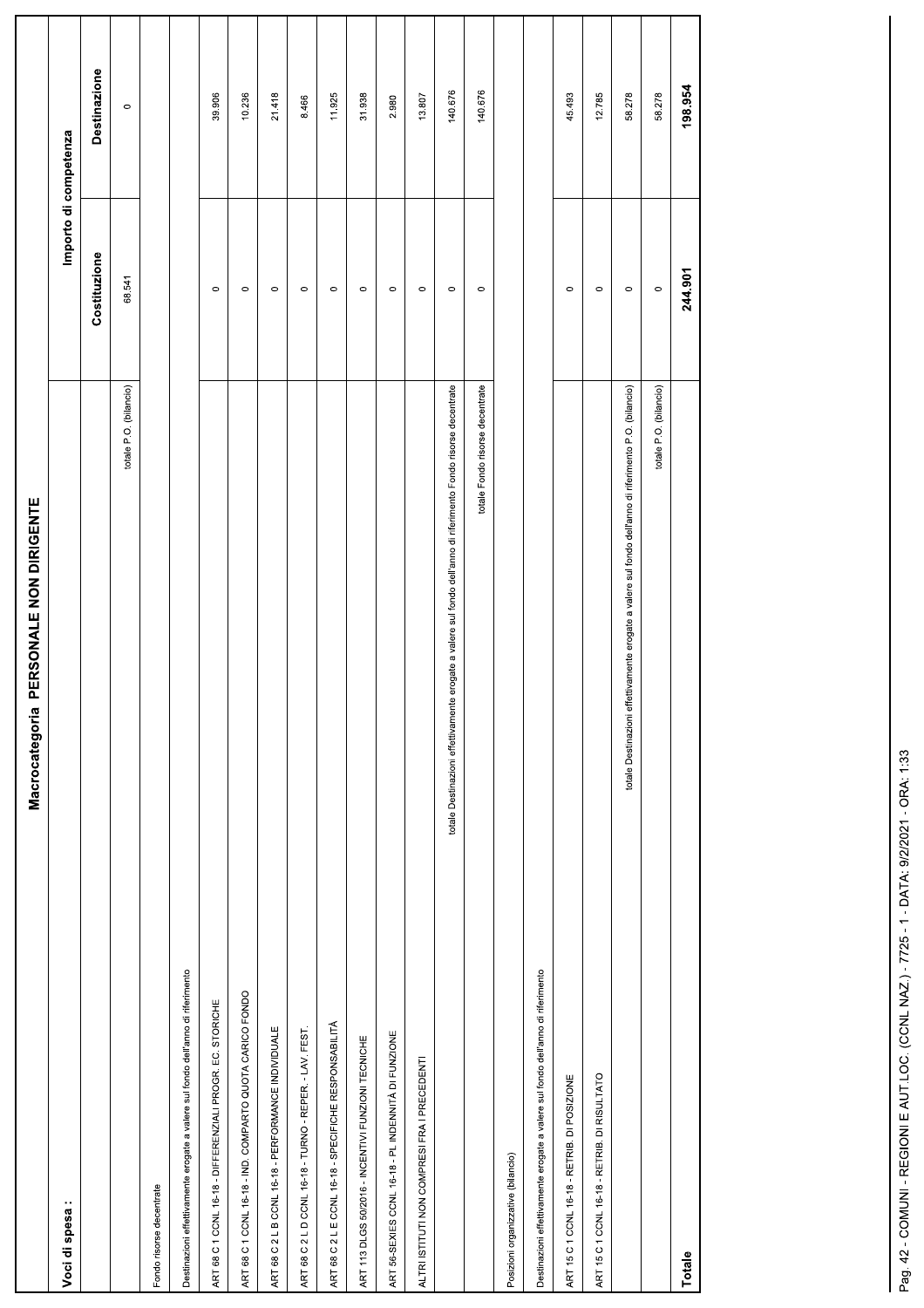| 5<br>0<br>5                                                                                                                                                                                                                                                     |  |
|-----------------------------------------------------------------------------------------------------------------------------------------------------------------------------------------------------------------------------------------------------------------|--|
| Monitoraggio della contrattazione integrativa                                                                                                                                                                                                                   |  |
| Macrocategoria DIRIGENTI                                                                                                                                                                                                                                        |  |
| FONDO RELATIVO ALL'ANNO DI RILEVAZIONE / TEMPISTICA DELLA C.I.                                                                                                                                                                                                  |  |
| 172 L'amministrazione, alla data di compilazione/rettifica della presente scheda, ha contezza formale e certificata dall'organo di controllo del limite di spesa rappresentato dal fondo/i per la<br>contrattazione integrativa dell'anno di rilevazione (S/N)? |  |
| 207 È prevista una certificazione disgiunta per le risorse (costituzione) e per gli impieghi (contratto integrativo) secondo quanto raccomandato dalla circolare RGS n. 25/2012 (S/N)?                                                                          |  |
| 353 Data di certificazione della sola costituzione del fondo/i specificamente riferita all'anno di rilevazione, da indicare solo in assenza di certificazione del contratto integrativo (art. 40-bis, c.1 del<br>Digs 165/2001)                                 |  |
| 354 Data di certificazione del solo contratto integrativo economico specificamente riferito al fondo/i dell'anno di rilevazione, sulla base di certificazione costituzione fondo effettuata in precedenza<br>(art. 40-bis, c.1 del Digs 165/2001)               |  |
| 355 Data di certificazione congiunta della costituzione del fondo e del contratto integrativo economico specificamente riferito al fondo/i dell'anno di rilevazione (art. 40-bis, c.1 del Digs 165/2001)                                                        |  |
| 195 Annualità di ritardo nella certificazione del fondo/i contrattazione integrativa alla compilazione/rettifica della presente scheda (0=almeno costituzione fondo/i anno rilevazione certif.; 1=almeno<br>costituzione fondo/i anno precedente certif. ecc.)  |  |
| RISPETTO DI SPECIFICI LIMITI DI LEGGE                                                                                                                                                                                                                           |  |
| 357 Importo del limite 2016 riferito alla presente macrocategoria come certificato dall'organo di controllo in sede di validazione del fondoli dell'anno corrente (euro)                                                                                        |  |
| 398 Totale voci della tabella 15 della presente macro-categoria non rilevanti ai fini della verifica del limite art 23 c 2 Digs 75/2017 (euro)                                                                                                                  |  |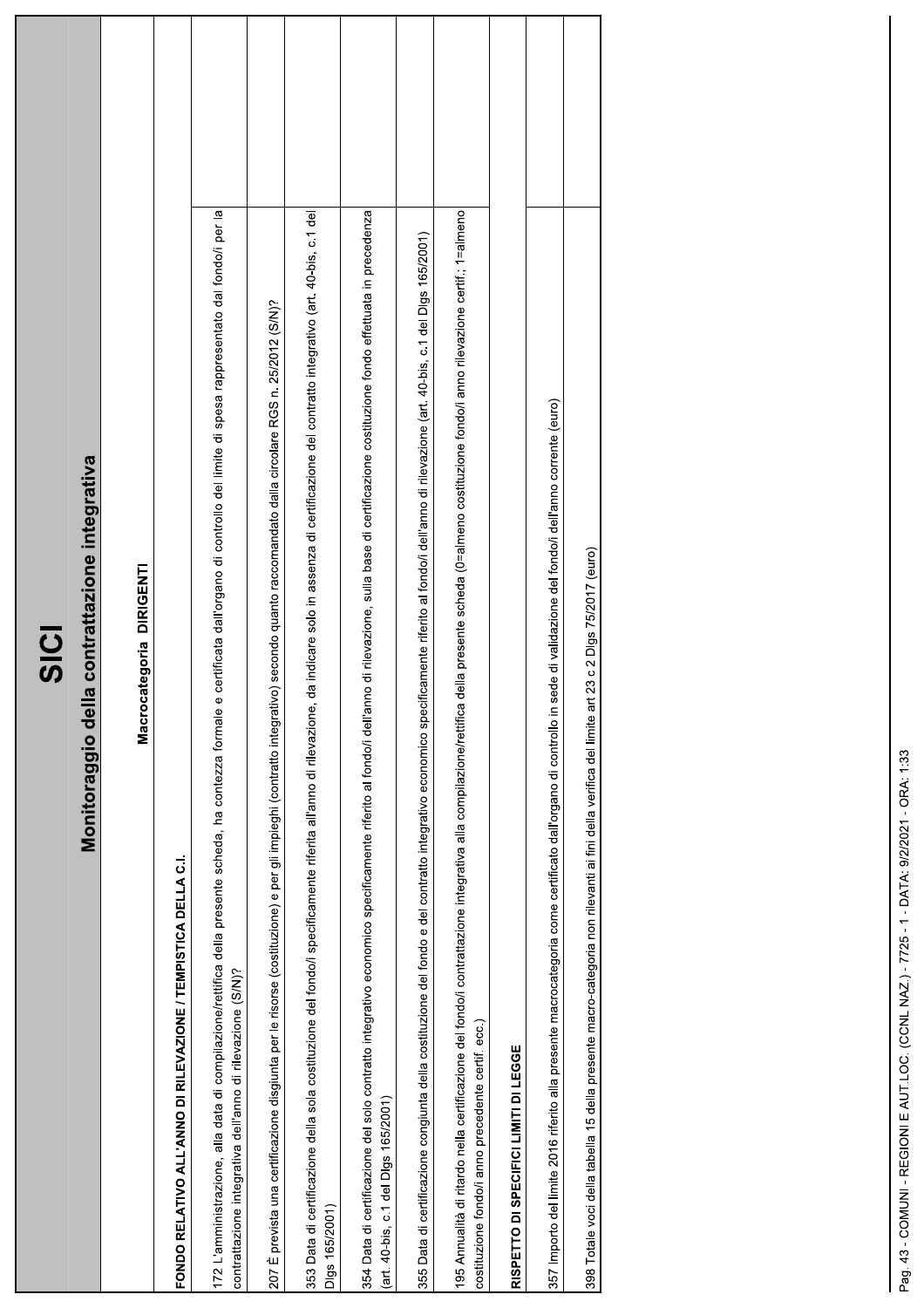| 265 (eventuale) importo del co-finanziamento al recupero riferito alla annualità corrente del recupero di risorse in eccesso ai sensi dell'art. 4, c. 2 del DL 16/2014 (euro)                                       |  |
|---------------------------------------------------------------------------------------------------------------------------------------------------------------------------------------------------------------------|--|
| <b>DRGANIZZAZIONE E INCARICHI</b>                                                                                                                                                                                   |  |
| 91 Numero complessivo di funzioni dirigenziali previste nell'ordinamento                                                                                                                                            |  |
| 299 Numero di posizioni dirigenziali preposte alle strutture organizzative complesse ai sensi dell'art. 27, c. 5 del Conl 23.12.1999 e s.m.i. effettivamente coperte alla data del 31.12 dell'anno di<br>ilevazione |  |
| 300 Valore medio su base annua della retribuzione di posizione previsto per le strutture organizzative complesse di cui all'art. 27, c. 5 del Ccnl 23.12.1999 e s.m.i. (euro)                                       |  |
| la fascia più elevata<br>268 Numero di posizioni dirigenziali effettivamente coperte alla data del 31.12 dell'anno di rilevazione per                                                                               |  |
| 31.12 dell'anno di rilevazione per la fascia meno elevata<br>269 Numero di posizioni dirigenziali effettivamente coperte alla data del                                                                              |  |
| 270 Numero di posizioni dirigenziali effettivamente coperte alla data del 31.12 dell'anno di rilevazione per le restanti fasce                                                                                      |  |
| 36 Valore unitario su base annua della retribuzione di posizione previsto per la fascia più elevata (euro)                                                                                                          |  |
| 79 Valore unitario su base annua della retribuzione di posizione previsto per la fascia meno elevata (euro)                                                                                                         |  |
| 61 Valore unitario su base annua della retribuzione di posizione previsto per le restanti fasce (valore medio in euro)                                                                                              |  |
| 271 Numero di posizioni dirigenziali effettivamente coperte alla data del 31.12 dell'anno di rilevazione con incarico ad interim                                                                                    |  |
| 272 Valore medio su base annua della retribuzione per gli incarichi dirigenziali ad interim (risultato in euro)                                                                                                     |  |
| PERFORMANCE / RISULTATO                                                                                                                                                                                             |  |
| 37 Importo totale della retribuzione di risultato erogata a valere sul fondo dell'anno di rilevazione (euro)                                                                                                        |  |
| 3 del Ccnl 23.12.1999 (variabile) in proporzione alle risorse stabili del fondo dell'anno di rilevazione<br>52 % di risorse aggiuntive ex art. 26, c.                                                               |  |
| 115 Importo totale della retribuzione di risultato non erogata a seguito della valutazione non piena con riferimento al fondo dell'anno di rilevazione (euro)                                                       |  |
|                                                                                                                                                                                                                     |  |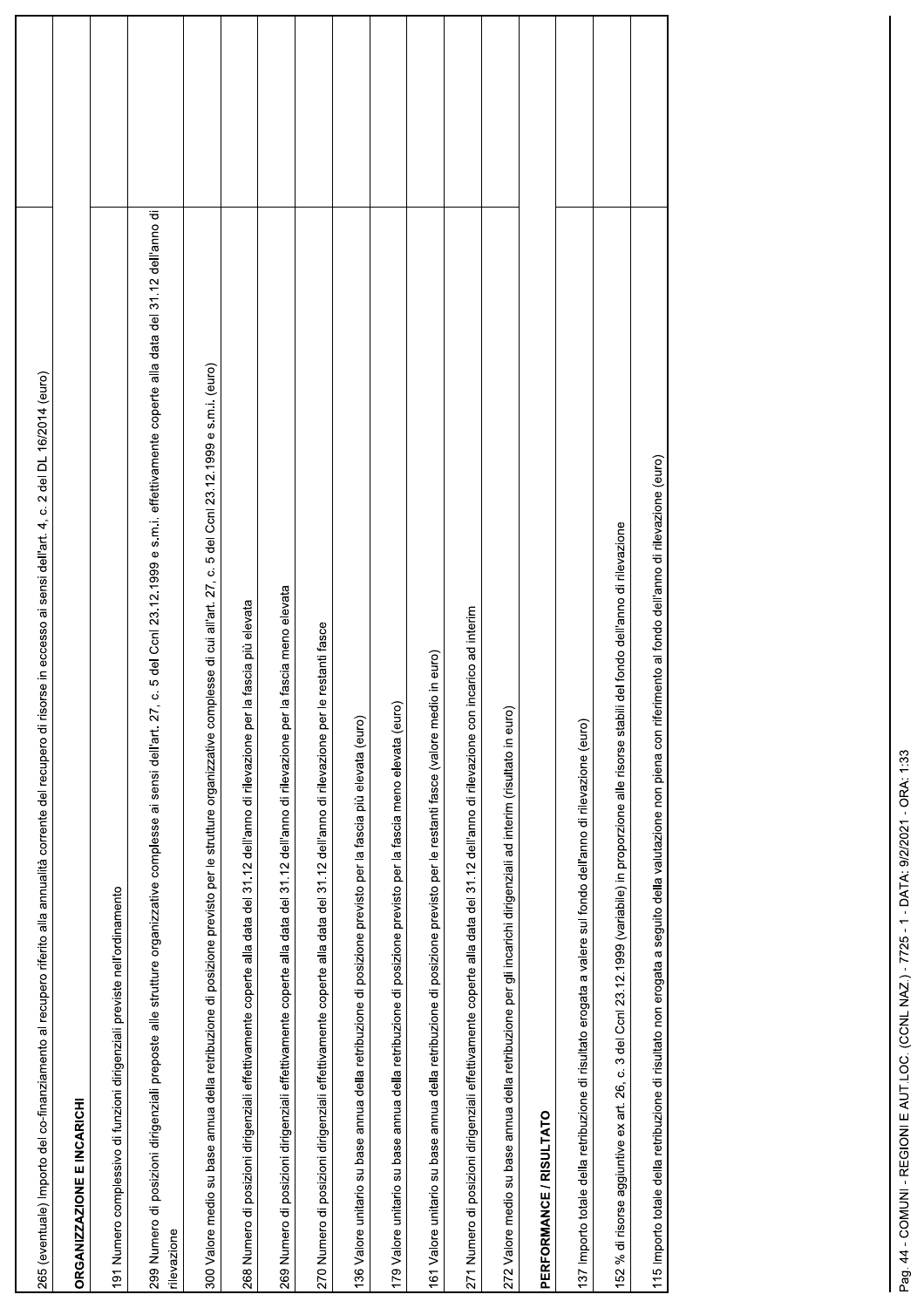| 159 Le retribuzioni di risultato sono correlate alla valutazione della prestazione dei dirigenti (S/N)?                                                  |  |
|----------------------------------------------------------------------------------------------------------------------------------------------------------|--|
| 273 Sono utilizzati indicatori di risultato attinenti all'Ufficio o all'Ente nel suo complesso per la valutazione della retribuzione di risultato (S/N)? |  |
| 274 Sono utilizzati giudizi del nucleo di valutazione o di altro analogo organismo per la valutazione della retribuzione di risultato (S/N)?             |  |
| enti (benchmarking) (S/N)?<br>275 Sono utilizzati ai fini della valutazione dei dirigenti meccanismi di confronto con le performance di altri            |  |
| RILEVAZIONE CEPEL                                                                                                                                        |  |
| 120 Sono stati costituiti i nuclei di valutazione per il personale dirigente (S/N)?                                                                      |  |
| 150 Sono costituiti in forma singola o associata?                                                                                                        |  |
| 286 Viene effettuata la valutazione delle prestazioni e dei risultati dei dirigenti (art. 14 del Conl 23.12.1999) (S/N)?                                 |  |
| 147 La valutazione delle prestazioni e dei risultati è effettuata in forma singola o associata?                                                          |  |
| INFORMAZIONI / CHIARIMENTI                                                                                                                               |  |
| 209 Informazioni/chiarimenti da parte dell'Organo di controllo (max 1.500 caratteri)                                                                     |  |
|                                                                                                                                                          |  |
| 127 Informazioni/chiarimenti da parte dell'Amministrazione (max 1.500 caratteri)                                                                         |  |
|                                                                                                                                                          |  |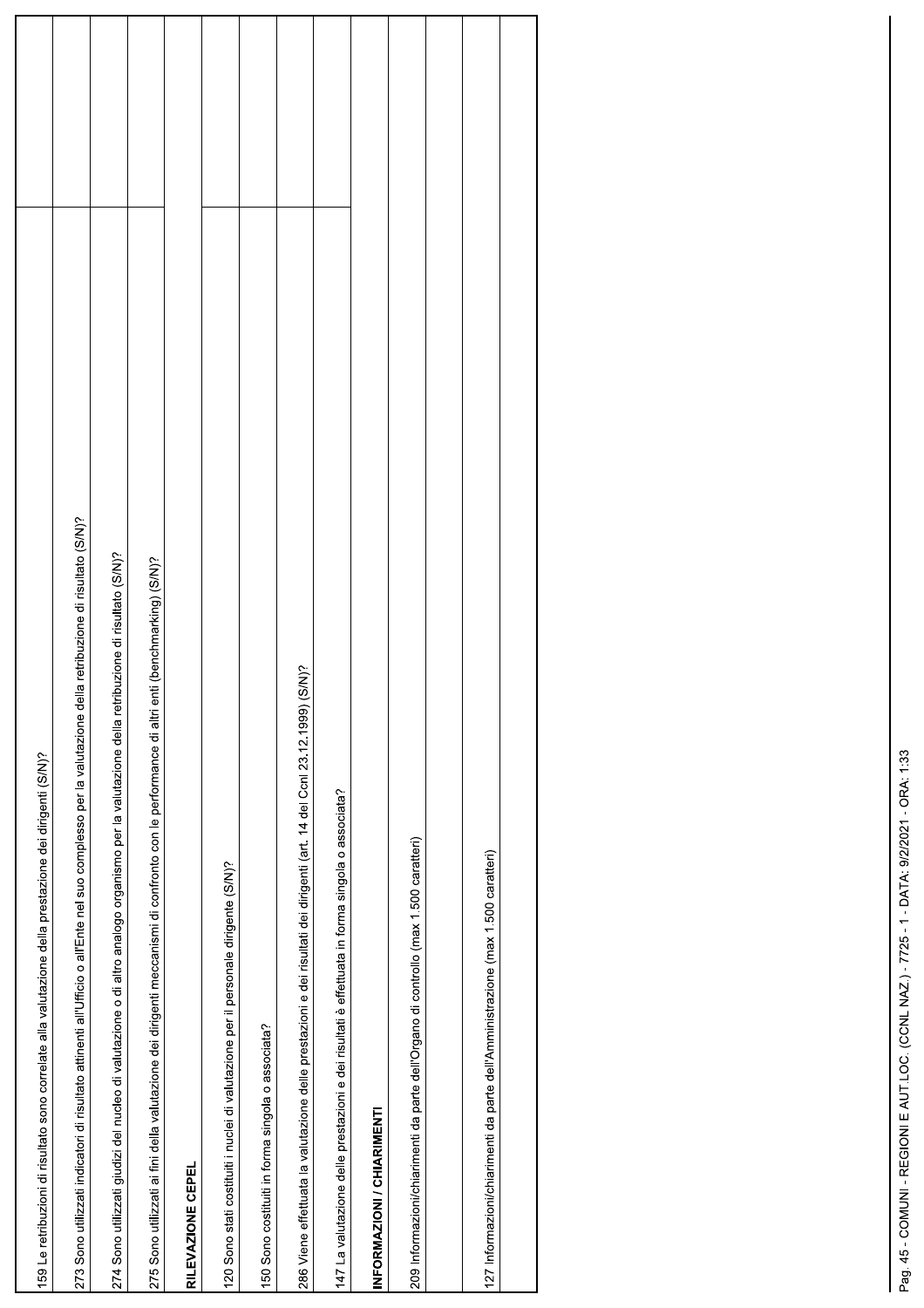| PERSONALE NON DIRIGENTE<br>Macrocategoria                                                                                                                                                                                                                       |            |
|-----------------------------------------------------------------------------------------------------------------------------------------------------------------------------------------------------------------------------------------------------------------|------------|
| FONDO RELATIVO ALL'ANNO DI RILEVAZIONE / TEMPISTICA DELLA C.I.                                                                                                                                                                                                  |            |
| 172 L'amministrazione, alla data di compilazione/rettifica della presente scheda, ha contezza formale e certificata dall'organo di controllo del limite di spesa rappresentato dal fondo/i per la<br>contrattazione integrativa dell'anno di rilevazione (S/N)? | あ          |
| 207 È prevista una certificazione disgiunta per le risorse (costituzione) e per gli impieghi (contratto integrativo) secondo quanto raccomandato dalla circolare RGS n. 25/2012 (S/N)?                                                                          | あ          |
| e, da indicare solo in assenza di certificazione del contratto integrativo (art. 40-bis, c.1 del<br>353 Data di certificazione della sola costituzione del fondo/i specificamente riferita all'anno di rilevazion<br>Digs 165/2001                              |            |
| 554 Data di certificazione del solo contratto integrativo economico specificamente riferito al fondo/i dell'anno di rilevazione, sulla base di certificazione costituzione fondo effettuata in precedenza<br>art. 40-bis, c.1 del Dlgs 165/2001)                |            |
| 355 Data di certificazione congiunta della costituzione del fondo e del contratto integrativo economico specificamente riferito al fondo/i dell'anno di rilevazione (art. 40-bis, c.1 del Digs 165/2001)                                                        | 30-12-2019 |
| 95 Annualità di ritardo nella certificazione del fondo/i contrattazione integrativa alla compilazione/rettifica della presente scheda (0=almeno costituzione fondo/i anno rilevazione certif.; 1=almeno<br>costituzione fondo/i anno precedente certif. ecc.)   | $\circ$    |
| RISPETTO DI SPECIFICI LIMITI DI LEGGE                                                                                                                                                                                                                           |            |
| dell'Amministrazione per l'anno corrente (non dirigenti, P.O., dirigenti, ecc., euro)<br>397 Importo del limite di cui all'art. 23 c. 2 Digs 75/2017 riferito alla retribuzione accessoria complessiva o                                                        |            |
| 360 Importo del límite di cui all'art. 23 c. 2 Digs 75/2017 esposto come somma di fondo per la contrattazione integrativa, poste a bilancio destinate alle P.O. (comuni senza dirigenza nel 2016) e<br>imite 2016 compensi lavoro straordinario (euro)          | 70868      |
| 999 Risorse destinate ordinariamente allo straordinario (art. 14 del CCNL 14.1999), al netto delle riduzioni stabili operate in precedenza ed in applicazione dell'articolo 67, comma 1, lettera g) del<br>CCNL 22.5.2018 (euro)                                | 10868      |
|                                                                                                                                                                                                                                                                 |            |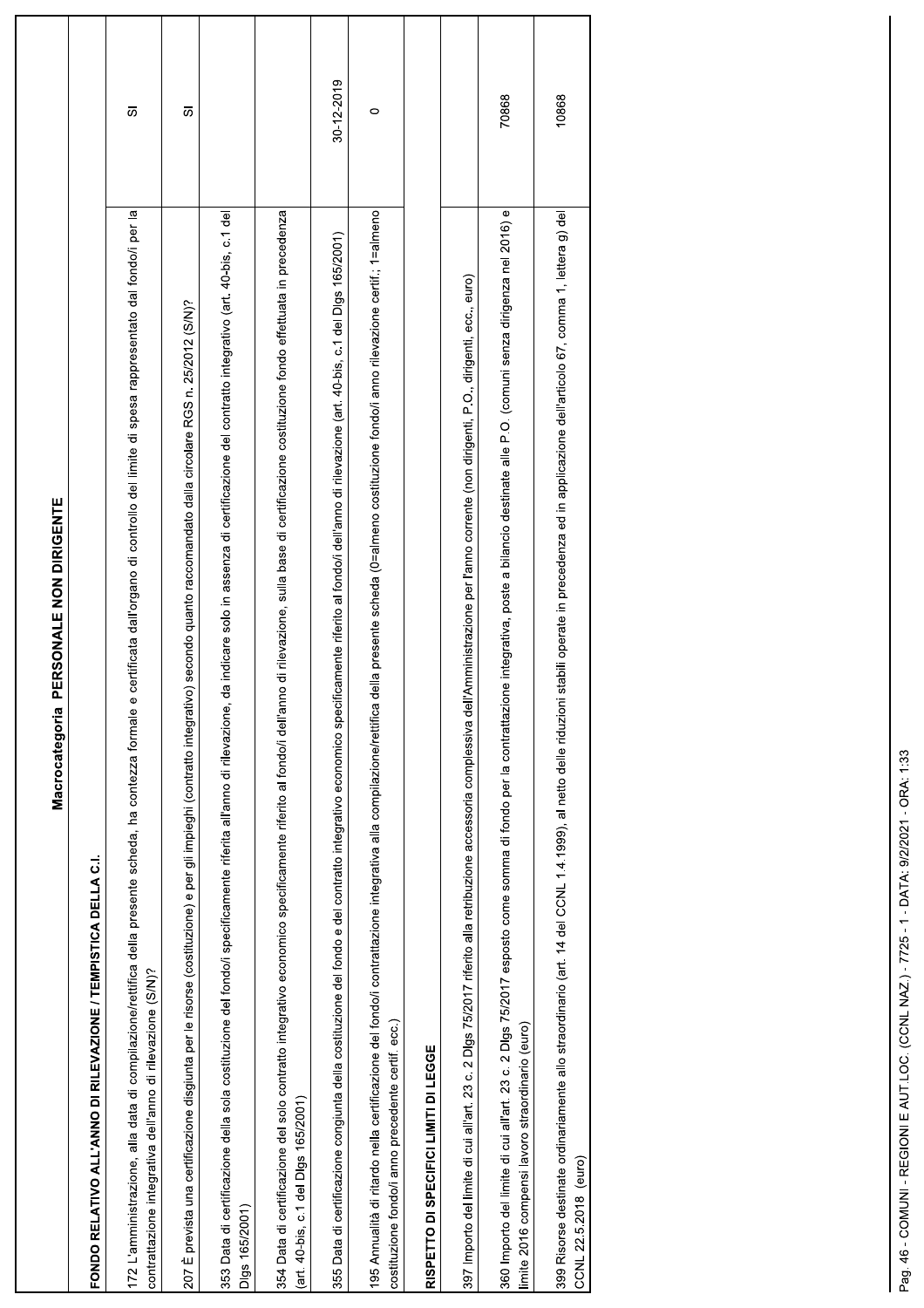| art 23 c 2 Digs 75/2017 (euro)<br>398 Totale voci della tabella 15 della presente macro-categoria non rilevanti ai fini della verifica del limite                                                                                                                 |       |
|-------------------------------------------------------------------------------------------------------------------------------------------------------------------------------------------------------------------------------------------------------------------|-------|
| $\widehat{e}$<br>362 Importo del limite di cui all'art. 9, comma 28 del decreto legge n. 78/2010 riferito all'anno corrente (eu                                                                                                                                   |       |
| 364 Importo del limite di cui all'art. 9, comma 28 del decreto legge n. 78/2010 utilizzato ai fini delle assunzioni effettuate nell'anno corrente ai sensi dell'art. 20, comma 3 del Digs 75/2017 (stipendio,<br>accessorio e O.R. a carico dell'amministrazione) |       |
| 265 (eventuale) Importo del co-finanziamento al recupero riferito alla annualità corrente del recupero di risorse in eccesso ai sensi dell'art. 4, c. 2 del DL 16/2014 (euro)                                                                                     |       |
| 0,20% MONTE SALARI 2001 ALTE PROFESSIONALITAY                                                                                                                                                                                                                     |       |
| nell'unico importo 2017 di cui all'art. 67, c. 1 del Ccnl 22.5.2018 (S/N)?<br>400 Lo 0,20% del monte salari dell'anno 2001 di cui all'art. 32 c. 7 del Ccnl 22.1.2004 è stato ricompreso                                                                          |       |
| ORGANIZZAZIONE E INCARICHI                                                                                                                                                                                                                                        |       |
| 365 Numero totale delle posizioni di lavoro dell'area delle posizioni organizzative previste nell'ordinamento ai sensi degli artt.13 o 17 del Ccnl 22.5.2018                                                                                                      | Ю     |
| er la fascia più elevata<br>145 Numero di posizioni organizzative effettivamente coperte alla data del 31.12 dell'anno di rilevazione p                                                                                                                           |       |
| er la fascia meno elevata<br>160 Numero di posizioni organizzative effettivamente coperte alla data del 31.12 dell'anno di rilevazione p                                                                                                                          |       |
| per le restanti fasce<br>154 Numero di posizioni organizzative effettivamente coperte alla data del 31.12 dell'anno di rilevazione                                                                                                                                | Ю     |
| 136 Valore unitario su base annua della retribuzione di posizione previsto per la fascia più elevata (euro)                                                                                                                                                       | 11000 |
| 179 Valore unitario su base annua della retribuzione di posizione previsto per la fascia meno elevata (euro)                                                                                                                                                      | 8000  |
| 161 Valore unitario su base annua della retribuzione di posizione previsto per le restanti fasce (valore medio in euro)                                                                                                                                           | 9500  |
| 366 Numero complessivo di incarichi di specifica responsabilità ai sensi dell'art. 70-quinquies, c. 1, Ccnl 22.5.2018 in essere al 31.12 dell'anno di rilevazione                                                                                                 |       |
| 쁮<br>PROGRESSIONI ECONOMICHE ORIZZONTALI A VALERE SUL FONDO DELL'ANNO DI RILEVAZIOI                                                                                                                                                                               |       |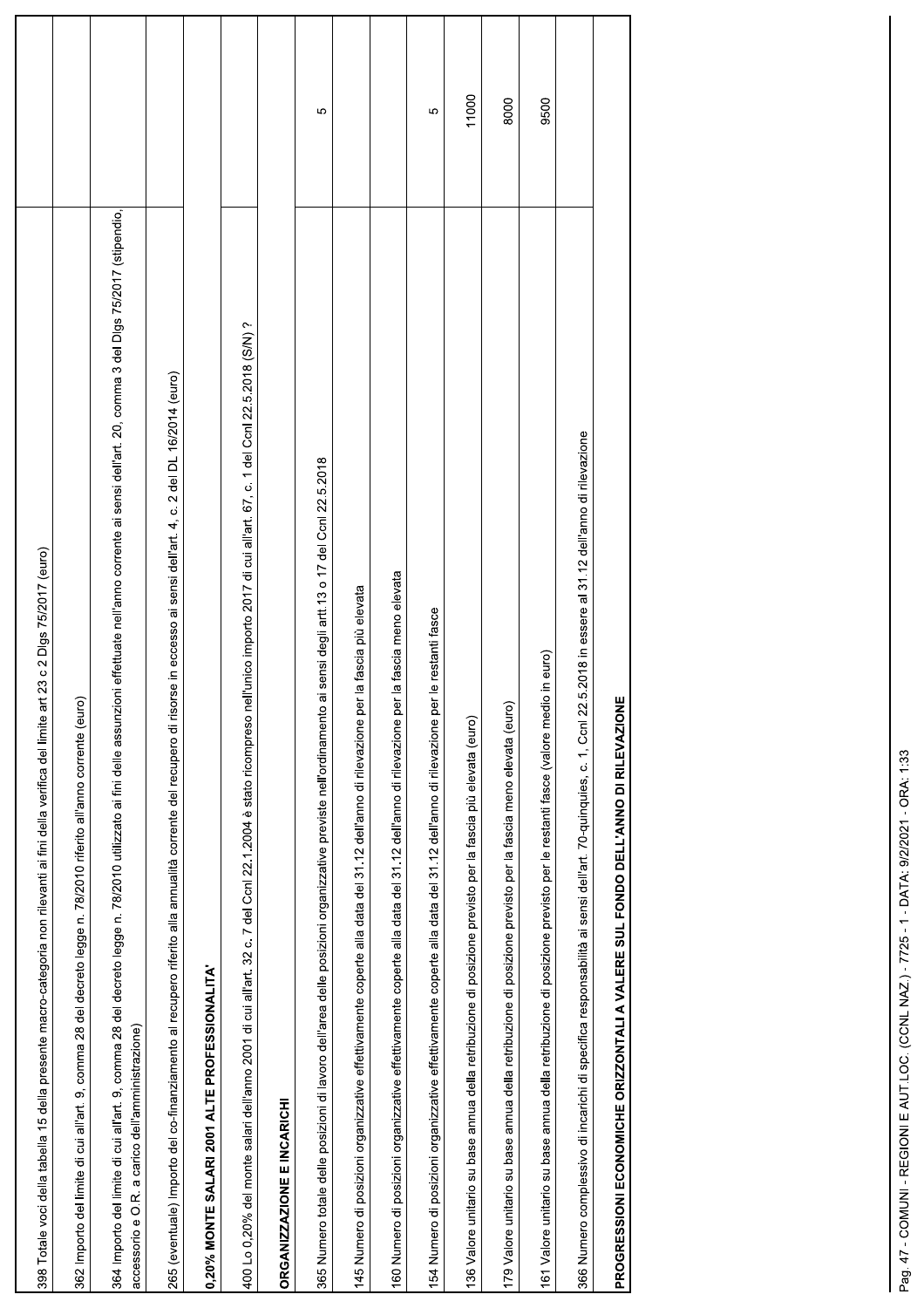| $O(S/N)$ ?<br>c. 6 del Ccnl 22.5.2018 ai fini delle PE<br>374 E' stata verificata la sussistenza del requisito di cui all'art. 16,                                                                                                                                       |                |
|--------------------------------------------------------------------------------------------------------------------------------------------------------------------------------------------------------------------------------------------------------------------------|----------------|
| 111 Numero dei dipendenti che hanno concorso alle procedure per le PEO a valere sul fondo dell'anno di rilevazione                                                                                                                                                       |                |
| 188 Numero totale delle PEO effettuate a valere sul fondo dell'anno di rilevazione                                                                                                                                                                                       |                |
| 119 Le PEO riferite all'anno di rilevazione sono riferite ad un numero limitato di dipendenti (cioè non superiori al 50% degli aventi diritto) ed operate con carattere di selettività secondo quanto<br>DLgs 150/2009 (S/N)?<br>$2$ del<br>ö<br>23<br>previsto dallart. |                |
| 401 Le PEO riferite all'anno di rilevazione hanno rispettato le indicazioni di cui all'art. 16, comma 7 del Ccnl 22.5.2018 di non retrodatazione oltre il 1 gennaio dell'anno di perfezionamento del<br>contratto integrativo (S/N)?                                     |                |
| 133 Importo delle risorse destinate alle PEO contrattate e certificate a valere sul fondo dell'anno di rilevazione (euro)                                                                                                                                                |                |
| PERFORMANCE / RISULTATO                                                                                                                                                                                                                                                  |                |
| 3 del Ccnl 22.5.2018 di destinare almeno il 30% delle risorse variabili del fondo dell'anno di rilevazione a performance Individuale (S/N)?<br>367 L'ente ha rispettato l'indicazione di cui all'art. 68 c.                                                              | $\overline{o}$ |
| 368 importo totale della performance individuale erogata a valere sul fondo dell'anno di rilevazione (euro)                                                                                                                                                              |                |
| 369 Importo totale della performance organizzativa erogata a valere sul fondo dell'anno di rilevazione (euro)                                                                                                                                                            |                |
| 370 Importo totale della performance (individuale e organizzativa) non erogata a seguito della valutazione non piena con riferimento al fondo dell'anno di rilevazione (euro)                                                                                            |                |
| erogato a valere sull'anno di rilevazione (euro)<br>371 Importo totale della retribuzione di risultato riferita ad incarichi dell'area delle posizioni organizzative,                                                                                                    | 12785          |
| re, non erogato a seguito della valutazione non piena con riferimento all'anno di rilevazione<br>372 Importo totale della retribuzione di risultato relativo ad incarichi dell'area delle posizioni organizzativ<br>(euro)                                               |                |
| 373 % delle risorse aggiuntive di cui all'art. 67, c. 5, lettera b) del Conl 22.5.2018 (variabile) in proporzione alle risorse stabili del fondo dell'anno di rilevazione                                                                                                |                |
| RILEVAZIONE CEPEL                                                                                                                                                                                                                                                        |                |